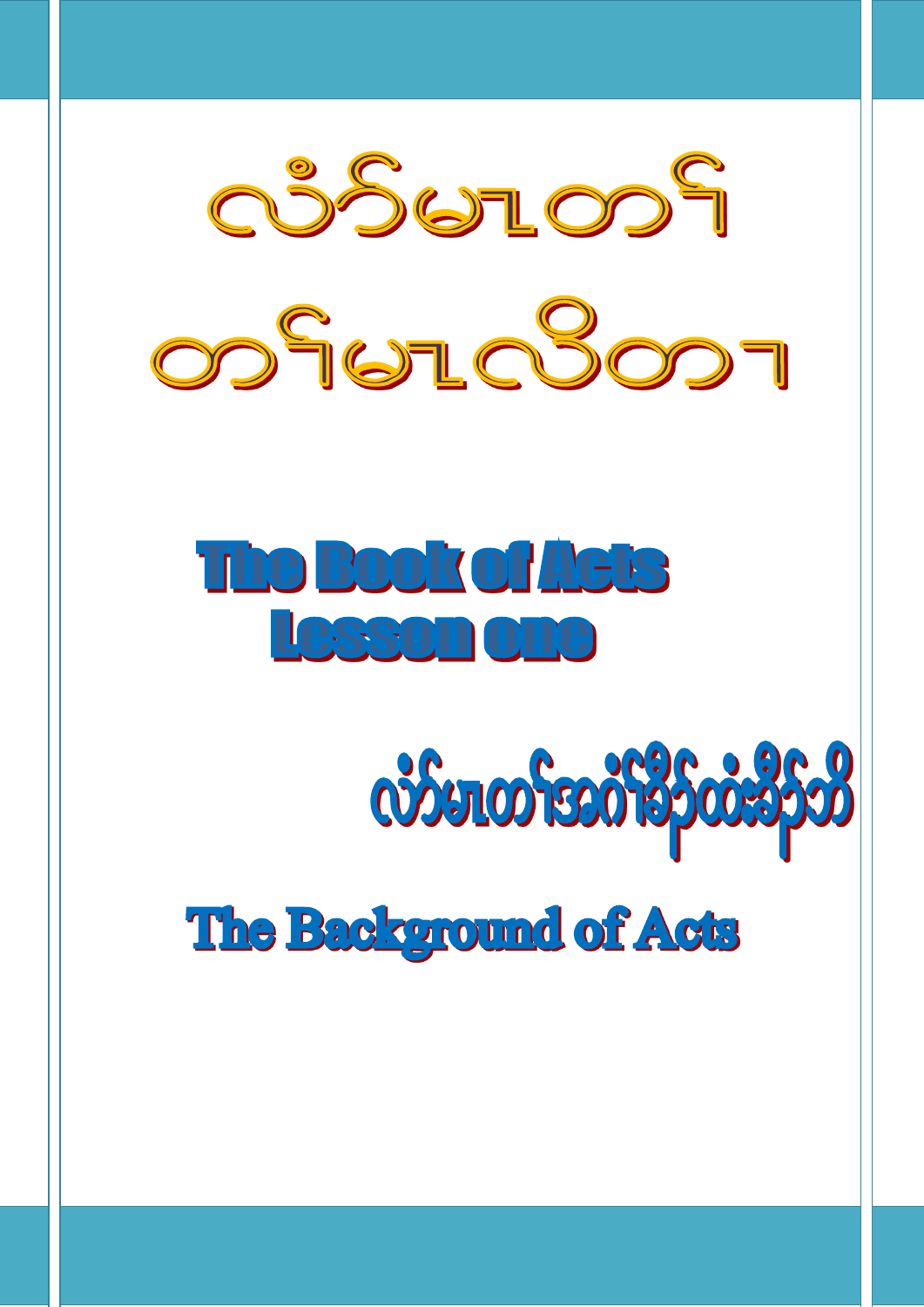| တ <sup>ှ</sup> လ်ု <sup>ရွ</sup> တိတဖဉ် TABLE OF CONTENTS                                            |
|------------------------------------------------------------------------------------------------------|
|                                                                                                      |
|                                                                                                      |
| (က) လံာ်တ <sup>ှ</sup> သးခုကစိဉ်လူးက <b>် Gospel of Luke</b>                                         |
| o) လီးတံ <sup>ရ</sup> လီးဆဲး Explicit                                                                |
| ၂) ပန <sup>္</sup> ပြက်အီးသ္ Implicit                                                                |
| (ခ) တ <sup>ှ</sup> အိ $\beta$ ဖို $\beta$ လ႑ပျ $\pi$ Early Church                                    |
| ၁) လံာ်လကာဉ်တ <sup>ှ</sup> ကွဲးအီးလၫစု <b>Manuscripts</b>                                            |
| ၂) တ <sup>၎</sup> အိဉ်ဖှိဉ် <sup>8</sup> ဉ်န5လာပျπတဖဉ် Early Church Leaders                          |
| (o) လံာ်စီဆုံအသီ New Testament                                                                       |
| ၁) တ႑်ဟ်ဖျ်ထိဉ်ဘဉ်ဒံ့းဘဉ်ဒွါတဖဉ် Clues                                                               |
| ျှ) စီးလူးက $\beta$ Luke                                                                             |
| ၃. တၫ်စံဉိစိၤတဲစိၤအတၫ်အိဉ်သး Historical Setting ………………………………………………………………………………………                    |
| $(\infty)$ မှS်နီးမှSသီ $\mathbf{Date}$                                                              |
| ၁) ခ.န. ၇၀ နံဉိဝံၤအလိ််််ခံ $\rm{After\, A.D.\, 70}$                                                 |
| ၂) တချူး ခ.န. ၇၀ နံ $\bm{\beta}$ $\bm{\mathrm{Before}}\,\bm{\mathrm{A.D.}}$ $\bm{70}$                |
| (ခ) ပုၤဒိကနဉ်တ <sup>၎</sup> ဖိလၢအခ်ိဳဉ်ထံးတဖဉ် <b>Original Audience</b>                              |
| ၁) စီးသီးဖံးလူး Theophilus                                                                           |
| ၂) ပုၤ <sup>ဌ</sup> ကနဉ်တ <sup>၎</sup> ဖိလၫတ <sup>၎</sup> လိ <sup>ု</sup> ကိႏပူးဒဲး Broader Audience |
| (ဂ) တ႑ရလိုာ်ဘဉ်ထွဲအတ႑်အိဉ်သး $Social$ $\emph{Context}$                                               |
| ၁) ရိမ္နာအဘီမှ <sup>င္</sup> Roman Empire                                                            |
| ၂) ပုၤယူအဖိတဖဉ် <b>Jews</b>                                                                          |
|                                                                                                      |
| (က) လံာစီဆုံအလိ <sup>ု</sup> လံၤ <b>Old Testament</b>                                                |
| ၁) တ <sup>ှ</sup> စ်ဉိစိၤတဲစိၤ $\overline{\text{History}}$                                           |
| ၂) အံ့ဉ်စရ္ Israel                                                                                   |
| (ခ) ယွာအဘိအမှ <sup>ငှ</sup> Kingdom of God                                                           |
| ၁) ပုက္ခအဖိအယွာဂ္ ါတ္ပါ Jewish Theology                                                              |
| ၂) ဘျာတ <sup>5</sup> စီးယိၤဟ <b>်</b> John the Baptist                                               |
| ၃) ခရံာ တော့က်ပြည် Christian Theology                                                                |
| (ဂ) လံာ်တ <sup>ှ</sup> သးခုကစိဉ်လူးကဉ် Gospel of Luke                                                |
| ၁) ယူဉ်ရူး <b>Jesus</b>                                                                              |
| ၂) ပုၤတ <sup>၎</sup> မၢ&တဖဉ် <b>Apostles</b>                                                         |
| 9 <b>.</b> 9                                                                                         |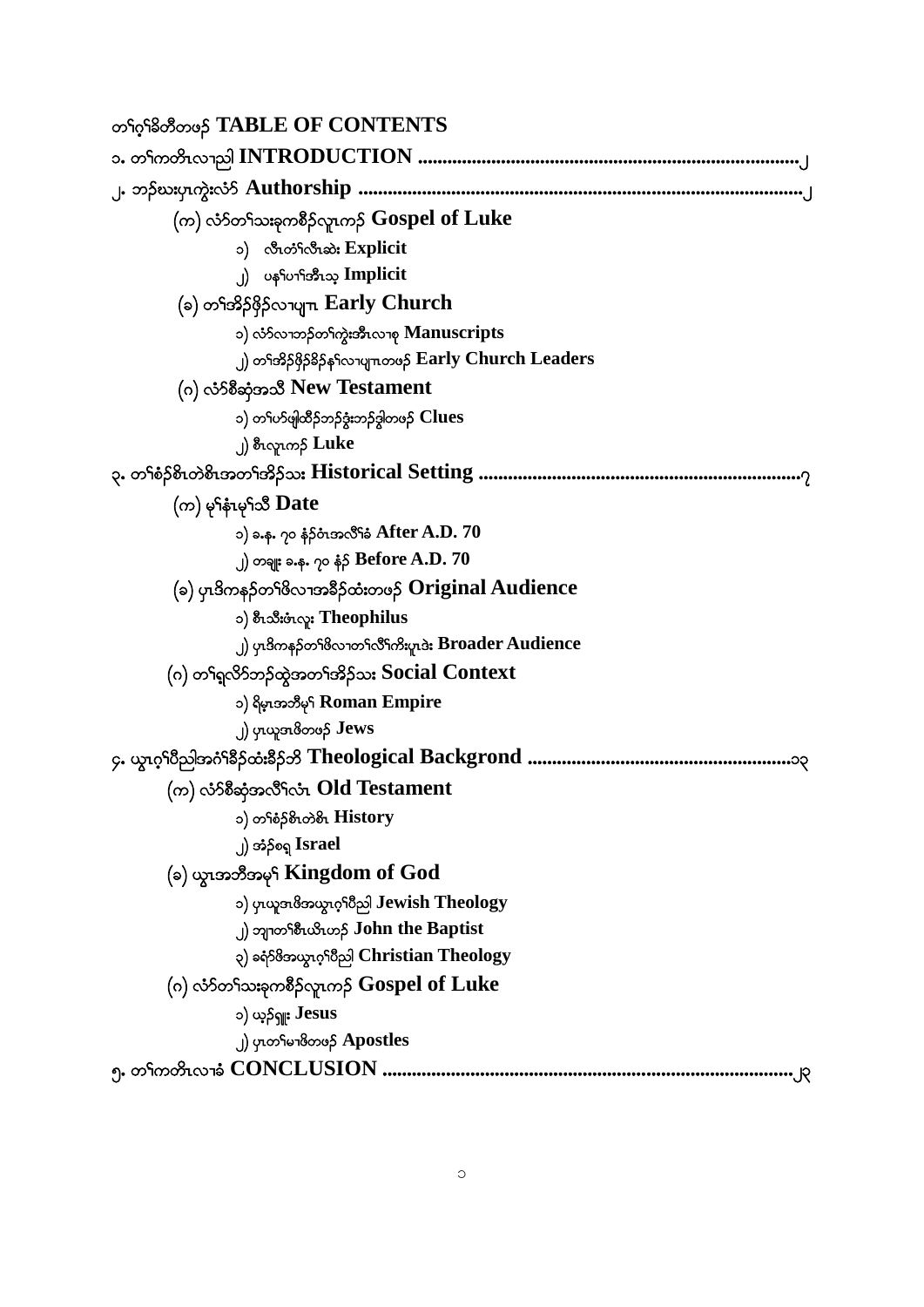# လံว์ยาတ<sup>ุ</sup> The Book of Acts တ<sup>ှ</sup>မာလိတ္ဍ Lesson one လံာ်မာတၫ်အဂံ<sup>ရှ</sup>ဦဉ်ထံးနိ<sub></sub>ဉ်ဘိအဝှ<sup>ငှ</sup> The Background of Acts

# တ<sup>ှ</sup>ကတိၤလၫည္ပါ **INTRODUCTION**

ပုက္ခၫမဲ<sup>8</sup>လၫအထုးထိဉ်တၫ်သးဝံဉ်မံၤဟူသဉ်ဖျံ Ludwing Van Beethovan ဘဉ်တၫ်သူဉ်နိုဉ် ဒံးဒဉ်အီၤလၢဟိဉ်<sup>႙ှ</sup>ဉ်ဒိဖျာဉ်ညါဒိဖျိလၢအတၫ်ဟ်ဖိုဉ်ထုးထိဉ်တၫ်သးဝံဉ်လၢအဃံအလၤဒိးအိဉ်ဒိးအကံၤ်အစိတဖဉ်အဃိန္ဉ လီၤႉ ဘဉ်ဆဉ်ဒ်အဝဲအတ ်သူဉ်ဝံဉ်သးဆၢလၢပန်ဖိုဉ်အလိၤတဖဉ်လီၤကမၢကမဉ်ဒဉ်ဝဲလၢအပူၤအသိးနဉ်ႇအတ ်မၤတဖဉ် လီးထုးနှ်သူဉ်ထုးနှ်သးအါနှ်အနှဉ်တက့်ပြဲပသုဉ်နိုဉ်လ**ာBeethovan**လဲၤဒီဖျိဘဉ်တၢ်တန<sup>ှ</sup>ဟူလπဘဉ်တၢ်တပယူဉ် ဃီလၢအစးထိဉ်ဖဲအ၀ဲမှ ်ပုၤလၢအသးစၫ်စၫ်ဖိတဂၤအခါနဉ်လီၤႉ နိ<sup>ု</sup>နိ<sup>ု</sup>နှဉ်,မှၫ်တၫ်မၤလီၤကတုၤပသးဒိဉ်ဒိဉ်ကလဲာ်လၢပက ပလၢႝဘဉ်တ ်လၢ**Beethovan**ကွဲးဝဲအတ ်မၤအဒိဉ်ကတၢါတဖဉ်ဖဲအဝဲအန ်တအၫနိ<sup>႖</sup>ကိ်ိၢအခါနဉ်လိၤႉတၫ်သွဉ်ညါ Beethovan အတၫ်အိဉ်မှုအခိဉ်ထံးခိဉ်ဘိအဂ္ဂါဒုးကဲထိဉ်အတ႑်သးဝံဉ်လီၤထုးန္1်သူဉ်ထုးနှ1်သးအါန္1်အလိါန္နဉ်လီၤ.

လၫကျဲအရှုဒိဉ်တဖဉ်အပူး,တၫ်ပာ်လှၤ်ပာ်ပွာတ႑်ကွဲးစိဆုံမှုၤ်တ႑်လီၤပလိဉ်ဒီးတ႑်ပာ်လှၤ်ပာ်ပွား Beethovan နှဉ်လီၤ. တမ့်ၢိတ်၊အကိလၤပကထံဉ်တၫ်အစိကမ်ိဳးဒီးတၢ်ဖျံတြၫ်ကလာ်လၤလံာ်စိဆုံအလံာ်တဖဉ်တဲဖျံထိဉ်ယွာအတ႑် လိဉ်ဖျါထိဉ်အသးဘဉ်လိၤႉ ဘဉ်ဆဉ်ဖဲပမၤလိဘဉ်ဃးပုၤကွဲးလံာ်စိဆုံတဖဉ်အတၫ်အိဉ်မှုအငံ္ဂါအခ်ိဉ်ထံးခ်ိဉ်ဘိႇအဝဲသူဉ်အ ဟိဉ်နိဉ်,အဝဲသွဉ်အတၫ်အိဉ်မူဒီးအတ႑်တိဉ်တ႑်ပည်ဉ်နှဉ်,ပတ႑်နှၤပ႑ါဒီးတ႑်ပာ်လှၤ်ဟ်ပုၤလံဉ်စီဆုံယိဉ်ထိဉ်လဲြထိဉ်ဝဲနှဉ်  $\mathcal{S}_1$ .

အဝဲအံၤမ္โတ ်မၤလိတၢလၢပတ ်မၤလိလံာ်မၤတ ်လၢအပိာ်လိာ်အခံတဆီဘဉ်တဆီအပူၤန္နဉ်လီၤ. လၢတ ်မၤလိတ ဆိုအံၤအပူၤပကဃိထံလံာ်စီဆုံအသိအလံာ်ယဲၫ်ဘ့ဉ်တဘ့ဉ်ႇညိနှၤ်တၤ်ကိးအိၤလၢတၤ်မၢဖိမၤတၤ်မှတမ့ၤ်ထဲဒဉ်မၤတၤ်နဉ် လီၤ. ပဟ္နဉ်တၫ်မၤလိဝဲအံၤအခိဉ်တီလ႑ံံလံဉ်မၤတ႑်အငံ႑်နိဉ်ထံးနိဉ်ဘိအဂ္န္]," ဒီးပကက္ဂၤ်သက်းတ႑်ဂ္ဥအနိဉ်ထံးနိဉ်ဘိ အါမးလาကမာစπပုာလာပကန1်ပၢါဒိီးဟ်လှါဟ်ပုာလံာ်ဝဲအံာအတ1်သိဉ်လိသိလိဒိဉ်ထိဉ်ယိဉ်ထိဉ်ဒီးဖြံဖြိုဖျ်ရှုနှဉ်လီာ. ပတ1်မၤလိကထိးဘဉ်လံာ်မၤတ1်အငံ1်ခိဉ်ထံးခိဉ်ဘိအတ1်ထံဉ်လၢအရှဒိဉ်သၢမံၤန္ဉာ်လီၤႉ တၢႇပကဘဉ်သမံသမိး ကွှျပုလာအကွဲးလံာ်အံၤန္နဉ်လီၤ. ခံ,ပကကွှျသကိုးအတျစံဉ်စိၤတဲစိၤတျအိဉ်သးန္ဉာလီၤ. ဒီးသ႑,ပကဃိထံအယွၤဂ့ါပီ ညါအဂံ<sup>ရ</sup>အခ်ိဉ်ထံးခိဉ်ဘိနဉ်လိၤႉ မ်ပကစးထိဉ်သက်းခီဖျိကွ<sup>ရ</sup>သက်းလံာ်မၤတ<sup>ရ</sup>အပုၤကွဲးလံာ်နဉ်တက့<sup>ရှ</sup>့

## ဘဉိဃးပုၤကွဲးလံ5 AUTHORSHIP

ဒ်တၫ်ကွဲးစီဆုံခဲလၫာ်အသိႏႇလံာ်မၤတၫ်ဘဉ်တ႑်ထိဉ်ဟူးထိဉ်ဂဲၤဒုးအိဉ်ထိဉ်အစိကမိၤလ႑သးစီဆုံနှဉ်လိၤႉ ဘဉ်ဆဉ် ယ္ဇာအတၫ်ထိဉ်ဟူးထိဉ်ဂဲၤတကြၤးဆု၊ပုၤဆူတ႑်မာဆံးလိၤစုၤလိၤပတ႑်သးစ႑ာ်ဆာဆူအပုၤက္ပဲးလံာ်ပုၤကညီအအိဉ်ဘဉ် လီၤ. သးစီဆုံပπလံာ်စီဆုံအတၫ်ကွဲးအခ်ိဳဉ်ထံးခ်ိဳဉ်ဘိပူးဖျဲးလၢတၫ်ကမဉ်ႇဘဉ်ဆဉ်အဝဲသူဒံးဒဉ်ပုၤကွဲးလံာ်ပုၤကညီအနိံၤ်က စၢ်ဒဉ်ဝဲအလှၤ်လၤ်သကဲးပ၀း,အတၤ်အိဉ်သးအခိဉ်ထံးခိဉ်ဘိဒီးအတၤ်သးအိဉ်နဉ်လီး.

လံာ်မၤတၫ်ဒ်လှၤ်လၢ်အိဉ်တ့ၤ်အသိးဘဉ်တၤ်ဟ့ဉ်လၤကပိၤအိၤဆူစီၤလူၤကဉ်ႇပုၤကွဲးလံာ်တၤ်သးခုကစိဉ်သၢဘ့ဉ်တ ဘ့ဉ်နဉ်လီၤႉ ဘဉ်ဆဉ်လံာ်တၫ်သးခုကစိဉ်သၢဘ့ဉ်တဘ့ဉ်ဂ္ $\mathfrak a$ လံာ်မ $\mathfrak a$ တ်ဂု $\mathfrak a$ တပာ်ဖျါထိဉ်ပှ $\mathfrak a$ ကွဲးလံာ်အမံ $\mathfrak a$ လီၤဆီဆီဘဉ် လိၤ. အဃိႇပကြၢးကွ<sup>ရ</sup>သကိႏတ<sup>ရ</sup>ဂ္ဂါလၢတၫ်ဟ်ဂ႑ါဟ်ကျπလုလၫ်အတၫ်ထံဉ်ဘဉ်ဃးစီၤလူၤကဉ်အတ႑်မ့<sup>၎</sup>ပုၤကွဲးလံာ်နဉ်  $\mathcal{C}_{1}$ 

ပကဃိထံဘဉ်ဃးပုၤကွဲးလံာ်မၤတၫ်လၢတၫ်ထံဉ်သၢမံၤန္နဉ်လီၤႉ တၢႇပကထိဉ်သတြိၤလံာ်မၤတၢ်ဒီးလံာ်တၫ်သးခုက စိဉ်လူၤကဉ်နဉ်လီၤ. ခံ,ပကသမံသမိးတၫ်အိဉ်ဖိုဉ်အတၫ်စံဉ်စိၤတဲစိၤလၢညါဒိီးအပုၤအုဉ်အသးဘဉ်ဃးလူၤကဉ်အပုၤကွဲး လံာ်နဉ်လီၤႉ သ႑ႇပကကွ¶်သကိဴးလံာ်စီဆုံအသိအတ¶်ထံဉ်အဂၤတဖဉ်လၢအပာ်ဖျါထိဉ်ဝဲလၢစီၤလူၤကဉ်ကွဲးဝဲလံာ်တဖဉ် အံၤဖုဉ်ကိ9်နဉ်လီၤ. ပကဃဉ်ဃိၤပသးအဆိကတ႑ာ်ဆူတ႑်လၢပမၤလိန္1်သူဘဉ်ဃးလံ9်မၤတ႑်အပုၤကွဲးလံ9်လၢလံ9်တ႑် သးခုကစိဉ်လူၤကဉ်အအိဉ်နဉ်လီၤ.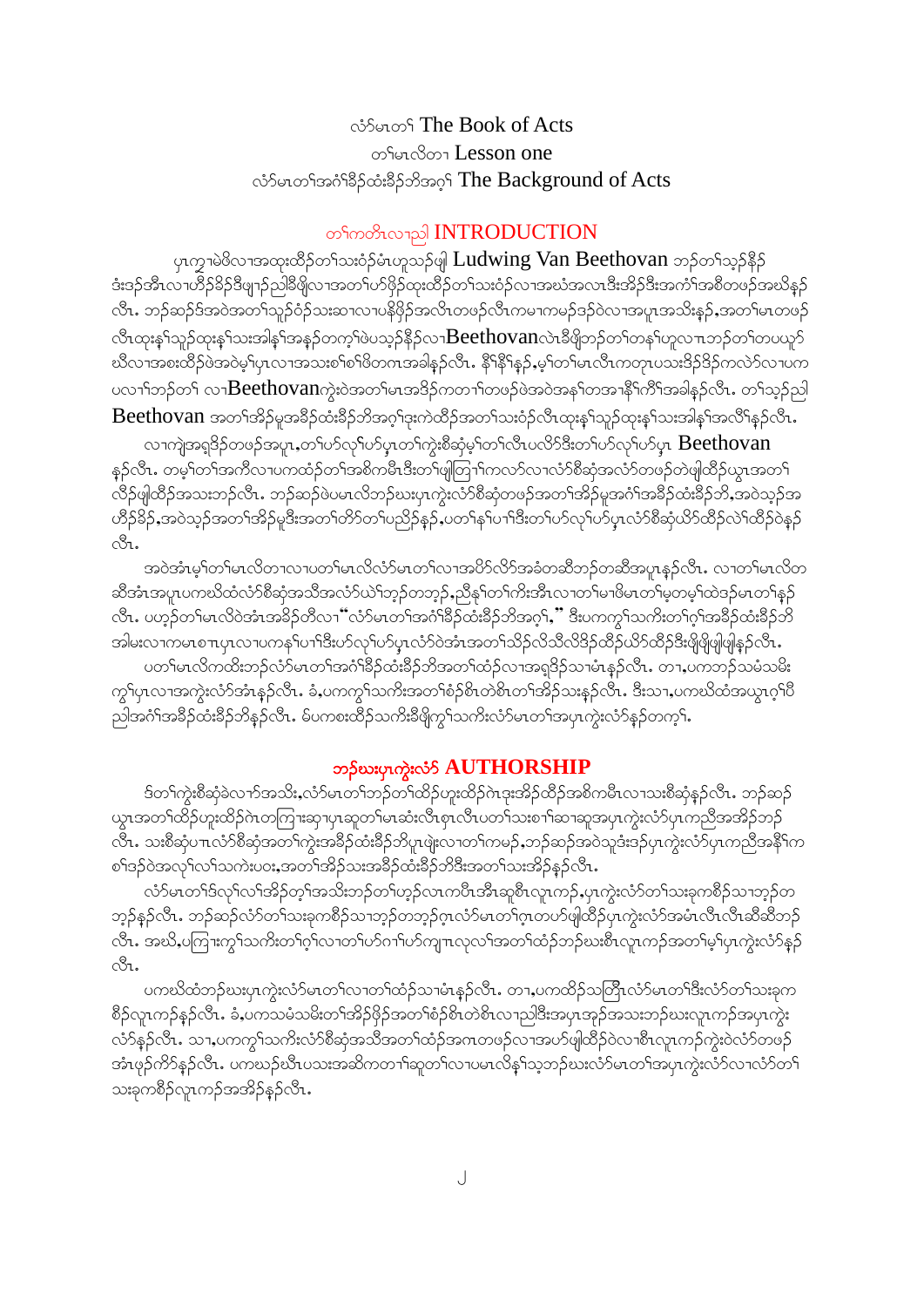#### လံာ်တ<sup>ှ</sup>သးခုကစိဉ်လူးကဉ်  $\bf GOSPEL\,OF\,LUKE$

ဖဲပထိဉ်သတြိုလံဉ်မၤတၫ်ဒီးလံဉ်တ႑်သးခုကစိဉ်သ႑ဘူဉ်တဘူဉ်နှဉ်ႇတ႑်အှဉ်သးဟဲအိဉ်ထိဉ်ဝဲခံကလှဉ်လ႑အဒုးနဲ့ဉ်ဝဲ ဆူဉ်ဆူဉ်လၢပုၤထဲတဂၤကွဲးလံာ်ခံဘ့ဉ်လၢာ်နှဉ်လီၤ. လၢစုတခ်ိန္ဉ9,တၫ်ဂ့ၫ်တ႑်ကျိုၤလီၤတံ႑်လီၤဆဲးတ႑်ပာ်ဖျါထိဉ်အီၤလိၤ လိၤလၢလံာ်ခံဘူဉ်လၫာ်အပူၤလၢအပည်ဉ်ဃီၤအသးလၢကျဲအံၤအိဉ်ဝဲနဉ်လိၤႉ လၢစုအကတခ်ိန္ဉ်ႇတၫအုဉ်သးလၢပန႑် ပၢါအိၤသ့လၢလံာ်တဖဉ်အံၤအလှါအလၢိဒိီးအတၢ်အိဉ်သးအိဉ်ဝဲစ့ါကီးနဉ်လီၤ. ပကစးထိဉ်သကိးလၢတၢ်အှဉ်သးလီၤ တံ်လီၤဆဲးလၢအဟ်ဖျါထိဉ်ပုၤကွဲးလံဉ်ညီနှၤ်တဂၤလၢလံဉ်ခံဘုဉ်လၢာ်အဂိါနှဉ်လီၤ.

## လီးတံ<sup>ှ</sup>လီးဆဲး Explicit

လၢလံာ်မၤတ႑် ၁း၁ အပူၤ,လံာ်မၤတ႑်အတ႑်ကတိၤလ႑ညါနဉ်,ပဖးဘဉ်တ႑်ကတိၤတဖဉ်အံၤ:

စီၤသီးဖံၤလူးဧၢ,ကယဲ်ျတၫ်လၢယ့ဉ်ရူူးမၤဒီးသိဉ်ကူၤသိက္ၤလၢအခ်ိဉ်ထံးတုၤလိၤလၢမှၢ်တနံၤလၢအမၤလိဉ်ပုၤတ႑်မ႑ ဖိလၢအၰထၢ၀ဲတဖဉ်ႇလၢသးစိဆုံႇဒိီးဘဉ်တၫ်စိ႒်ထိဉ ်အီၤန္၄ဲႇယက္ပဲးလံာ်လၢညါတဘ့ဉ်လံ (မၤတ႑် ၁း၁). ဖဲအံၤပုၤကဲ့းလံာ်ကတိၤဘဉ်ဃးအ ိံလံာ်လၢညါ, ''အခ်ဳပညီလၢလံာ်မၤတၫ်အစုၤကတ႑ၢိမ္၊်လံာ်ခံကတြူၫ်တကတြူၫ နှဉ်လီၤ. အဝဲဟ်ဖျါထိဉ်စ့်ကြီးဝဲလၢအဝဲကွဲးဝဲလံာ်အံၤဆူပုၤအမံၤစီၤသီးဖံၤလူးအအိဉ်နဉ်လီၤ. ခဲအံၤဒိကနဉ်တ႑်ကတိၤလၢ ညါတမံၤဃီလၢ လူၤကဉ် ၁း၁−၄:

တၫ်ဒိဉ်သီးဖံၤလူးဧၢႇတၫ်တဖဉ်လၢအဘဉ်တၫ်နာ်အိၤသပုၫ်တ႑ာ်လၢပကျါႇဒ်ပုၤလၢအထံဉ်တ႑်လၢအမဲာ်ဒီးမၤအက လှ်ကထါအတ}မၤလၢအခဵဉ်ထံးလံၤလံၤႇဟၟဉ်လီၤပုၤအသိးႇအကှ'်မ့ှ်ပုၤအါဂၤဟ်တ့ౕါအသးလၢအကကတိၤကဲ့းဝဲ ဒိး,ယဲဒဉ်အံၤလၢအခိဉ်ထံးလံၤလံၤယဃုတိၫ်နှၤ်တ႑်ခဲလ႑ာ်လီၤတံၤ်လီၤဆဲးဒိး,ဘဉ်ယသးလၢယကကွဲးနှၤ်န၊,တမံၤ ဘဉ်တမံၤႇဒ်သိး နကသ့ဉ်ညါလၢတၫ်လၢနမၤလိတ့ၫ်တဖဉ်ႇမ့ၢ်တၫ်အမှၤ်အတိၤလီၤ (လူၤကဉ် ၁း၁–၄).

မၤကဒီးတဘိုု့,လံာ်တတိၤအံၤပည်ဉ်ဃိၤအသးဆူပုၤတဂၤလၢအမံၤမ့ၢိစိၤသီးဖံၤလူးနှဉ်လိၤႉ ဘဉ်ဆဉ်တၫ်ပညိဉ်တအိဉ်ဝဲဆူ လံာ်လၫညါတဘုဉ်ဘဉ်လီၤ.

လံာ်မၤတၫ်ဒီးလံာ်တၫ်သးခုကစိဉ်သၢဘဲ့ဉ်တဘဲ့ဉ်ဘဉ်တၫ်ဟ့ဉ်အိၤဆူစီၤသီးဖံၤလူး,ဒီးလံာ်မၤတၫ်ပညိဉ်ဝဲဆူ်လံာ်လ႑ ညါ"တဘုဉ်နဉ်လီၤႉ တၫ်ဂ့ၫ်တ႑်ကျိုတဖဉ်အံၤဟ္ဥပုံဟာၫ်အှဉ်သးလီၤတံၫလီၤဆဲးလ႑ပုၤကွဲးလံာ်အံၤအစုၤကတ႑ာ်ထုး ထိဉ်လံာ်ခံကတြူၫ်ႇလၢလံာ်တ႑်သးခုကစိဉ်လူၤကဉ်မ့ှ်အဆိကတ႑ၢ်တကတြူၫ်ဒီးလံာ်မၤတ႑်မ့ှ်လံာ်ခံကတြူၫ်တကတြူ႑် န5်လီး. နိ<sup>ရန္န</sup>ြန်္ာတ်ဘူးစဲလၢတ<sup>ြ</sup>ကတိၤလၢညါခံခါလၫာ်အဘ႑ာ်စπနဲဉ်ဖျ်ထိဉ်က္ၤလံာ်&ၤလဲ<sup>၎</sup>&ၤလၢပျπအလှ၊အလ်၊ ဖဲ့ပုကွဲးလံာ်တကထုးထိဉ်လံာ်ခံကတြူၫ်တၫ်မာအံာနှဉ်လီၤ. အဒိ**,Josephus,** ကွဲးလံာ်ခံ–ကတြူၫ်အတ႑်မာလၢအခိဉ်တိ မ့် Against Apion လၫအအိဉ်ဒီးတၫ်ကတိၤဆုၫနၵ်လၫအလီၤပလိၵ်လိုအသးလၫလံာ်ခံ–ကတြူၫ်လၫာ်အပူၤန္နဉ်  $\circ$ <sup>8</sup>

လၢတၫ်ဘူးစဲလီၤတံၫ်လီၤဆဲးတဖဉ်အံၤအမဲာ်ညါႇအိဉ်စ့ၫ်ကီးဒီးတၫ်ဘူးစဲလၢပန႑်ပၢၢ်အိၤသ္စလၢလံာ်မၤတၫ်ဒီးလံာ်တ႑် သးခုကစိဉ်သၢဘ့ဉ်တဘ့ဉ်အဘၢဉ်စπလၢအပညိဉ်ဃိၤအသးဆူပုၤကွဲးလံာ်တဂၤဃိအအိဉ်နဉ်လိၤႉ လံာ်စိဆုံအသိအပုၤ ကူဉ်ဘဉ်ကူဉ်သူအါဂၤနဲ့ဉ်ဖျါထိဉ်တ႑်လၢအလိၤက်လိာ်အသးလၢလံာ်တဖဉ်အံၤအဘၢဉ်စ႑န္နဉ်လိၤ. တ႑်ဆၢကတိၤ်က ဟ့ဉ်ဒဉ်ပုၤတၫ်ခွဲးတ႑်ယာ်လၤပကပာ်ဖျါထိဉ်အိၤဖှာ်ကိာ်ဖိႇဘဉ်ဆဉ်အဝဲသူဉ်ကဟုဉ်ပုၤတ႑်အှဉ်သးလၤပန႑်ပ႑ါအိၤသူလီၤ လီၤဆီဆီတဖဉ်လၢပုၤကွဲးလံာ်တဂၤဃီအဂ်ိါနဉ်လီၤ.

## ပန**်ပ**ၢါအီးသူ Implicit

ဒ်ပထံဉ်ဘဉ်တဲ့ ်လံအသိး,လူၤကဉ် ၁း၁–၄ ဟ်ဖျါထိဉ်ဝဲဒဉ်လၢပုၤကွဲးလံာ်လူၤကဉ်ကွ ်ယုသူဉ်ညါတ ်ဂ့ ်အခိဉ်ထံးအ ကလုာ်ကလုာ်ဒီးဒုးအိဉ်ထိဉ်တၫ်ကွဲးနိဉ်လၢအလဲၤအသးဘဉ်ဂ့ၢ်ဘဉ်ဝိဟုဉ်ဝဲဆူစီၤသီးဖံၤလူးနှဉ်လီၤႉ တကြၢးမ့ၢ်တ႑်ကမ႑ ကမဉ်လၢပုၤကူဉ်ဘဉ်ကူဉ်သူအါဂၤမၤနိဉ်ဝဲလၢတၫ်ကွဲးနိဉ်လၢလံာ်တ႑်သးခုကစိဉ်လူၤကဉ်ဒီးလံာ်မၤတ႑်အပူၤတဖဉ်ဘဉ် တ႑်ရဲဉ်လီၤဒီးမၤအီၤလၢကျဲတမံၤဃိအပူၤန္ဉာဴဘဉ်လိၤႉ တ႑်လီၤပလိာ်အါမးအိဉ်စ့႑်ကီးဝဲလၢတ႑်ဒုးအိဉ်ထိဉ်လံာ်အက္႑်အ ဂီၤတဖဉ်အံၤအပူၤန္ဉာလီၤႉ လံာ်တဖဉ်အံၤလဲၤဆူညါလၢတၫ်မၤအသးတကတိၤ်ဘဉ်တကတိၤ်အလှၤ်အလၤ်အပူၤႇဒီးခံမံၤ လၫာ်အထိဒ်သိးသိးဃဉ်ဃဉ်,တမံၤဒဉ်ဝဲစုာ်စုာ်မာပုဲၤလံာ်ထူလၢအပတိႝၤအိဉ်ဝဲတထူနဉ်လီၤ.

လၢတၫ်အံၤအမဲာ်ညါႇတၫ်ရဲဉ်လီၤအသးအထိလၢအလိၤပလိာ်လိာ်အသးတမံၤအိဉ်ဝဲလၢလံာ်တဘ့ဉ်စှာ်စှာ်အပူၤန္ဉာ်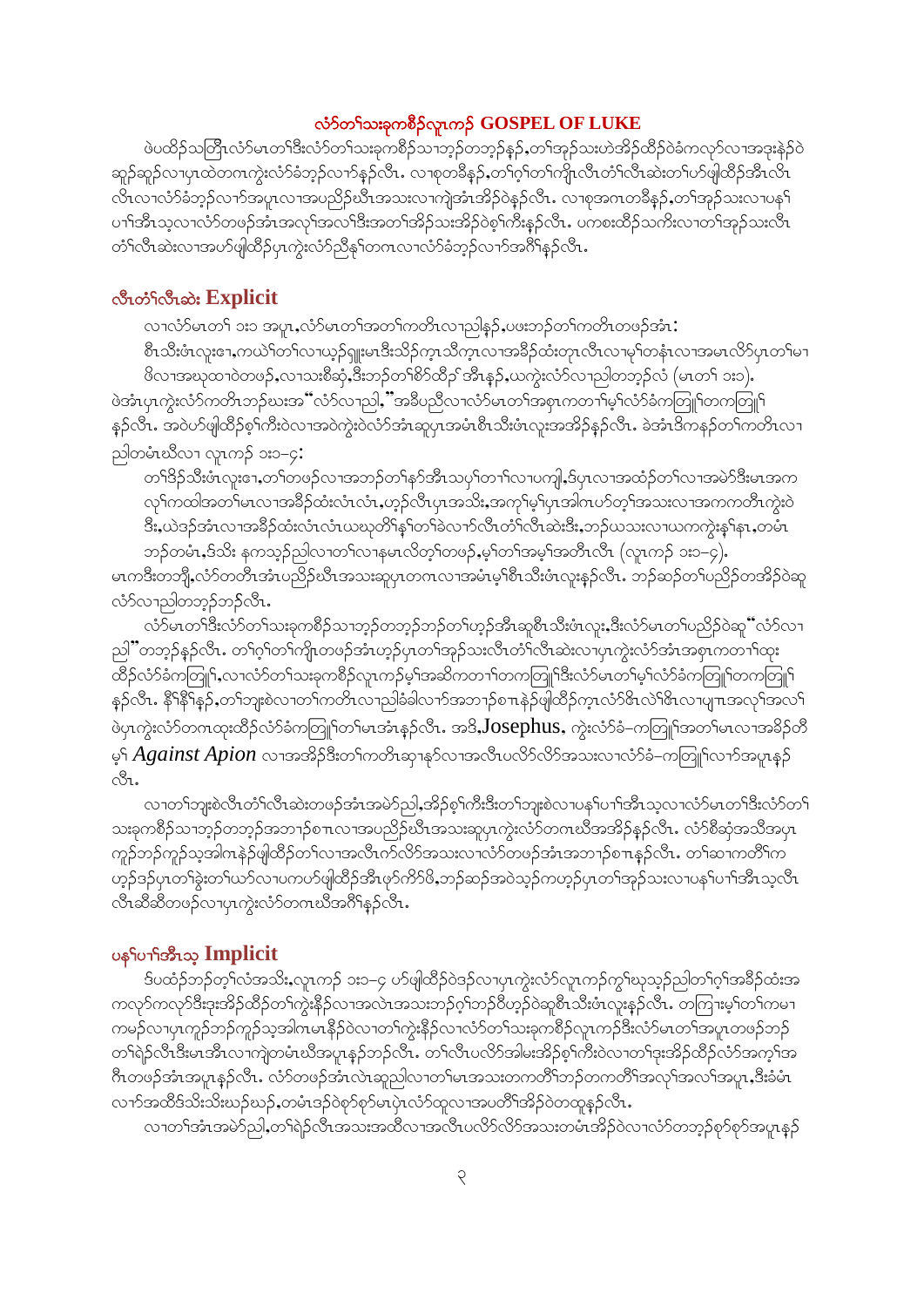လီၤႉ လံာ်လူၤကဉ်ဒီးလံာ်မၤတၫ်ကျၤာဘၤတ႑်ဆၢကတိႝၤနံ့ဉ်တမံၤဃိဃဉ်ဃဉ်နဉ်လီၤႉ ဒီးတ႑်ဂ္ဂါခိဉ်သ့ဉ်လၢအလဲၤသဃဲၤ လိ်ာအသးလ႑လံာတဖဉ်အံၤအဘ႑ာ်စπအိဉ်ဝဲဒဉ်စ့ၫ်ကီးနှဉ်လီၤ. ဒ်တၫ်အဒိတခါအသိႏႇလံာ်တ႑်သႏၶုကစီဉ်လဲၤတ႑်ဒိဉ် ထိဉ်ထိထိဉ်တပတိ််တဉ်တပတိ််ါဃှာ်ဒီးယ့ဉ်ရူးအတၤ်လဲၤတၤ်ဘူးထိဉ်လၢအတၤ်ဖိဉ်ဃာ်,တၤ်သမံသမိး ဒီးတၤ်တူၤ်ဘဉ်ခိဉ် ဘဉ်,တ႑်သံဒီးတ႑်မၤန္ πလၤယရူၤရုလ့ဉ်,ယူဒၤအတ႑်ဘူဉ်တ႑်ဘါအဝ္႑်ခြိဦဒီးယူဒၤအတ႑်ပၤတ႑်ပြးအစိကမိၤအလိ႑်ပစိဉ် အပူးနဉ်လီး. ဒီးလီးပလိ5်ဒီးတၫ်အံး,လံ5်မၤတၫ်တုၤလၢအတၫ်ကတိၤလၢခံဃှာ်ဒီးတၫ်မၢဖိစီးပိလူးအတ႑်လဲၤတၫ်ဆူရိမ့္, စးထိဉ်လၢတၫ်ဖိဉ်အိၤ,တ႑်သမံသမ်းဒီးတ႑်တူ႑်ဘဉ်နိဉ်ဘဉ်,ဒီးကတ႑ၢ်က္ဂံာ်ဝဲလၢအတ႑်ကတိၤလီၤတ႑်လၢအပုံၤဒီးတ႑်မၤ နπဘဉ်ဃးခရံာ်အတၤ်သးခုကစိဉ်လၢဟိဉ်ခိဉ်ဘိမှၤ်အစိကမိၤအဝ့ၤ်ခိဉ်အပူၤန္ဉာလိၤႉ

အါန1်အအံၤႇတၫ်လီၤက်လိာ်သးတဖဉ်အိဉ်ဝဲလၢလံာ်တဖဉ်အံၤအဘၫဉ်စπခ်ိဖျိအဝဲသူဉ်မှါတၫ်တဲတမံၤဃီလၢအလီၤ ဖးလိ်ာအသးနဉ်လီၤႉ ပကဆိကမိဉ်သ့ဉ်သ့ဉ်တ႑်ဂ့႑်လ႑တ႑်ဆ႑မှ႑်လ႑်တဖဉ်အိဉ်ဝဲလ႑လံာ်တ႑်သးခုကစိဉ်လူၤကဉ်အပူၤ လၢအတလၢတပုံၤတုၤလိၤလၢလံာ်မၤတၫ်န္ဉာ်လီၤႉ အဒိႇလၢလံာ်လူၤကဉ်အခ်ိဉ်ထံးန္ဉာ်,ပုၤလၢအသးတိစိၤစူၤမူးအိဉ်ဟ်ဖျါ ထိဉ်ဝဲဒဉ်လၢယ့ဉ်ရူးကမ့္ပ်ာတ်ကပီးလၢပုၤတခ်ိဘိမှ်ျအဂ်ိန္နဉ်လီး အိကနဉ်အတ္က်ကတိၤလၢလူးကဉ် ၂း၃၀–၃၂: အဂ္ဂါဒ်အံၤႇယမဲဉ်ထံဉ်ဘဉ်နတ<sup>႖</sup>အှဉ်ကူၤနိဉ်ကူၤႇလၢနကတဲဉ်ကတိၤလၢပုၤဂိၢမှါတဖဉ်ခဲလၢာ်အမဲှာညါႇတၢ်ကပိၤ လၢတၫိမၤကပိၤထိဉ်ပုၤကလှာ်တဖဉ်အဂိၢ်,ဒီးနပုၤဂိၢ်မှၫ်အံဉ်စရလးအလၤကပိၤလိၤ (လူၤကဉ် ၂း၃၀–၃၂).

ယ့ဉ်ရူးအတၫ်မၤတၫ်သးခုကစိဉ်လ႑လံာ်တ႑်သးခုကစိဉ်လူၤကဉ်အပူၤတဲဖျါထိဉ်ယွၤအတ႑်အှဉ်ကူၤဒိဉ်ကူၤဒိီးအတ႑် အၫဉ်လီၤဘဉ်တၫ်ဟုဉ်လီၤအီၤဆူအံဉ်စရူလီၤႉ ဘဉ်ဆဉ်ထဲဒဉ်လၢလံာ်မၤတၫ်အပူၤပထံဉ်ယွၤအတၫ်အှဉ်ကူၤခိဉ်ကူၤမၤတ႑် ဒ်တၫ်လိဉ်ဖျ်ထိဉ်အတၫ်ကပီၤဆူပှၤတ<sup>8</sup>ဘိမု<sup>ှ</sup>ဖိလၢကျဲလီၤဆီတဖဉ်အပူၤန္ဉာ်လီၤႉ တၫ်သ္ဉာ်တဖဉ်အံၤဒီးတၫ်လီၤက်လိာ်သး အဂၤတဖဉ်ပညိဉ်ဃီၤဆူတ႑်ပုၤက္ၤတ႑်–လၢအဘဉ်တ႑်စံဉ်ဃဲၤတဲဃဲၤအဂ္နၤ်အတ႑်ထံဉ်တမံၤဃီလၢတ႑်မၤခံမံၤအံၤအ ဘၫဉ်စπ,ဒီးတၫ်ပညိဉ်ဒီးတၫ်နဉ်အတ႑်ထံဉ်လၢတ႑်နီၤလီၤအီၤသ့တမံၤန္ဉာ်လီၤ ဒီးတ႑်လီၤက်လိဉ်သးတဖဉ်အံၤစ့ၫ်ကီးဟ့ဉ် ကူဉ်ဝဲလၢပက္ဂ<sup>ရ</sup>သက်ိးပုၤကွဲးလံာ်တဂၤဃီအတ<sup>ၡ</sup>မၤန္ဉာလီၤ.

#### တ<sup>ှ</sup>အိန်ဖို့န်လာပျπ **EARLY CHURCH**

ခဲအံၤပက္ဂ<sup>႑</sup>သက်ိးတ့်ౕ၊လံတౕာအှဉ်သးတနိၱၤလၢပုၤက္ဂဲးလံာ်မၤတၤ်ဒီးလံာ်တၤ်သးခုကစိဉ်လူၤကဉ်လၢအတလီၤဆီတဂၤ အံၤဝံၤႇပအိဉ်ကတဲာ်ကတိၤပသးလၢပကဆိကမိဉ်တၫ်အှဉ်သးလၢအဘဉ်တၫ်ဟုဉ်ပုၤလၢတၫ်အိဉ်ဖိုဉ်အတၫ်စံဉ်စိၤတဲစိၤ လာပျπန္ဉၥ်လီး .စးထိိဉ်လာခံတုၤလာလွံ်ာယာဖိုဉ်နှဉ် တော်အိဉ်ဖိုဉ်လာပျπအှဉ်အသးလာစီၤလူၤကဉ် ,ပုၤလဲၤသကိးဃှာ်တၤ် ဒီးစီၤ၀ီလူးမ့\်ပုၤကွဲးလံာ်မၤတ`်ဒီးလံာ်တ`်သးခုကစိဉ်လူၤကဉ်ခံဘ့ဉ်လ႑ာ်နှဉ်လီၤႉ ပကသမံသမိးကွ`်တ`်အှဉ်သးအံၤဖုဉ် ကိ5်လၤကျဲခံဘိန္5်လိၤႉ တ႑ႇပကကွ<sup>၎</sup>သက်ိးလံ5်လၤအဘဉ်တၫ်ကွဲးအိၤလၢစုအဆိကတၫၢ်တဖဉ်လၤအဘဉ်ဃးဒီးလံ5်စီဆုံ အဂ္ဂါနဉ်လီး - ဒီးခံ,ပကကွ<sup>ရ</sup>သက်းတ<sup>ရ</sup>လၢတ<sup>ရအ</sup>ဉ်ဖိုဉ်သူဉ်က့သးပု<sup>ရ</sup>လၢညါတဖဉ်ကွဲးဝဲဘဉ်ဃးပုၤကွဲးလံာ်လူၤကဉ်နဉ်လီး -မ်ပကစးထိဉ်သကိုးလၢလံာ်လၢအဘဉ်တၫ်ကွဲးအီၤလၢစုလၢပျπတဖဉ်အတၫ်အှဉ်သးတနိၤန္ဉာ်တက့ၫ်.

# လံာ်လာအဘဉ်တ<sup>ှ</sup>ကွဲးအီးလာစုတဖဉ် Manuscripts

လံာ်လၢအဘဉ်တၫ်ကွဲးအီၤလၢစုအသးပုၫ်ကတၢၫ်တမံၤႇဘဉ်တၫ်ပညိဉ်အီၤဒ်  $\bold{p}$ a $\bold{p}$ yrus ဘဉ်တၫ်ထံဉ်န႑်အီၤလၢ ၁၉၅၂ နံဉ်လၢကိႝၤ်အဲၤကူပတူးန္ဉာ်လီၤႉ အဝဲဘဉ်တၤ်ကွဲးအီၤလၢ  $\bold{p}$ a $\bold{p}$ yrus အဖိ $\mathrm{\mathcal{S}}$ ဉ်ဒီးပာ်ဃှာ်ပလံာ်စီဆုံအသိတၤ်ကွဲးအီၤ ု့ ၁၀၀ ...<br>လျာရွာဆိကတ႑ါအတ႑်အုဉ်သႏန္၄လြီး လီးက်လျှအဘဉ်တ႑်ကွဲးကူကူးအီးဖဲ ခ.န. ၁၇၅ ဒီး ၂၀၀ နံဉ်အဘ႑ာ်စπဖဲ န္၄်ႇဒီးဟ်ဃှာ်လံာ်တၫ်သးခုကစိဉ်လူၤကဉ်ဒီးလံာ်တၫ်သးခုကစိဉ်ယိၤဟဉ်အက္ခအခ်ီအါမးနဉ်လိၤႉ လၢလံာ်တၫ်သးခုကစိဉ်ခံ ဘ့ဉ်အဘၫဉ်စπတၫ်ကွဲးဖျါထိဉ်တ႑်ဂူ၁ိခိုဉ်တိအိဉ်ခံမံၤန္ဉာလီၤ. လၢလံာ်တ႑်သးခုကစိဉ်လူၤကဉ်အတ႑်ကတိၤလၢခံအလိၤ်ခံ, လံာ်တ<sup>ှ</sup>ကွဲးအီၤလၢစုဟ်ဃှာ်တ<sup>ှ</sup>ကတိၤ<sup>"</sup>euangelion kata Loukan," မ့တမ့<sup>ရ</sup>်လံာ်တ<sup>ရ</sup>သးခုကစိဉ် ဘဉ်ဃးလူးကဉ်နဉ်လီး." ဒီးသတူ်ကလာ်ပိ႒်ထွဲထိဉ်တၤ်ကတိၤသ္ဉ်တဖဉ်အံၤအခံမ့ၤ်တၤ်ပာ်ဖျါထိဉ်"euangelion kata loannan," မ့တမ့<sup>ရ "</sup>လံာ်တ<sup>ရ</sup>သးခုကစိဉ်ဘဉ်ဃးစီၤယိၤဟဉ်နဉ်လီၤ." တ<sup>ရ</sup>မာနိဉ်တဖဉ်အံၤဒုးနဲဉ်ဖျါထိဉ်ဝဲလၢ တၫိၒိးတၫ်လိလၢအဟဲဆိလၢတၫ်ကတိၤ "လံာ်တ႑်သးခုကစိဉ်ဘဉ်ဃးလူၤကဉ်"အမဲာ်ညါဘဉ်တ႑်ဟ်ပနိဉ်အီၤဒ်လံာ်တ႑် သးခုကစိဉ်လူၤကဉ်နဉ်လီၤႉ လံာ်တၫ်ကွဲးအီၤလၢစုအတၫ်အှဉ်သးအံၤဟ်ဖျါထိဉ်ဝဲလၢအခိဉ်ထံးလံၤလံၤႇဘဉ်တ႑်နှာ်ဝဲလၢ စီးလူးကဉ်ကွဲးလံာ်တ<sup>ှ</sup>သးခုကစိဉ်သၢဘ့ဉ်တဘ့ဉ်နှဉ်လီး -ဒီးခီဖျိတ်မြာထိထိဉ်ယံာ်ထိဉ်တ<sup>ှ</sup>နှဉ်<sub>•</sub>အဝဲပညိဉ်ဝဲဆူစီးလူးကဉ်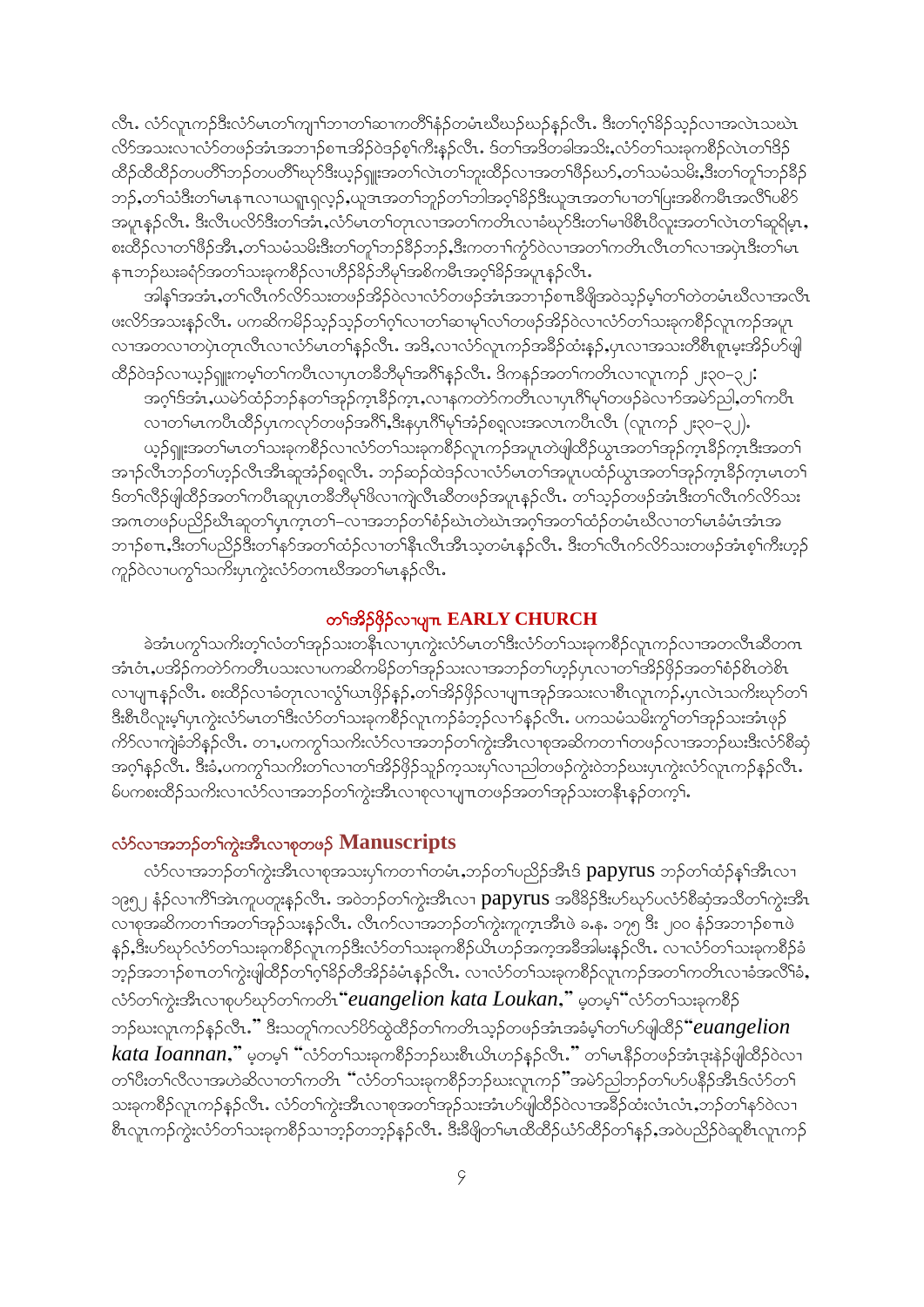ဒ်ပုၤကွဲးလံာ်မၤတၫ်အသိးစ့ၢ်ကီးနဉ်လီၤ.

ခံ,Muratonian အက္ခ္အအခ်ိဳႇဘဥ္ခ်တ္႕မွာနွိဥအမွှန္နီးမွှျသွဖ္ပဲ ခန္ေ၁၇၀ တုၤ ၁၈၀ နံဥအဘၫဥ္ခ်က္မွာျပဳလုပ္ရွာတဲ့ လံာ်မီလၢတၫ်သူဉ်ညါအီၤအဆိကတ႑်ကွဲးရဲဉ်လီၤလံာ်စီဆုံအသီအလံာ်တဖဉ်လၢတၫ်အိဉ်ဖိုဉ်လၢပျπဟ်ပနိဉ်အီၤဒ်အအိဉ် ျဖြတ်လာလံာ်စိဆိုအနိုဉ်ထိဉ်နိုဉ်ဒွးအပူ၊ အသိးနဉ်လီး တော်ဟာဂၢါဟာကျာစီးလူးကဉ်အတ်ကွဲးလံာ်တာ်သုံးခုကစိဉ်ဝံ၊ အလိဂ်နှံ,တဂ်ပညိဉ်အီးလီးတိဂ်လီးဆဲးဒ်ပုံးကွဲးလံဉ်မာတဂ်စ့ဂ်ကီးနဉ်လီး လၫလံဉ်ကျုံ ၃၄တု၊ လ႑ပြနေဉ်ပဖးဘဉ်တဂ်ကတိၤ တဖဉ်အံၤ:

အါန1်အနဉ်,ပုၤတ1်မาဖိအတ1်ဟူးတ1်ဂဲၤခဲလ႑ာ်ဘဉ်တ1်ကွဲးနိဉ်အီၤလၤလံာ်တဘ့ဉ်အပူၤ…စီၤလူၤကဉ်ဟ်ဖိုဉ်တ1်မၤ အသးဒီးပုၤတဂၤဘဉ်တဂၤလၢအကဲထိဉ်အသးလၢအဝဲအိဉ်မူဝဲအခါနဉ်လီၤႉ

တၫ်ဂ့ၢ်ဝဲအံၤပာ်ဖျါထိဉ်ဝဲလၫခံယၤဖိုဉ်နှဉ်ႇဘဉ်တ႑်နှာ်ဝဲဂိ<sup>ြ</sup>မှၢ်လၫစီၤလူၤကဉ်မ့ှ၊်ပှၤကွဲးလံာ်မၤတ<sup>၎</sup>ဒီးအုဉ်အသးအစှၤကတ႑၊် လၢတၢိမၤတနိၤလၢအဘဉ်တၢိဟ်ဖျဲထိဉ်အီၤလၢအပူၤဒဉ်ဝဲနဉ်လီၤ.

သၫႇလၢတၫ်ဆိကမိဉ်တယာ်ကွ\ပုၤထိဒါတ႑် – Marcionite အတ\ကတိၤလိၤဆိန္ဉာ်,တ\ကတိၤလၢညါလၢလံာ် တၫ်သးခုကစိဉ်သၫဘ့ဉ်တဘ့ဉ်ဘဉ်တၫ်ကွဲးအီၤလၢ ခ.န. ၁၆၀ တုၤလၢ၁၈၀နံဉ်အက $\delta$ ာ်ကပ $\cdot$ ,ဟ်ဖျါထိဉ်ပှၤကွဲးလံာ်လူၤ ကဉ်ဒီးလံာ်မာတ႑်လာကျဲ့ဒ်အံၤ:

စီၤလူၤကဉ်ႇဘဉ်တၫ်ထိဉ်ဟူးထိဉ်ဂဲၤအီၤလၢသးစိဆုံႇကွဲးထုးထိဉ်ဝဲလံာ်တ႑်သးခုကစိဉ်အံၤဒိတဘ္ဉာ်ညါ….ဒီးလၢခံစီၤ လူၤကဉ်တဂၤဃီကဲ့းဝဲတ<sup>ြ</sup>မၢဖိမၤတၢ်နှဉ်လီၤ**.** 

္လ<br>လၤလံာ်တၫ်ကွဲးအီၤလၢစုအတၫ်အုဉ်က်ိဳၤအံၤအမဲာ်ညါႇပအိဉ်စ့ၫ်ကီးဒီးတၫ်အိဉ်ဖိုဉ်ခိဉ်နှၤ်လၢပျπတဖဉ်အတ႑်အုဉ်သး ဟ်ဖျါထီဉ်ဝဲဒဉ်လၢစီၤလူၤကဉ်မ့ှ်ပုၤကွဲးလံာ်တ႑်သးခုကစိဉ်သၢဘ့ဉ်တဘ့ဉ်ဒီးလံာ်မၤတ႑်နှဉ်လီၤႉ

# တ<sup>ှ</sup>အိဉ်ဖှိဉ်နိဉ်နှ်လာပျπတဖဉ် Early Church Leaders

.<br>တ<sup>ရအ</sup>ဉ်ဖြဉ်အပ<sup>ြ</sup>အဉ်ရဲနံယၫဉ်ႇလၢအအိဉ်မူလၢခႉနႇာ၁၃၀ တုၤ ၂၀၂ အကတိကပၤႇနၵ်ဝဲလၢစီၤလူၤကဉ်မ့<sup>ရ</sup>ပှၤကွဲး လံာ်တ<sup>ရ</sup>သးခုကစိဉ်သၫဘ့ဉ်တဘ့ဉ်နှဉ်လီၤႉ လၫအဝဲအတ<sup>ျှ</sup>မၤ *Against Heresies*ထိဒါပုၤသိဉ်ကမဉ်သိကမဉ်တ<sup>ရ</sup>တ ဖဉ်ႇလံာ်အဘ့ဉ်သၢႇအဆၢဒိဉ် ၁ တၫိနီၤဖး ၁ နဉ်ႇအဝဲကွဲးဝဲ $\colon$ 

-<br>စီၤလူၤကဉ်စ့<sup>၎</sup>ကီး<sub>•</sub>မ့<sup>၎</sup>ပုၤမၤသက်းတ<sup>၎ဒ္</sup>းစီးပိလူး<sub>•</sub>ကဲ့ႏနီဉ်ကဲ့းဃါဝဲလၢလံာ်တဘ္ဉာ်အပူၤတၫ်သးခုကစိဉ်လၢအဘဉ်တ႑် စံဉ်တဲၤတဲလီၤအီၤလၢအဝဲနဉ်လီၤ.

ဖဲအံဉ်ရဲနံဉိယ႑ာ်ပည်ဉ်ဝဲဆူလံာ်မၤတ႑်ဒ်လံာ်လၢအကွဲးနိုဉ်ကွဲးဃါတ႑်သးခုကစိဉ်လၢအဘဉ်တ႑်စံဉ်တဲၤတဲလီၤအီၤဒီဖြိ ္စာ<br>၂ ရက္မွဴးန္႕ေလး . အတ႑်ကတိၤတဖၣအံၤအရူဒိုဥန္ဂ်ီဖြဲလျတ႑ိစံဥစိၤတဲစိၤအတ႑်အုဉ်သႏၶာဂ္ဂၤတဖဉ်ပာဖျဲဝဲလျအံဥရဲနံ့ဉ ယၫဉ်မၤန္ ်တ႑်ကူဉ်သူလိၤလိၤဘဉ်ဃးစီၤလူၤကဉ်အတ႑်ကွဲးလံာ်မၤတ႑်နှဉ်လီၤ.

ချံမဲဉ်အိဉ်လၢအဲလဲဉ်ဇဲဒြံအဉ်,လၢအအိဉ်မူလၢ ခ.န. ၁၅၀ တုၤ ၂၁၅ အဘၫဉ်ကဝိၤစ့ၢ်ကီးပညိဉ်ဝဲဆူစီၤလူၤကဉ်ဒ်ပုၤ ကွဲးလံာ်မၤတၫ်နဉ်လီၤႉ လၢလံာ်ယဲၫ်ဘူဉ်တဘူဉ်ႇအဆၢဒိဉ် ၁၂ ဘဉ်ဃးအ  $\it Stromata$  အပူၤႇမ့တမ့ၢ်တၫ်ဂ့ၢ်တ႑်ကျိုးဘံ ဘူတဖဉ်အပူၤန္၄်ႇအဝဲကွဲးဝဲတၫ်ကတိၤတဖဉ်အံၤ:

း<br>စီးလူးကဉ်လၫတ<sup>ြ</sup>မၢဖိမၤတၫ်အပူးမၤဘဉ်ထွဲဝဲလၫစီၤပီလူးစံးဝဲ <sup>"</sup>ပုၤအၤသ့ဉ်ဖိတဖဉ်ဧၢ,ယဟ်ယသးလၢ,လၢတၫ်ခဲ လၫာ်အပူၤန္ဉာိသုစူၫ်ကမဉ်နာ်ကမဉ်တ႑်လီၤ."

<u>ဒီးထၫ</u>ာ်ထွလ်ယၫဉ်ႇလၫအအိဉ်မူစးထိဉ်လၢ ခႉနႉ၁၅၅ တုၤ ၂၃၀, ကွဲးဝဲတၫ်ကတိၤတဖဉ်အံၤလၢအတၫ်မၤ

 $Against\,Marcion$ , လံာ်အဘုဉ် ၄,အဆၢ $35$ ုး

လၢတၫ်နဉ်အဃိႇဘဉ်ဃးပုၤတ႑်မၢဖိတဖဉ်ႇစီၤယိၤဟဉ်ဒီးစီၤမးသဲအဆိကတ႑်ဒုးနုဉ်လီၤတ႑်နှဉ်လ႑ပသးကံ႑ိပူၤတစဲး ဘဉ်တစဲး….စီၤလူၤကဉ်ဒီးစီၤမါကူးမၤသီထိဉ်က္πအိၤလၢခံလီၤ.

ဖဲအံၤႇလီၤလီၤဆီဆီထ႑်ာ်ထဲ့လ်ယ႑ာ်ဟူဉ်လၤကဗီၤလံာ်တ႑်သးခုကစီဉ်သ႑ဘူဉ်တဘူဉ်ဆူစီၤလူၤကဉ်နဉ်လီၤႉ လၢခံကတၢႝာႇပုၤကူဉ်ဘဉ်ကူဉ်သ့လၢတါအိဉ်ဖိုဉ်အတါစံဉ်စိၤတဲစိၤဖးဒိဉ် ယူၤစံဉ်ဘံယၢဉ်ႇကွဲးတါလၢ ခႉနႇ ၃၂၃ အဘၫဉ်ကဝီၤႇပာ်ဖျါထိဉ်စီၤလူၤကဉ်ဒ်ပုၤကွဲးလံာ်မၤတၫ်လ႑ $\it Ecclesiastical\, History$  အဘုဉ် ၁, အဆ႑ဒိဉ် ၅, တၫိနီၤဖး ၃အပူၤန္ဥလိုၤႉ ဒိကနဥ္ပ်ံတ႑လာအဝဲကုံးဝဲဖဲန္ဥ္မ်ဴး

-<br>စီၤလူၤက**်**–ယπထိဉ်ဘဉ်ဃးတၤ်ဂံၤ်ထံဖိက်ိဳၤဖိအနံ့ဉ်တဆံတဘျီလၤလံာ်မၤတၤ်အပူၤန္ဉဉ်လီၤ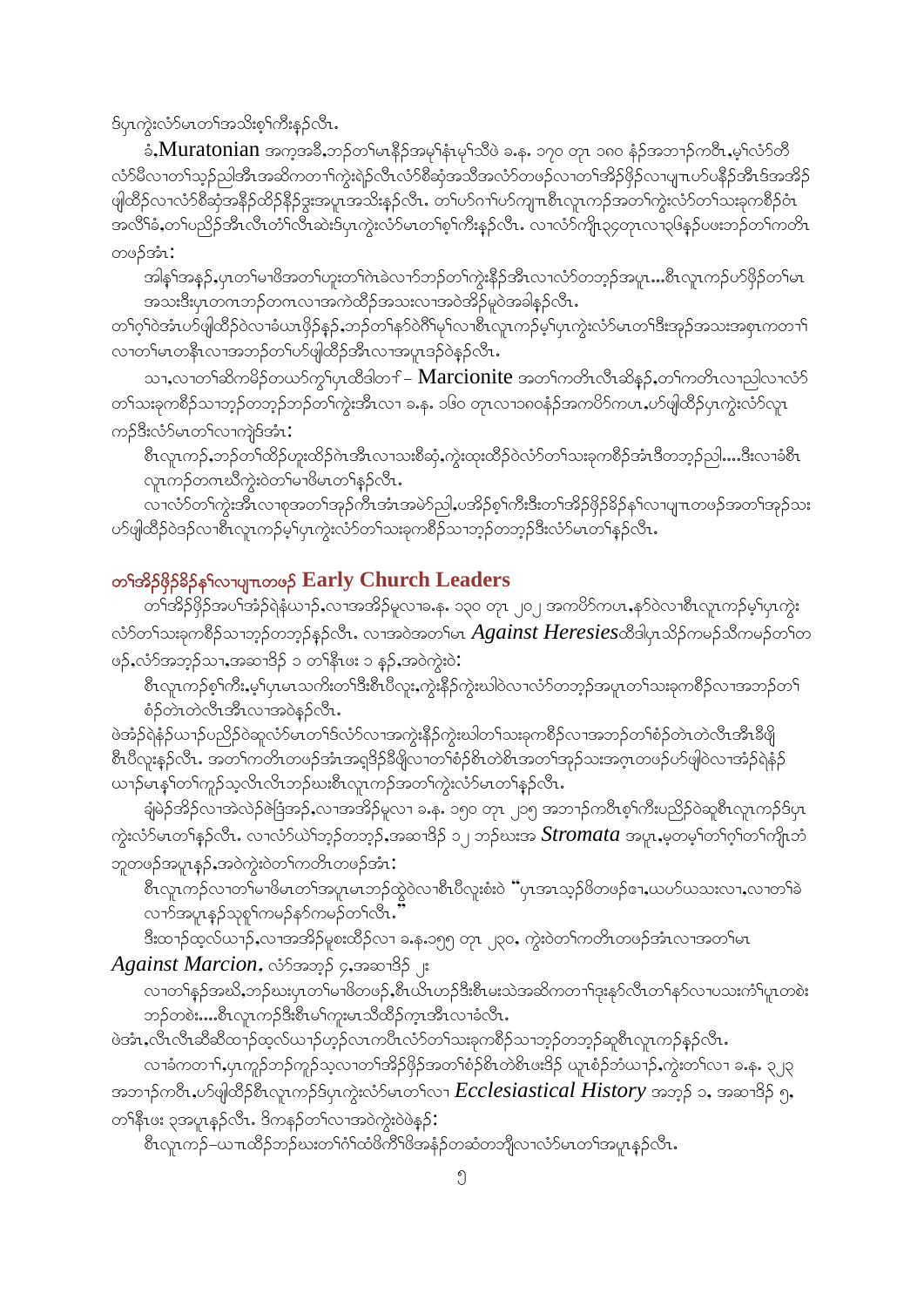မ့်ၢဟ်ဖိုဉ်အါထိဉ်တౕာဆူတၤ်ဟ်ဂၢၤ်ဟ်ကျၤၤတၤ်ဂ့ၤ်အကလှာ်သူဉ်တဖဉ်အံၤအပူၤန္နဉ်ႇမ့ၤ်တၤ်လီၤတိၤ်နိုဉ်တိၤ်ဃါလ႑ တၫ်ဒုးနဲဉ်ဖျင်္ကြံဉတအိဉ်ဝဲနီတမံၤလၢတၫ်အိဉ်ဖိုဉ်လၢပျπအလံၤဇ်းလဲၫ်<sup>ဇိ႑</sup>အပူးလၢႇစီၤလူးကဉ်အမဲဉ်ညါပု၊တဂၤဂၢကွဲးလံဉ် တၫ်သးခုကစိဉ်သၢဘ့ဉ်တဘ့ဉ်ဒီးလံာ်မၤတၫ်ဘဉ်ႇမ့မ့ှ်နှာ်သက့လၢအဝဲတၫ်တနဲ့ဉ်ဖျဲထိဉ်အိၤနိတဘျိဒ်ပုၤတၫ်မၢဖိတဂၤအ သိးဒဉ်လဲ၁်လီၤ. ခ်ီဖျိလၢတၫ်ပာ်ဖျါထိဉ်ဘဉ်ဒုံးဘဉ်ဒွါသုဉ်တဖဉ်အံၤအဃိႇပအိဉ်ဒီးတၫ်ဆိကမိဉ်လ႑ပကနဉ်လ႑တ႑်အိဉ်ဖိုဉ် လာပျπတကူဉ်မာကဲထိဉ်စီးလူးကဉ်အတ<sup>ု</sup>မှုပြုကွဲးလံ9်,မမဲ့<sup>ရ</sup>ထဲဒဉ်နီးဟ့ဉ်တ<sup>ှ</sup>လာအဘဉ်တှ်ကြွလို်အီးဒ်တ<sup>ှ</sup>မှုတ<sup>ှ</sup>ြ တီလၢစီၤလူၤကဉ်ကွဲးဝဲလံာ်ခံဘ္၄်လၢာ်အံၤန္၄လီၤ.

#### လံာ်စီဆုံအသီ NEW TESTAMENT

ပထံဉ်ဘဉ်တ့််လံလၢတ်ဆိကမိဉ်အဂ္ဂၤအိဉ်အါမးလၢတ်ကပာ်ဂၢၢ်ပာ်ကျπပုၤကွဲးလံာ်လၢလံာ်မၤတၤ်ဒီးလံာ်တၤ်သး ခုကစိဉ်သၢဘ္ဉာ်တဘ္ဉာ်အဂိ်ၫႇဒီးလၢတၫ်အိဉ်ဖိုဉ်လၢပျπအှဉ်အသးလၢပုၤကွဲးလံာ်တကအံၤမ့ၢ်စီၤလူၤကဉ်နှဉ်လိၤႉ ခဲအံၤပ ကက္ဂါတၫ်ဆိကမိဉ်ဒုးဘဉ်ထွဲကူၤမနုၤတဖဉ်လၢပဟံးနှၤ်အီၤသ့လၢလံာ်စီဆုံအသိအက္ခအခ်ိအကတဖဉ်အအိဉ်ဘဉ်ဃးစီၤ လူၤကဉ်အနိ<sup>5</sup>ကစ<sup>ှ</sup>ဒဉ်ဝဲအဂ္ဂါနဉ်လီၤ.

ပကသမံသမိးတ်၊အှဉ်သးအံၤလၢကျဲခံဘိန္နဉ်လီၤႉ တ႑ႇပကတိၢ်န္ ါတ႑်ပာ်ဖျါထိဉ်ဘဉ်ဒွံးဘဉ်ဒွါတဖဉ်လၢပမၤန္ ါ အီၤလၢလံာ်စိဆုံအသိဘဉ်ဃးပၦၤကွဲးလံာ်လၢပတသ္ဉ်ညါအမံၤန္ဉာလီၤႉ ဒီးခံႇပကထိဉ်သတြိဳၤတၫ်ပာ်ဖျါဘဉ်ဒုံးဘဉ်ဒွါတဖဉ် အံၤဃု႒်ဒီးတၫ်ဂ္ဂါတ႑်ကျုလၫအအိဉ်ဒီးပုၤဘဉ်ဃးစီၤလူၤကဉ်အနိုၤ်ကစ႑်ဒဉ်ဝဲနဉ်လီၤ. ပက်ကွ႑်သက်းအဆိကတ႑ၤ်တ႑်ပာ် ဖျါထိဉ်ဘဉ်ဒွံးဘဉ်ဒွါဘဉ်ဃးပုၤကွဲးလံာ်အဂ့ါနဉ်လီၤ.

# တ႑်ပာ်ဖျါထိဉ်ဘဉ်ဒွံးဘဉ်ဒွါတဖဉ် Clues

ဒ်ပစံးတ့်၊လံအသိး,ပုၤကွဲးလံာ်မၤတၫ်တဒုးနဲ့ဉ်ဖျဲထိဉ်အနိံၤကစၤ်ဒဉ်ဝဲအသးလၢအမံၤဘဉ်နဉ်လီၤ. အိဉ်ဖျဲလီၤက်လၢ, အဝဲတူ်ဘဉ်ဝဲလၢတလိဉ်အဝဲဟ့ဉ်ထိဉ်အမံၤဒဉ်ဝဲလၢပုၤလၢအသုဉ်ညါညီနှၤ်ဝဲစီၤသီးဖံၤလူးဘဉ်လီၤႉ လၢလူၤကဉ် ၁း၃ နှဉ် အဝဲစီးဝဲဒဉ်လၢ ၱဴဘဉ်ယသးလၢယကကွဲးနှဴရနာ," ဒီးလၢမၤတ႑် ၁း၁ အဝဲစီးဝဲ,ၱဴလၢယလံာ်အပူၤကၠႆာ်…ယကွဲး"နဉ် လီၤ. ပုၤက္မဲးလံာ်နာ်ဝဲလၢပုၤလၢအဝဲဘူးညီနှၤ်ဒီးအီၤသ္ဥာ်ညါအဝဲမ့္ပ်မတၤလဲဉ်န္ဥာ်လီၤ. ဒီးဖဲတၤ်အံၤတဒုးအိဉ်ထိဉ်တၤ်ကီတၤ် ခဲလၢစီၤသီးဖံၤလူးအဂ်ိ<sup>ရ</sup>အခါန္**ဉ်,**ဒုးအိဉ်ထိဉ်တ႑်သံကွ<sup>၎</sup>အါမးလၢပုၤဖးလံာ်လၢစိၤခဲအံၤတဖဉ်အဂိၤ်လီၤ.

တဘိုုဃိႇတ႑်ဂ္ဂါအိဉ်ဝဲအါမႈလၫလံာစိဆုံအသိတဲဘဉ်ပုံ၊ဘဉ်ဃးပပုံ၊ကွဲးလံာ်နဉ်လီး တ႑အဝဲတမ္ဒါပုံ၊တ႑်မ႑ဖိ တဂၤဘဉ်ႉ အနိ<sup>ရ</sup>နိ<sup>ရ</sup>နဉ်ႇဘဉ်တဘဉ်အဝဲစူ<sup>ရ</sup>က္ဍာနဉ်က္�ာတ<sup>ရ</sup>ဖဲယ့ဉ်ရူးက္�ာထိဉ်ဆူမှု<sup>8ှ</sup>ဉ်ဝံၤအလိ<sup>ရ</sup>ခံနဉ်လိၤႉ ဒိကနဉ်တ<sup>ရ</sup>ဂ္ဂါလီၤ တံၤ်လီၤဆဲးတဖဉ်အံၤလၢလံာ်တၤ်သးခုကစိဉ်လူၤကဉ် ၁း၁–၂:

တၫ်ဒိဉ်စီၤသီးဖံၤလူး။ေ,တၫ်တဖဉ်လၢအဘဉ်တ႑်နှာ်အီၤသပုၢိတ႑ာ်လၢပကျါ,ဒ်ပုၤလၢအထံဉ်တ႑်လၢအမဲာ်ဒီးမၤအ ကလုိကထါအတၫ်မာလၫအခ်ိႆာထီးလံၤလံၤႇဟ့ဉ်လီၤပှၤအသိႏႇအကုိမ့်ပြာအါဂၤပာ်တ့်၊အသးလၫအကကတိၤကွဲးဝဲဒီး (လူၤကဉ် ၁း၁–၂).

ဖဲပုံၤကွဲးလံာ်စီးဝဲလၢယ္ဝ်ရူူးအတၫ်အိဉ်မူအတၤ်မၤအသးတဖဉ်အံၤဘဉ်တၤ်ဟ့ဉ်လီၤအီဆူပုၤန္ဉာ်,အဝဲဟ်ဖျါထိဉ်ဝဲလၢ အဝဲတမ့်ၫအထံဉ်ယှဉ်ရူုးအတ႑်အိဉ်မူလၢအမဲာ်ချံဘဉ်လီၤ.

ခံ<sub>•</sub>ဟ္နာလှဉ်အကွ<sup>်</sup>အဂီးလၫလံ5်မာတ<sup>ြ</sup>အပူးဒီးတ႑်သးခုကစိဉ်လူးကဉ်အပူးဟာဖျထိဉ်ဝဲလၢပုၤကွဲးလံာ်မ့ှ်ပုၤကူဉ်ဘဉ် ကူဉ်သ့တဂၤနှဉ်လီၤႉ လံာ်အဘ့ဉ်အါမးလၢလံာ်စီဆုံအသိအပူ၊ဘဉ်တၫ်ကွဲးအိၤကြၢးဝဲဘဉ်ဝဲလၢတလိၤဆိကဲာ်ဆိးဘဉ်,မ့႑် ဒဉ်လဲ၁်ဟုဉ်လူၤကျိာ်အက္ခၤ်အဂ်ီၤမုၤ်ဆုဉ်မုၤ်ဂီၤဖိတဖဉ်လီၤႉ ဘဉ်ဆဉ်လံာ်တၤ်သးခုကစိဉ်လူၤကဉ်ဒီးလံာ်မၤတၤ်ဒုးနဲ့ဉ်ဝဲတၤ် ကူဉ်သူအဒိဉ်အယိ5်လၢအတ႑်သူကျိ5်နဉ်လီၤ.

သၢ,လံာ်မၤတၫ်အကတၫၫ်တတ်ပာ်ဖျါဝဲလၢပုၤကွဲးလံာ်မှၫ်ပုၤလဲၤသကိးဃှာ်တၫ်ဒီးစီၤပီလူးဘူးဘူးတံၫ်တံၫ်အကျါတဂၤ နဉ်လီၤႉ လၢလံာ်မာတၫ်အဆၫဒိဉ်အဆိတဖဉ်အပူ၊ တၫ်ဃဲၤလဲၤအသးတပယှာ်ဃီလၢပုၤသၢကတဂၤအပူ၊နဉ်လီၤႉ ဘဉ် ဆဉ်စးထိဉ်လၢမၤတၫ် ၁၆ နဉ်,တၫ်ဃဲၤညီနှၤ်ဟံးနှၤ်ပုၤတၢတဂၤအလိၢ်,သူတၤ်ကတိၤဒ်အမှၤ်, ပဲဝဲ"ဒိး"ပုၤ"နှဉ်လီၤ. ပ ထံဉ်ကျိဉ်ဒ်သိးအံၤလၢမၤတ႑် ၁၆း၁၀–၁၇; ၂၀း၅–၁၅; ၂၁း၁–၁၈; ဒီး ၂၇း၁–၂၈း၁၆ နဉ်လီၤ. လံာ်အတီၤတဖဉ်အံၤဟ်ဖျါ ထိဉ်ဝဲလၢပုၤကွဲးလံာ်လဲၤသက်ိးတၫ်ဒီးစီၤပီလူးဖဲစီၤပီလူးအတ႑်လဲၤတ႑်သးခုကစိဉ်လၢခံတဖဉ်အပူၤဒီးလၢစီၤပီလူးအတ႑်လဲၤ လၫကဲၤစါရံၤဆူရိမ္နာနဉ်လိၤ.

ခဲအံၤပအိဉ်ဒီးတၫ်ဂ့ၢ်တ႑်ကျိၤဘဉ်ဒွံးဘဉ်ဒွါဘဉ်ဃးပပုၤကွဲးလံာ်ဝံၤႇပအိဉ်လၢတ႑်လိၤ်လၤပကထံဉ်တ႑်ဂ့ၤ်လီၤတံၤလီၤ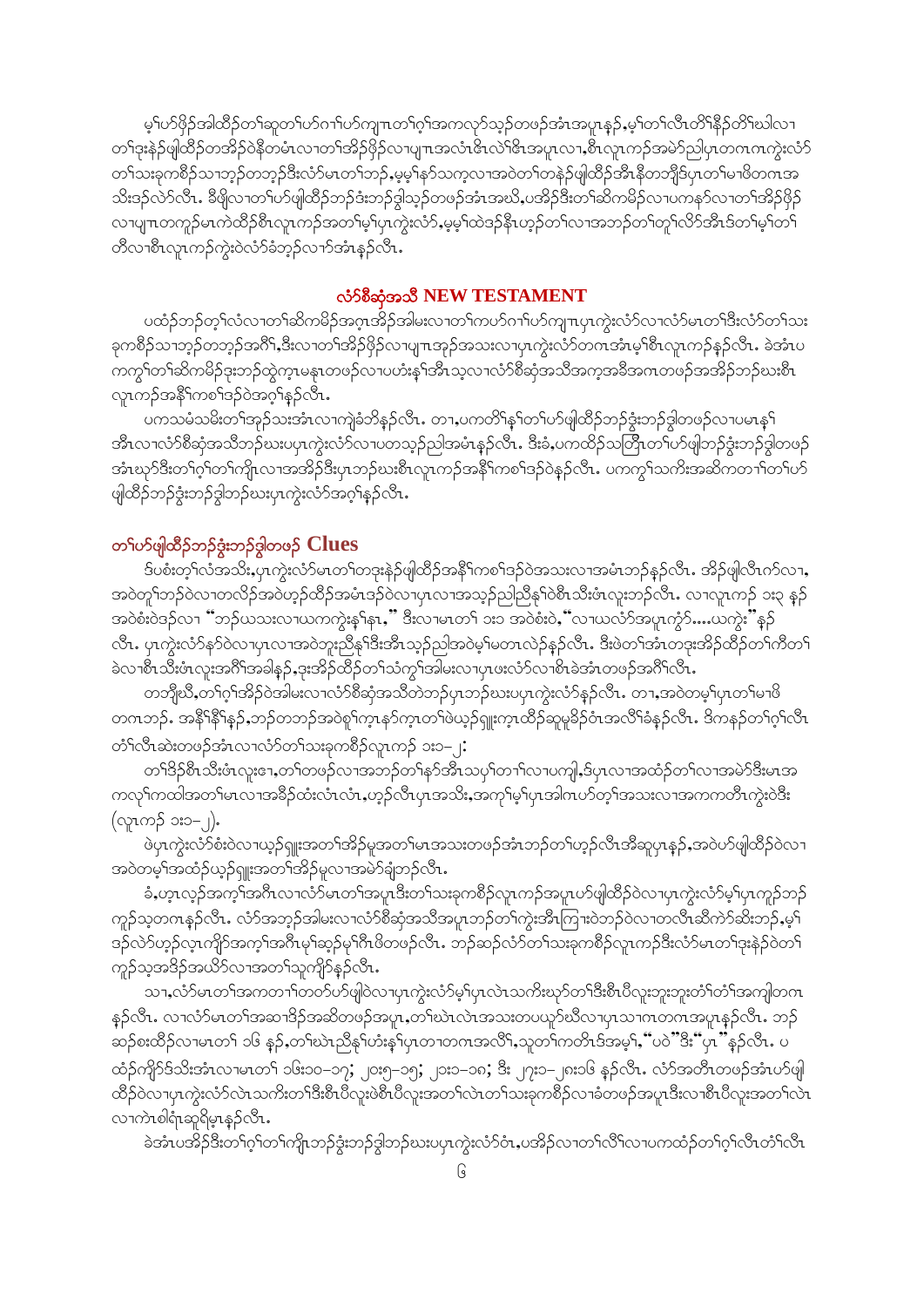ဆဲးတဖဉ်အံၤဘဉ်လိာ်အသးဒီးတ႑်လၢပသူဉ်ညါဘဉ်ဃးစီၤလူၤကဉ်ထဲလဲဉ်နဉ်လီၤ.

## စီးလှုက**်** Luke

.<br>ပကကွ<sup>ှ</sup>သကိႏတ႑်လျားသည်သုတ်သည်မားပည်းတုံးတုံကျွေးတုံချွေးတုံများ အသုံးပြလည်း ပါတုံများ ဘဉ်လီး အဝဲအိဉ်ဖျ်ထိဉ်လီးက်အနN်ဘဉ်တNကူဉ်ဘဉ်ကူဉ်သွဂ္ဂၤဂ္ဂန္ဉာ်လီး ဒီးအဝဲမ့ါစီးပီလူးအပုၤလဲၤသကိးဃှာ်တNတ ္<br>ကန္ဥာလီး တ႑ိဂ္ဂါလီးတံြလီးဆဲးတဖဉ်အံၤလဲၤသတြိဳးတာ်သိုလ္မွာပဲသည်သည်စားစီးလူးကဉ်§လဲဉ်?ဂူးလံႇအဆိက တၫ်ာႇစီးလူးကဉ်တမ့်ၫ်ပုၤတ႑်မၢဖိတဂၤဘဉ်ႉ ပုၤတ႑်မၢဖိတဖဉ်မၤတ႑်လၢကျိုးကျဲအခဵဉ်ထံးခဵဉ်ဘိလၢတ႑်အိဉ်ဖိုဉ်အဂဵိြႇသူ ဝဲအစိကမီၤလီၤဆီတဖဉ်လၢခရံာ်အခ႑ာ်စးလၢကသူဉ်ထိဉ်တၫ်အိဉ်ဖှိဉ်ဒီးကπဃာ်အီၤလၢတ႑်ကမဉ်ဒီးတ႑်ကိတ႑်ခဲလီၤ. လၢလံာ်မၤတၫ် ၁း၂၁-၂၂နဉ်ပုံၤတၫ်မၢဖိတဖဉ်ဘဉ်တၫ်ကတဲာ်ကတိၤသိဉ်လိအိၤလၢယ့ဉ်ရူးအနိ<sup>႖်</sup>ကစၫ်ဒဉ်ဝဲနဉ်လီၤ ာဉ်ဆဉ်စီၤလူၤကဉ်တထံဉ်ဘဉ်ယှဉ်ရျူးလၢအနိ<sup>ရ</sup>ကစ<sup>ရ</sup>ဒီးတစံးဝဲနိတဘျီလၢအအိဉ်ဒီးတ<sup>ရ်</sup>စိကမိၤလၢအဘဉ်ထွဲဒီးပုၤတ<sup>ရ</sup>မၢ ဖြတ်ဖဉ်ဘဉ်လီး မဲ့မ့<sup>ှ</sup>ဆေဝဲဒဉ်မ့ှပြာသီးတီလၢအဆိဉ်ထွဲစီးပီလူးအတ<sup>ြ</sup>သီးခုကစိဉ်တ<sup>ှ</sup>မာတကနဉ်လီး အဝဲမ့ှပြာတှမြာဖိ တဂၤအပျဲ႑်ႇမ့တမ့္ပါစီၤလူးဟ်ဖျါထိဉ်အီၤလၤဖံၤလ့မိဉ်အဆၢဖိ ၂၄,ပုၤတၫ်မၢဖိတဂၤအ "ပုၤမၤၰာ်တ႑်"နဉ်လီၤ.

ခံ,လီၤက်လၢစီၤလူၤကဉ်မ့ှ်ပုၤမၤလိမၤဒိးဘဉ်တ႑်ဂ္ၤဂ္ဂၤတဂၤလီၤ. ပထံဉ်နှၤ်တၤ်အံၤသ့လၢကလီးစဲ ၄း၁၄, ဖဲစီၤပီလူး ဟ်ပနိဉ်စီၤလူၤကဉ်ဒ်ကသံဉ်သရဉ်တဂၤနှဉ်လီၤ. ဖဲကသံဉ်ကသိတဘဉ်တၫ်သိဉ်လိမၤယုၤအိၤဘဉ်ဂ့ၢ်ဘဉ်၀ိလၢလံာ်စိဆုံအ သိအပူၤဒ်တနံၤအံၤအသိးအခါဒဉ်လဲဉ်ႇလိဉ်ဘဉ်ဒံးဒဉ်ပုၤတဂၤလၢအအိဉ်ဒီးတၤ်ကူဉ်ဘဉ်ကူဉ်သူဒီးတၤ်သူတၤ်ဘဉ်နဉ်လီၤ သၢႇစီၤလူၤကဉ်မ့ှ်စီၤ၀ီလူးအပုၤလဲၤသကိႏတၫ်ဒီးအိၤတဂၤန္ဉာလီၤႉ တ႑်မၢဖိစီၤ၀ီလူးယ႑ာထိဉ်ဝဲလၢစီၤလူၤကဉ်လဲၤ တ)မွှို့အွူးတ၊ယတ္တူစု င်း၁၀ဲ ါတ္၊ကား င်း၁၁ဲ မွှေ့စုံတစ်၃အဆ $\mathfrak g$ ါဝဲမွှ ဖြေ

ပဟ်ဖိုဉ်တၫ်ဂ္ဂါဘဉ်ဃးပုၤကွဲးလံာ်လူၤကဉ်လ႑ကျဲဒ်အံၤသ့ဝဲနှဉ်လိၤႉ တၫ်စံဉ်စိၤတဲစိၤအတ႑်အှဉ်သးနိုၤဟ္ဥတ႑်ဒိဉ်ဒိဉ် မှာမှာလာယ်သို့သွားဆိုရွာများကွန်တွင် များကွဲများ အသင်းများ အသင်းများကွန်း များကွန်း အသင်းများကွဲများ များကွဲ ဃိန္ဉာ်လီၤႉ တၫ်အိဉ်ဖိုဉ်လၢပျπအတၫ်အှဉ်သးဟ့ဉ်ပုၤကွဲးလံာ်တပယှာ်ဃိဆူစီၤလူၤကဉ်အအိဉ်နဉ်လီၤႉ ဒီးလံာ်စိဆုံအတ႑် ဂ့ါတါကျိုးအၫဉ်လီၤတူ၊်လိဉ်တၢ်ဆိကမိဉ်အံၤန္နဉ်လီၤႉ တဘျီဃီဒီးတၢ်အှဉ်ကီၤတဖဉ်အံၤႇပအိဉ်ဒီးတၢ်ဆိကမိဉ်အဂ္ဂၤလၢပ ကန>်လၢစီၤလူၤကဉ်မ့\်ပှၤကွဲးလံ>်တ`ြသးခုကစိဉ်သၢဘ့ဉ်တဘ့ဉ်ဒီးလံာ်မၤတ`်္ဂခံဘ့ဉ်လၢာ်နှဉ်လီၤ. ဒီးပကဘဉ်သ့ဉ်နိဉ်ထိဉ် လၢစီၤလူၤကဉ်အိဉ်ဒီးတၫ်ဘဉ်ထွဲတုၤအိဉ်ဂုၤဒိဉ်မးဒီးဘူးဘူးတံၫ်တံၫ်ဆူတၫ်ဂ့ၫ်တၫ်ကျိုၤလၢအဝဲဟ်ဖျါထိဉ်ဝဲနဉ်လီၤ.

### တ်စံဉ်စိုးတဲစိုးအတ်အိဉ်သး HISTORICAL SETTING

ခဲအံၤပက္ဂါတ့ါလံစီၤလူၤကဉ်အတၫ်မ့္ပြဲပုၤက္ဂဲးလံာ်ဝံၤႇပအိဉ်ကတဲာ်ကတိၤပသးလၢပကဃဉ်ဃီၤဆူလံာ်မၤတၤ်အ တၫ်စံဉ်စိၤတဲစိၤအတၫ်အိဉ်သးန္ဉာလီၤ. စီၤလူၤကဉ်ကွဲးဝဲဖဲလဲဉ်ခါလဲဉ်? ဒီးလၢမတၤအဂိၢ်အဝဲကွဲးထုးထိဉ်လံာ်အံၤလဲဉ်? ဒ်ပၰထံဉ်ဘဉ်ဃးတၫ်စံဉ်စိၤတဲစိၤအတၫ်အိဉ်သးလၢလံာ်မၤတၫ်အသိးန္ဉာ်,ပကကွၫ်သကိႏတ႑်ဂူၫ်ခိဉ်တိသၢမံၤန္ဉဉ် လီး တၫႇပကဆိကမိဉ်ပာ်သးမှၫ်နံၤမှၫ်သီလၢတၫ်ကွဲးထုးထိဉ်လံာ်မၤတ႑် လူၤပိာ်ထွဲတၫ်သံကွၢ်ဘဉ်ဃးစီၤလူၤကဉ်ကွဲးဝဲလံာ် မၤတၫ်ဖဲလဲဉ်အခါနဉ်လိၤႉ ခံႇပကဃိထံသမံသမိးကွၤ်လံာ်အပှၤကမျၤာ်လၤအခိဉ်ထံးလံၤလံၤတဖဉ်လိၤႉ ဒီးသ႑ႇပကဃုထံဉ် ပုၤဂိၢမုၢ်အတၢ်ရှုလိ်ာဘဉ်ထွဲအတၤ်အိဉ်သးနဉ်လီၤ. အါတက္ ်ာတၫ်က္ဂၤ်ဆူတၤ်ဂ့ၤ်တဖဉ်အံၤကမၤစ႑ာပုၤလၢပကဘုါဆုဲ တၫ်ဂ့ၢ်လၢအဟဲဆူညါဘဉ်ဃးလံာ်လူၤကဉ်အတၫ်ဘူးလိ5်တံၤ်လိ5်အသးဒီးတ႑်ဂ့ၢ်လၢအဘဉ်တ႑်ဃဲၤတ္႑်အီၤန္ဉာ်လီၤ. အဝဲ အံၤကမၤစπပုၤလၢပကန<်ပၢၢိကျဲအဒိဉ်အယိာ်ဒီးအလၢအပုဲၤဘဉ်ဃးလံာ်တၫ်သးခုကစိဉ်အဘူးအဖိုဉ်အိဉ်ဝဲလၢခႉန.တ႑ ယာဖိုဉ်နံဉ်အဆၢကတိႝၤန္နဉ်လီၤႉ ပကစးထိဉ်လၢနံၤသိလၢလံာ်ဘဉ်တၤ်ကွဲးအိၤန္ဉာလီၤႉ

# မှ<sup>င်</sup>နံးမှ<sup>င်ဘ</sup>ီ DATE

တၫ်ထံဉ်လီၤဆီမ့ၫ်အိဉ်ဝဲအါမးဘဉ်ဃးလံဉ်မၤတၫ်ဘဉ်တ႑်ကွဲးအီၤအဆိကတ႑ာ်အခါဖဲလဲဉ်သနဉ်က့ႇအါဒဉ်တ႑်တက္ၟ႑်ႇ ပနိုၤဖးလံာ်စိဆုံအသိအပုၤကူဉ်ဘဉ်ကူဉ်သ့အတၫ်ထံဉ်လၢကျဲအခိဉ်ထံးခိဉ်ဘိအတ႑်နာ်ခံမံၤသ့ဝဲနဉ်လိၤႉ လၢစုတခ်ိန္ဉာ်ႇပုၤ တနိုးဂ္ဂါလိ9်ဝဲလၢစီးလူးကဉ်ကွဲးဝဲလၢယရူးရှလ့ဉ်အတၤ်လှၤ်ဟုံဝိလီးပိုၤ်လၢခႉနႇ ၇၀နံ့ဉ်ဝံၤအလိၤ်ခံနဉ်လီး အီးလၢစုအဂၤ တခ်ိန္ဥပုၤအဂၤတနိၤကတိၤဂ့ၫ်လိ႒်ဝဲလၢအဝဲကွဲးဝဲတချူးတၫ်လှၤ်ဟုံညီလီၤပိုၫ်ကွံာ်ဝဲလၢခႉန. ၇၀ နဉ်လိၤ. ခႉန. ၇၀ တၫ်မၤအသးလၢအလိၤသးအုးဝဲအံၤမ့္ပ်ာပါမၤစ႑ာလၤပကဆိကမိဉ်ဟ်သးတ႑်ထံဉ်သူဉ်တဖဉ်လၢတ႑်ဂ္ဂါသူဉ်တဖဉ်အံၤအ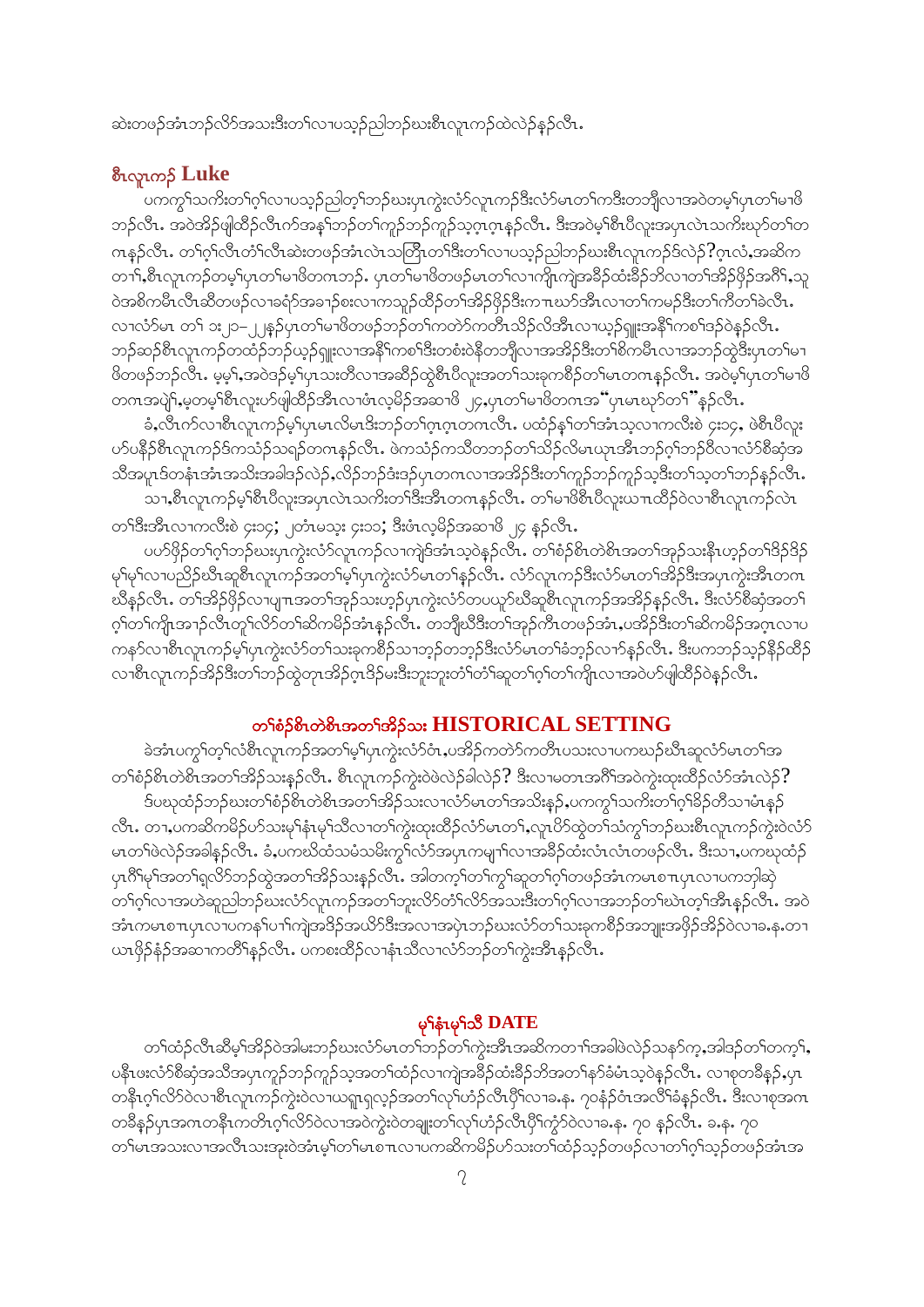ဗီခိဉ်ဘဉ်ဃးတ<sup>၎</sup>မၤအသးတဖဉ်အံၤန္ဉာလီၤႉ ပကကွ<sup>၎</sup>သကိႏတ႑်ထံဉ်သ့ဉ်တဖဉ်အံၤတမံၤဘဉ်တမံၤႇစးထိဉ်လၢဘဉ်သ့ဉ် သ့ဉ်လၢစီၤလူၤကဉ်ကွဲးဝဲလၢခႉန. ၇၀ အလိ်ိုခံနဉ်လြီး.

#### ခ.န. ၇၀ နံ့ဉ်အလိ<sup>ု</sup>ခံ  $\overline{\rm After A.D. 70}$

ပှၤကူဉ်ဘဉ်ကူဉ်သ့လၢအနာ်ဝဲလၢလံာ်မၤတ<sup>၎</sup>ဘဉ်တ<sup>၎</sup>ကွဲးအီၤလၢ ခႉနႇ ၇၀ အလိ<sup>႖</sup>ခံတဖဉ်ဒိးသန္ၤထိဉ်အတ<sup>၎</sup>ထံဉ် လၢတၫ်ဆိကမြဉ်လိုၤတံၫလီၤဆဲးအါမးအဖိခြိဉ်နဉ်လီၤ. အဒိ,ပုၤအါဂၤစံးဝဲလၢလံာ်မၤတၫ်အတ႑်ထံဉ်တ႑်လၢအကပီၤလ႑ တၫ်ခဲလၫာ်ကမၤအသးလၫတၫ်ဂုၤဟ်ဖျါထိဉ်မှၫ်နှံၤမှၫ်သိလ႑ခႉနှႉ ၈၀ တုၤ ၉၀ နှဉ်လိၤႉ လ႑တ႑်ထံဉ်ဝဲအံၤအပူၤန္ဉာ်,လံဉ် မၤတၫ်အံၤဂ္ၤတလၢလၢတၫ်အိဉ်ဖိုဉ်လၢပျ႑ာတ႑်ကကွဲးအီၤလၢအဆိအဂိၢိန္ဉ်လိၤႉ လၢတ႑်န္ဉ်အလိၤ်ႇတ႑်သးအိဉ်အတ႑် ကွ်က်အိဉ်ဖိုဉ်လၢပျπလိဉ်ဘဉ်တ်လီၤမှ်လီၤဖးအနံဉ်အလါအါမးလၢတ်မၤအသးတဖဉ်ဒဉ်ဝဲနဉ်လီၤႉ ဘဉ်ဆဉ်တ်ထံဉ် ဝဲအံၤကွ်တလီၤကျဲအနူးအဖိုဉ်လၢလံဉ်မၤတၤ်လဲၤဒီဖျိဘဉ်ဝဲဃှာ်ဒီးတၤ်ကီတၤ်ခဲလၢတၤ်အိဉ်ဖိုဉ်အပူၤဒီးအချၫန္ဉာလီၤ.

အအါကတၫ်န္ဉာ်ႇပုၤလၢအနာ်ဝဲလၢလံာ်မၤတၫ်ဘဉ်တၫ်ကွဲးအီၤလၢခႉနုႇ ၇၀ အလိၢ်ခံတဖဉ်မၤဝဲခ်ိဖျိအဝဲသ့ဉ်နာ်ဝဲ .<br>လာတา်ပီးတา်လီလာလိာ်မာတာအမှာတနီးဒီးသန္နာထိဉ်အသးလာပုယူအဖိလာအကူဉ်ဘဉ်ကူဉ်သ့လာတ<sup>ှ</sup>စံဉစ်လဲစိာ ယိ စံဉ် ဖၫဉ်အတ∫မၤအဖိိခိဉ်နဉ်လီၤ.

ယိစံဉ်ဖၫဉ်အတၫ်ကွဲးလၫဘဉ်ဃးဒီးတၫ်အိဉ်သးတဖဉ်ဘဉ်တၫ်ကွဲးထုးထိဉ်အိၤတဆိတလ႑နၫ်ခႉနု. ၇၉ ဘဉ်,ဒီးတရာ လီၤအသးဝးဝးတချူးလၢခႉန္. ၈၅ ဘဉ်နဉ်လီၤ. အဃိ,ပုၤလၢအနဉ်ဝဲလၢလံာ်မၤတၫ်ဒိးသန္ၤထိဉ်အသးလၢယိစံဉ်ဖၫဉ်အ တ<sup>ျ</sup>မၤအ<sup>88</sup>ဉ်မၤကတ႑ၢ်ဝဲလၢလံာ်မၤတ<sup>႖</sup>ဘဉ်တ႑်ကွဲးအီၤတဆိန1်ခႉနႇ ၇၉ ဒီးဘဉ်သ့ဉ်သွဉ်တဆ႑ကတိႝၤဖဲ ခႉနႇ ၈၅ အ လိ်<sup>ှ</sup>ခံနဉ်လီၤ.

.<br>ဖဲပုၤလၢအဟုဉ်ထိဉ်တၫ်သိဉ်တၫ်သိဝဲအံၤပည်ဉ်ဝဲဆူတၫ်ဘူးစဲအါမးလၢလံာ်မၤတၫ်ဒီးယိစံဉ်ဖၫဉ်အတ႑်မၤအဘ႑ာ်စπ န္}ႇပကထိးဘဉ်ဒဉ်ထဲတၫ်ဘူးစဲလံ့ၫ်မံၤလၢအဝဲသ့ဉ်ဟ်ဖျါဝဲန္ဉာလီၤ.

ား မာတ်၊ ၅း၃၆ ပညိဉ်ဝဲဆူစီၤသူဒါ ပှၤယူဒၤဖိလၤအဂ်ၤထံဂ့ၢ်ကိၢ်ဂ့ၢ်ဆူဉ်ဆူဉ်တဂၤလၤဘဉ်တၢ်ယၤာထိဉ်စ့ၢ်ကီးအ မံၤလၢလံာ်အဘုဉ် ၂၀ အဆၢ<sup>8</sup>ဉ် ၉၇ လၢယိစံဉ်ဖၫဉ်အလံာ် *Antiquities* အပူ၊နှဉ်လီၤ. ခံ,လံာ်မၤတ႑် ၅း၃၇ ပာ်ဖျါ ထိဉ်ပှာလာအဂဲၤထံဝှ်ကိြိုက်ပှာတာလုံးလါဖိစီးယူအႇလာအအိဉ်ဖျံထိဉ်လာလံဉ်အဘုဉ် ၂,အဆာဒိဉ် ၁၁၇ဒီး၁၁၈လာယိ စံဉ်ဖၢဉ်တ<sup>ှ</sup>စံဉ်စိၤအတ<sup>ှ</sup>ကွဲးနိဉ်လံာ်ယူအဖိအတ<sup>ှ</sup>ဒုး  $Jewish \ Wars$  အပူၤ,ဒီးလၢလံာ်အဘ့ဉ် ၁၈,အဆၢဒိဉ် ၁ တုၤ ၈ လၢအလံာ် Antiquities အပူးနည်လီး. သၫႇပုၤလၢအဂဲၤထံဂ့ါ်ကိ<sup>ု</sup>ဂ္ဂါဘဉ်တ<sup>ု</sup>က်ိးအီၤလၢပုၤအဲၤကူပတူးဖိလၢမၤတ1် ၂၁း၃၈ အိဉ်ဖျ်ထိဉ်စ့<sup>ရ</sup>ကီးလၫလံဒ်အဘ့ဉ် ၂,အဆ႑ဒိဉ် ၂၆၁ တုၤ ၂၆၃ လ႑ယိစံဉ်ဖ႑ာ်အယူၤဒၤဖိတၫ်ဒုး  ${\it Jewish}$  $\emph{Wars}$  အပူးမီးလၢလံာ်အဘု $\emph{S}$  ၂၀, အဆၢဒိ $\emph{S}$  ၁၇၁ လၢအလံ $\emph{S}$   $\emph{Antiquities}$  အပူးန $\emph{S}$ လီး $\emph{S}$ းလ္ဂံ $\emph{S}$ ပုကျိ $\emph{S}$ ထံတ $\emph{S}$ အါကဂ္ဂါလိ်ာစ့်၊ကိုးဝဲလၢတ႑်ပာ်ဖျါထိဉ်စီၤပာဟ္နာရာအတ႑်သံလၢလံာ်မာတ႑် ၁၂း၁၉–၂၃ ဒိးသန္၊ထိဉ်အသးလၢယိစံဉ် ဖၫဉ်အလံ $\delta$  Antiquities အဘူဉ် ၁၉, အဆၢဒိဉ် ၃၄၃ တုၤ ၃၅၂ နဉ်လီၤ.

တလၫက္ပံ၁်ပှၤကျိာ်ထံတၫ်အါမးလၫအပိာ်ထွဲတၫ်ဆိကမိဉ်အကျိုၤဝဲအံၤန္**ဉ်**,ပကဘဉ်နဲဉ်ဖျါထိဉ်လ႑တၫ်လဲၤသဃဲၤအသး လၢလံာ်မၤတၫ်ဒီးယိစံဉ်ဖၫဉ်အတၫ်ကွဲးတအုဉ်ကိဳၤ၀ဲလၢလံာ်မၤတၫ်ဒိးသန္ၤထိဉ်အသးလၢယိစံဉ်ဖၫဉ်အတ႑်မၤဘဉ်နဉ်လိၤ နို<sup>ရန္စ</sup>ြန္႕်ႇတၫ်ဟိဖျါထိဉ်တၫမၤအသးလၤလံာ်မၤတၫအပူၤလီၤဆီ၀ဲလၤယိစံဉ်ဖ႑ာ်အတၫ်လိဉ်ဖျါထိဉ်နဉ်လီၤႉ အဃိႇလိၤက် ဒိဉ်လၢလံာ်မာတSဒီးယိစံဉ်ဖၫဉ်ဂံၫ်ထိဉ်ကဒါက္ခၤထဲဒဉ်တSစံဉ်စိၤတဲစိၤတSမာအသးလၢပုၤသ္ဥ်ညါအီၤအါတဖဉ်လီၤလီၤဆိ ဆီမှတမှSမိုးသန္ၤထိဉ်အသးလၫတSအခိဉ်ထံးတမံၤဃိအဖိခိဉ်နဉ်လီၤႉ ခ်ီဖျိပုၤဂိၢ်မှSလၫတSယπထိဉ်အိၤတဖဉ်အါဒဉ်တS တက္နဲမ္နါတၫိစံဉ်စိၤတဲစိၤအက္ဒ္ကါအဂ်ီၤလၢတၫ်သူဉ်ညါအီၤအဃိႇတကြၫးမ္နါတၫလိၤကမၫကမဉ်လၢအဝဲသူဉ်ဘဉ်တ႑်သူဉ် နိုဉ်အီၤအါန1်တ1်စံဉ်စိၤတဲစိၤအတ1်ကွဲးနိုဉ်တမံၤဘဉ်နဉ်လီၤ.ဒိးအါန1်အအံၤ,ဘဉ်ဃးဒိးစိၤသူဒါနဉ်,ပမၤဘဉ်ထွဲပသးဒိးမံၤ လၫအညီနှ<sup>6</sup>တဖျာဉ်နဉ်လီၤ. ကမ့<sup>6</sup>သွဉ်သွဉ်လၫပုၤလၢအလီၤဆီလိာ်အသးခံဂၤလၢအမံၤတဖျာဉ်ဃီအိဉ်ဝဲလၢတၫ်ထံဉ်အံၤ အပူးနဉ်လီး.

# တချး ခ.န. ၇၀ **Before A.D. 70**

တၫ်ထံဉ်အကါဒိဉ်ခံမံၤတမံၤလၢလံာ်မၤတၫ်အမှၫ်နံၤမှၫ်သိအ<sup>88</sup>ခ်မှ်ပဲလၢအဝဲဘဉ်တၫ်ကွဲးအီၤတချူးလၢတၫ်လှၤ်ဟံဉ် လီၤ၀ို်ကွဲ၁်လၢခႉနႇ ၇၀နံဉ်နဉ်လီၤႇ တၫ်အှဉ်ကီၤအိဉ်ဝဲအါမးလၢအအိဉ်လၢမုၢိနံၤမုၢ်သိဟဲလၢညါအံၤအအိဉ်တခ်ိႇဘဉ်ဆဉ်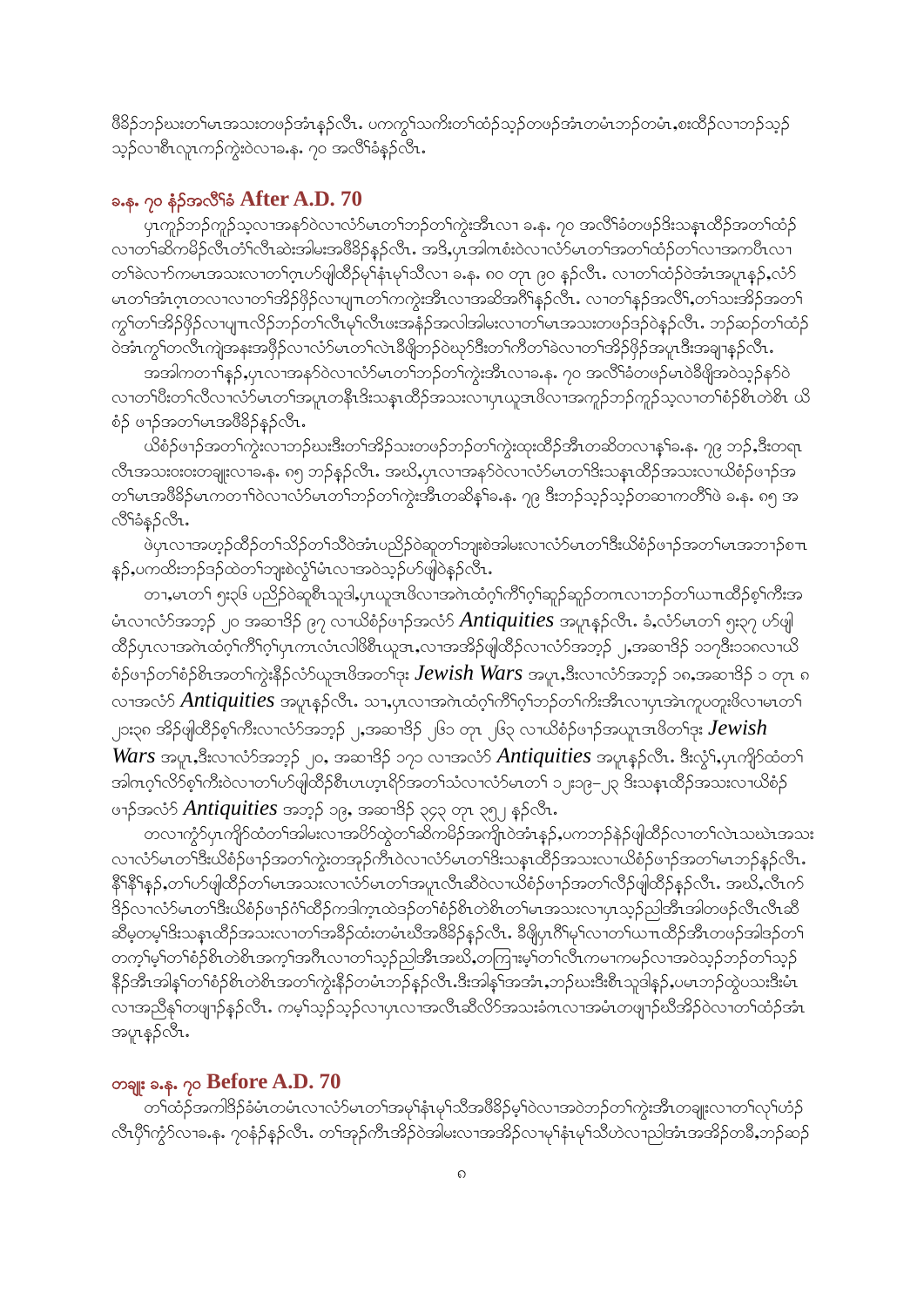လၢပတ်ပညိဉ်အဂိါပကကွ ်လီၤတံ်လီၤဆဲးတ်လၢပကမၤကတၢ်အိၤလၢတ်ထံဉ်လၢခံကတ႑်လၢလံာ်မၤတၢ်အပူၤန္ဉဉ်  $\circ$ 31.

ဒိကနဉ်အဆၢဖိအကတၫ်ာခံဆၢလၢလံာ်မၤတ႑် ၂၈း၃၀–၃၁ နှဉ်တက့်ၤ. ဖဲနဉ်စီၤလူၤကဉ်ကွဲးဝဲတၤ်ကတိၤတဖဉ်အံၤ ဘဉ်ဃးစီၤပီလူးအဂ္ဂါ :

ဒိး (စီၤ၀ီလူး) အိဉ်လၢအဟံဉ်လၢအငါဒဉ်ဝဲအပူၤခံနံဉ်ညါ,ဒီးတူၤ်လိဉ်ကယဲၤိပုၤလၢအဟဲဆူအအိဉ်ခဲလၢာ်လီၤ. ဒီးစံဉ် တဲၤတဲလီၤယ္ပၤအဘိအမု)်,ဒီးသိဉ်က္ၤသိက္ၤတၫ်ဘဉ်ဃးဒီးကစၢ်ယ့ဉ်ရူးခရံာ်အဂ္ဂါအကျို ,လၢအသးခူတလ့ၫ်ဒိဖျၢဉ် ညါ,ဒီးတၫ်တြိအကျဲတအိဉ်ဘဉ်နိတမံၤဘဉ် (မၤတ႑် ၂၈း၃၀–၃၁).

လံာ်မၤတၢ်ကတၢၢ်ကွံာ်ဝဲလၢစီၤပီလူးအိဉ်လၢတၢ်ဒုးဃာ်အဖိလာ်လၢရိမ့ၤအပူၤ,စံဉ်တဲၤတဲလီၤခရံာ်ဖိအတၫ်သးခုကစိဉ်ပုံၤ ဒီးတၫ်သးဒူနဉ်လီၤႉ တၫ်အကတ႑ၢ်ဝဲအံၤဟ္ဥာ်ထိဉ်တၫ်အှဉ်သးအရှဒိဉ်လ႑တ႑်ကနဉ်ဝဲလ႑လံဉ်မၤတ႑်ဘဉ်တ႑်ကွဲးအီၤ တချုး <u>ခ.န. ၇၀ န</u>ဉ်လီၤ.

တ႑ႇဗ်ဳၤလူၤကဉ်အတၫ်ဟ်ဖျါဘဉ်ဃးစီၤပီလူးအတၫ်မၤတၫ်သးခုကစိဉ်အိဉ်ပတု၁်ဖုဉ်ကိ်ာ်ဒီဖျိလၢတၫ်မၤအသးအၫအ႑ သိသိတမံၤလၢအမၤအသးလၢ ခ.န. ၆၄န္)်လိၤ. လၢ ခ.န. ၆၄ န္)်, စီၤပၤနံရဲဴဉ်ဟ်ဒ္ပဉ်ဟ်ကမဉ်ပုၤခရံှာ်ဖိတဖဉ်ခ်ီဖိုလၢမှုဉ် အူအတၫ်အိဉ်မၤဟးဂိၤတၫ်လၢရိမ္၊အပူ၊ဒီးစးထိဉ်မၤအၢမၤနးပုၤခရံာ်ဖိတဖဉ်နဉ်လိၤႉ ကမ့ၢ်တၫ်တညီနှၤ်လၢစီၤလူၤကဉ်အ ဂိ်းလၢတယπထိဉ်တၫ်မၤအသးဒိဉ်ဒိဉ်မှ၊်မှ၊်ဒ်သိးနဉ်မှမ့်၊သ္ဉ်သှဉ်လၢအဝဲနဉ်ဟဲအိဉ်ထိဉ်တဲ့၊်လၢတၫ်ဆၢကတိ၊်ဖဲအဝဲကွဲး လံဉ်မၤတౕၤအကတိႝၤ်နှဉ်လီၤႉ

ခံ,စီၤပီလူးအါဒဉ်တၫ်တက့ၫ်တၫ်ဆိကမိဉ်အီၤလၢအသံဒ်မၤထူရၤအသိးလၢစီၤပၤနံရိဉ်အတၫ်မၤအၢမၤနးတၫ်အိဉ်ဖိုဉ် အဆၢကတိိ၊ ဘဉ်သ့ဉ်သ့ဉ်လၢခ.န. ၆၅ မှတမ့ါ်တဘူးတယံၤဖဲနဉ်လီၤ. လံာ်မာတ တ်မ့်ာ်ကွဲးအီၤလၢတၢ်အံၤအလိၢခံဒီး အဝဲအနိ<sup>ု</sup>ကိ်<sup>ရ</sup>ကယπထိဉ်စီၤပီလူးအတ<sup>ှ</sup>သံဒ်မၤထူရၤႇလံာ်အလှ<sup>ရှ်</sup>အလ<sup>ှ</sup>အဝှါ်နည့်သည်လၫအဖြိဖျိဖျါဖျါအဒိဉ်ကတ႑ါတမံၤ  $50.$ 

သ႑ႇပုၤယူအဖိအတၫ်လှၤ်ဟဲ့ဉ်လၢယရူးရလူဉ်အပူးဘဉ်တၫ်မၤဟးဂိၤအိၤလၢခႉနႇ ၇၀ နှဉ်လီၤလီၤဆီဆီအဝဲအံၤဒုး အိဉ်ထိဉ်တ<sup>ရ</sup>အဘျူးလၢတ<sup>ရ</sup>ရှလိဉ်ဘဉ်ထွဲလၢပုၤယူဒၤဖိဒိီးပုၤတခ်ိမှ<sup>ရ</sup>ဖိအဘၢဉ်စπလၢတ<sup>ရ</sup>အိဉ်ဖိုဉ်အပူၤန္ဉဉ်လီၤ. လံဉ်မၤ တၫ်ပညိဉ်လီၤတံၫလီၤဆဲးလၢတၫ်ရှလိာ်ဘဉ်တွဲတဖဉ်အံၤအဖိခိဉ်လၢတၫ်လိႝၤ်အါပူၤန္ဉဉ်လီၤႉ အဃိႇလီၤက်လၢအတမ့ၢ်တ႑် ညီနှ\လၢလံာ်မၤတ\ကဟ်တ့\်ကွဲာ်တ\လှ\ဟံဉ်အတ\လီၤပို\လၢအအိဉ်ထိဉ်အံၤဘဉ်လီၤ

တကျိုးဃိဒီးတၫ်ဂ့ၫ်ဒ်သိးတဖဉ်အံၤန္နဉ်ႇမ့ၢ်တၫ်ဂူးကတ႑ၢ်လ႑ပကကျ႑ၢ်တံၫ်လ႑စီၤလူၤကဉ်မၤတံ၊တွံာ်လံာ်မၤတၫ်ဘူး ထိဉ်တၫ်ဆၢကတိႝၤ်လၢစီၤပီလူးအတၫ်အိဉ်လၢဃိSပူၤဒီးတၫ်မၤတၫ်သးခုကစိဉ်လၢရိမ္၊အပူၤလၢ ခႉနုႉ ၆၀ တုၤ ၆၂, တ႑် စံဉ်စိၤတဲစိၤအဂ္ဂါအ၀ီလၢခံကတၫါတါယπထိဉ်အီၤလၢလံာ်အပူၤန္ဉာလီၤ.

# ပုၤဒိဉ်ကနဉ်တ<sup>ှ</sup>ဖိလၢအခိဉ်ထံးတဖဉ် ORIGINAL AUDIENCE

ႜႜႜ<br>ၰာ်ဒီးတၫ်နၫ်ပၫၢိဘဉ်ဃးလံာ်မၤတၫ်အမုၢိနံၤမုၢ်သိတဖဉ်အဆိအံၤလၢပသးပူၤႇပကြၢးဃဉ်ဃီၤပသးဆူလံာ်မၤတၫ်အ တၫ်စံဉိစိၤတဲစိၤအတၫ်အိဉ်သးအက့ၢ်အဂ်ီၤခံမံၤတမ့ါ် :စီၤလူၤကဉ်အပုၤဖးအလံာ်ဖိလၢအဆိကတ႑ၢ်တဖဉ်နဉ်လီၤ. တၫ်ဟ် သူဉ်ဟ်သးဘဉ်ဃးပုၤဂိၢမှ်လၢစိၤလူၤကဉ်ဃုဝဲလၢကတုၤအိဉ်ဝဲဃုာ်ဒီးလံာ်မၤတၢ်မ့ၢ်တၫ်လိဉ်ဘဉ်နိ<sup>၎</sup>နို<sup>ရ</sup>လ၊တ႑်နှၤ်ပၢၢ်အ တ}မၤန္ဉဴလီၤ.

ပကဃိထံလံာ်မၤတၫ်အပုၤဒိကနဉ်တၫ်ဖိလၢအခ်ိႆဉ်ထံးတဖဉ်လၢကျဲခံဘိန္နဉ်လီၤႉ တၢႇပကကွၢ်သက်ိးလံာ်အတၫ်ဟ့ဉ် လီၤအသးလီၤတံၤ်လီၤဆဲးဆူစီၤသီးဖံၤလူးအအိဉ်နဉ်လီၤႉ ဒီးခံႇပကကွၤ်သက်းတၤ်မာအသးသ့လ႑လာံသးအိဉ်ဟုဉ်စ့ၤ်ကီးဝဲ လၢအပုၤကမျၢၤ်ကိုးကဒဲးအဂ်ိဳးနဉ်လိုၤ. ပကစးထိဉ်လၢစီၤသီးဖံၤလူးဒ်စီၤလူၤကဉ်အပုၤဖးလံာ်အဆိကတၫ်နဉ်လိုၤ.

# စီးသီးဖံးလူး Theophelus

လံာ်လူးကဉ်အတ<sup>ှ</sup>ကတိၤလီးဆိဟ်ဖျ်ထိဉ်ဝဲလၢစီးသီးဖံၤလူးမ့<sup>ရ</sup>အပုၤမၤစၢၤအိၤႇပုၤတဂၤလၢအရဲဉ်လီၤကျဲၤလီၤန္<sup>၎</sup> အဝဲအတၢ်ကွဲးနဉ်လီၤ. ဒ်ပထံဉ်ဘဉ်တ့ၢ်လံအသိးလၢ လူၤကဉ် ၁း၃ဒိီးမၤတၢ် ၁း၁ နဉ်,စီၤလူၤကဉ်ဟ့ဉ်လၤကပိၤအတၢ်မၤ ဆူစီၤသီးဖံၤလူးနှဉ်လီၤႉ လၢန္ဉာ်အမဲာ်ညါႇလၢလူၤကဉ် ၁း၃န္၄်ႇစီၤလူၤကဉ်ကိုးစီၤသီးဖံၤလူးလၢတၫ်ဒိဉ်စီၤသီးဖံၤလူးနှဉ်လီၤႉ စီးလူးကဉ်သူတ<sup>ရ</sup>ကတိၤ "တ<sup>ရဒ္ဌ</sup>ဉ်" မှတမ့<sup>ရ</sup> Kratistos လာဟူးလှဉ်အကျိဉ်ဒ်တ<sup>ရ</sup>ပာဖျံထိဉ်တ<sup>ရ</sup>လာကပီးအမံၤအ သိးနဉ်လီၤ. တၫ်ကတိၤဝဲအံၤဆုၤပုၤအါဂၤလၢကနဉ်ဝဲလၢစီၤသီးဖံၤလူးမ့္ပ်ာအပုၤမၤစ႑ာအီၤလၢအတူ ်ဒိဉ်ကီၤဒိဉ်တဂၤန္ဉ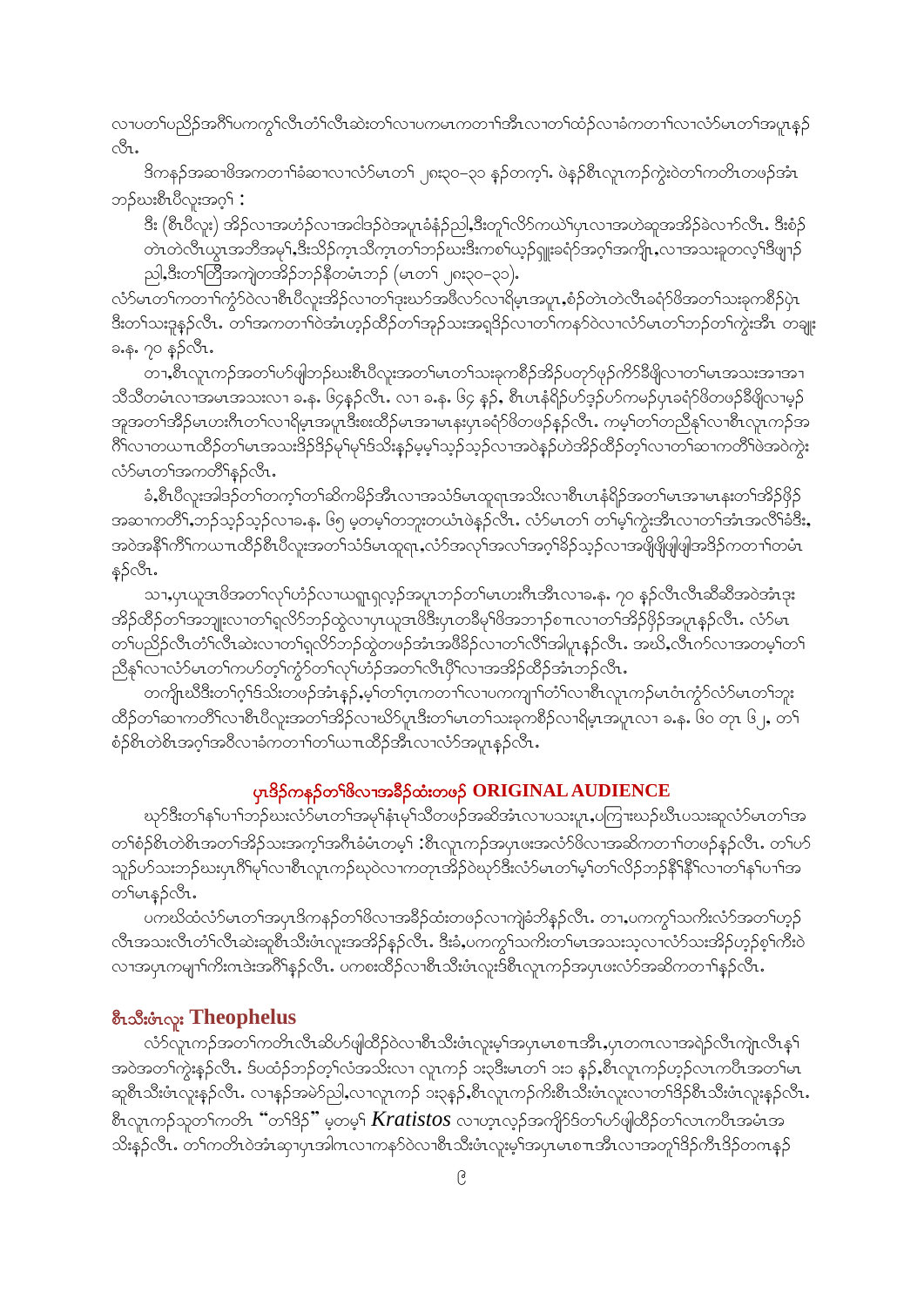$\circ$ 31.

ဘဉ်ဆဉ်တ<sup>ု</sup>ရှလိ်ာဘဉ်ထွဲလၢစီၤလူၤကဉ်ဒီးသီးဖံၤလူးအဘၫဉ်စπသဘံဉ်သဘုဉ်ဒိဉ်နှၤ်ဒံးတ<sup>ု</sup>မှ<sup>ု</sup>အပုၤမၤစπတ<sup>ုပွဲု</sup>၊ န5ုလီၤ. ဒီဖျိတၫ်ဖးလံာ်လူၤကဉ်ဒီးလံာ်မၤတ႑်,စီၤသီးဖံၤလူးကဲထိဉ်စီၤလူၤကဉ်အပျဲ႑်တကန္ဉာ်လီၤ. ပထံဉ်နှၤ်စီၤသီးဖံၤလူး အတၫ်ရှုလိ်ာဘဉ်ထွဲဒီးစီးလူးကဉ်ဒ်သိးအံၤတကပၤလၤလံာ်တ႑်သးခုကစိဉ်လူးကဉ်အတ႑်ကတိၤလီးဆိတ႑်အပူးနှဉ်လီး.

လၫလူၤကဉ် ၁း၃–၄ နဉ်ပဖးဘဉ်တၫ်ကတိၤတဖဉ်အံၤ: ယဲဒဉ်အံၤလၢအခဵဉ်ထံးလံၤလံၤယဃုတိၫ်န္႑်တ႑်န္ၣခဲလ႑ာ်လီၤတံၤ်လီၤဆဲးဒီးႇဘဉ်ယသးလ႑ယကကဲ့ႏန္႑်န္႕ေတမံၤ ဘဉ်တမံၤႇဒ်သိးနကသူဉ်ညါလၢတၫ်လၢနမၤလိတ့ၫ်တဖဉ်နဉ်ႇမ့ၫ်တၫ်အမ့ၢ်အတိလီၤ (လူၤကဉ် ၁း၃–၄).

ဒ်လံာ်စီဆုံတတိၤအံၤပာ်ဖျါဝဲအသိး,စီၤလူၤကဉ်အလံာ်ဘဉ်တ႑်ဒုးအိဉ်ထိဉ်အီၤလၢတ႑်နိုၤဖးအပူၤဒ်သိးလၢစီၤသီးဖံၤ လူးကသ္ဥာ်ညါတၫ်သ္ဥတဖဉ်လၢအဝဲသိဉ်လိတ့ၫ်နိ<sup>ု</sup>နိ<sup>ု</sup>နှဉ်လီၤ. မ့ၢ်ဘဉ်ဟ်ဖျ်ထိဉ်အီၤညီကဒဉ်နှဉ်,စီၤလူၤကဉ်ကွဲးဝဲလၢက သိဉ်လိသီလိစီၤသီးဖံၤလူးနဉ်လီၤ.

ပထံဉ်ဘဉ်တ့်လံာ်လာစီၤလူၤကဉ်ယπထိဉ်စီၤသီးဖံၤလူးဒ်အပုၤဖးလံာ်အဆိကတၢါတဂၤလီၤတံၤ်လီၤဆဲးဝံၤႇမ့္ပ်တ္ပါ မာစπလာပကဆိကမိဉ်စီးလူးကဉ်အပုံ၊ ဂိါမု၊်အဆိကတၫၢၳလာတက်ကတိၤအတကွိဉ်လဲ၊်အပူးစ့၊်ကီးနဉ်လီး

# ပုၤဒိကနဉ်တၫ်ဖိလၫတၫ်လိ်ၫကိႏပူးဒဲး Broader Audience

လၢတၫ်လၢပဖးအိၤတပူၤဒဉ်လၢလံာ်စီဆုံအသိအပူၤန္၄်ႇတမ့ၤ်တၤ်အကိလၤပကထံဉ်လၢတၤ်အိဉ်ဖိုဉ်အါဒဉ်တၤ်တ က့်าလၫတၫယၤဖိုဉ်အပူၤဂုဉ်ကျဲးစၫးတိဖျိတၫ်ဂုၤ်အါမးလၫစီၤလူၤကဉ်ပာ်ဖျါထိဉ်ဝဲလ႑လံာ်မၤတၫ်အပူၤန္ဉာ်လီၤ. စီၤလူၤ ၮၣၲအတၫၲတဲပူယ႑ာထိဉ်တ႑်အၙၣလိ႒်ဆိုးက္ခလိ႒်လ႑ပုၤယူအဖိဒီးပုၤတခ်ိဘိမှ႑်ဖိပုၤစူ႑်က္နာနဉ်ကူၤတ႑်အဘ႑ဉ်စ႑ာ မွဳးတ႑် လီၤမှၫ်လီၤဖးဒိးသန္ၤထိဉ်အသးလၢတၫ်မၢဖိဒိးသရဉ်လၢအလီၤဆီတဖဉ်အတၫ်တီခိဉ်ရို၊မဲအဖိခိဉ်နှဉ်လီၤ. အဝဲအတ႑်ကွဲး နိုဉ်ကွဲးဃါထိးဘဉ်တ႑်စူ<sup>၎်</sup>တ႑်နှာ်မိ<sup>ြ</sup>ပု႑်လ႑အကမဉ်တဖဉ်လ႑အဘဉ်တ႑်ဒုးအိဉ်ထိဉ်အီၤလ႑သရဉ်အဘျဉ်တဖဉ်နဉ်လီၤ*န* လံာ်မၤတၫ်ဟ်ဖျါထိဉ်စ့ၫ်ကီးတၫ်အ့ဉ်လိာ်ဆိုးက့လၢတၫ်အိဉ်ဖိုဉ်ဒီးထံကိ်ၤပဒိဉ်ပပုၫ်တဖဉ်အဘ႑ာ်စ႑ၤန္နဉ်လိၤႉ အဝဲပညိဉ်သ ပုါတၫါတါဂ့ါတါကျိုလၢအသဂၢါဘဉ်ပိဉ်မှဉ်ဒီးပု၊ဖိုဉ်ဖိယဉ်ဖိတဖဉ်နဉ်လီၤ. အဝဲကွဲးနိဉ်ကွဲးဃါတါမာအာမာနုး,တါ ကွှာ်ဆၢဉ်မဲှာဒီးတၢ်ဘဉ်ဒုးဃာ်လၢဃိာပူၤတဖဉ်နှဉ်လီၤ. လံာ်မၤတၢ်ထိးဘဉ်တၢ်စူၫ်တၢ်နှာ်မိၢ်ပု႑်တၢ်အိဉ်မှုလုလၢ်သကဲးပ ၀းဒီးတၫ်ပိ႒်ထွဲမၤထွဲလၢအက်ိအကလှာ်ကလှာ်တဖဉ်အံၤဒီဖျိတၫ်အိဉ်ဖိုဉ်အါဒဉ်တၫ်တက့ၤ်ဂဲၤပျုၤ်ကျဲးစၢးဝဲဒဉ်ဒီးတၤ်ဂ့ၤ်သွဉ် တဖဉ်အံၤလၢအဆိကတၫ်ာအနံဉ်လၢအဆံတဖဉ်အပူၤန္ဉာလီၤ.

ခ်ဳပျိစီးလူးကဉ်ကွဲးဝဲလံာ်မာတၫ်လၢကဟ်ဖျါထိဉ်တၫ်ဂ့ၫ်လၢအလဲၤ်တကပာအံၤအဃိႇမ့ၢ်တ႑်ဘဉ်လိာ်ဘဉ်စးလၢပက နဉ်လၢအဝဲသးအိဉ်ဝဲလၢအတ႑်မၤကဘဉ်တ႑်ဖးအီၤလၢပုၤစူ႑်က္ၤနှာ်က္ၤတ႑်လီၤဆီတဖဉ်အါမးန္ဉာ်လီၤႉ အဝဲသးအိဉ်ဝဲလၢ ကမၤစπစီၤသီးဖံၤလူးဒီးတၫ်အိဉ်ဖိုဉ်လၢပျπခံကပၤလၫာ်အတၫ်ဘဉ်ထွဲဒီးတၫ်တၤတၫ်အါမးလၢအဝဲသ္ဉာ်သဂၢၢ်ဘဉ်ဝဲနဉ်  $\overset{\circ}{\circ}$ 

# 

ပဆိကမိဉ်ဟ်သးလံာ်မာတၫ်အမှၫ်နံၤမှၫ်သိဒီးပုၤဒိကနဉ်တၫ်ဖိလၢအခိဉ်ထံးတဖဉ်ဝံၤႇပကအိဉ်ကတဲာ်ကတိၤပသးလၢ ပကပာ်ဖျါထိဉ်ပတၫ်တိာ်သူဉ်ပာ်သးသၢထံဉ်တထံဉ် : စီၤလူၤကဉ်အတၫ်မၤဘဉ်ဃးတ႑်ရှလိာ်ဘဉ်ထွဲအတ႑်အိဉ်သးအါ ကတၫ်ာႇဟိဉ်ခိဉ်အကလှာ်လၢလံာ်မၤတၫ်ဘဉ်တၫ်ကွဲးအိၤန္နဉ်လီၤ. ပန႑်ပၢၤ်ဘဉ်ဃးတ႑်ရှလိာ်ဘဉ်ထွဲအသဟိဉ်လၢတ႑်မၤ သကိႏတၫ်လၫစီၤလူၤကဉ်အမှၫ်နံၤမ့ၫ်အါဒီးႇပအိဉ်ကတဲဉ်ကတိၤပသးလၢပကန႑်ပၢၢ်အဝဲအလံဉ်အက္ဍၢ်အဂီၤအါမးတဖဉ်က ဂ္ဂၤထိဉ်ဝဲနဉ်လီၤ.

.<br>ပကဃိထံလံာ်မၤတၫ်အတၫ်ရှလိာ်မၤသက်းတၫ်အတၫ်အိဉ်သးခီဖျိတၫ်ကွၢ်သက်းတၫ်အိဉ်ဖိုဉ်အတၫ်အိဉ်မူလၢတၢယၤ .<br>ဖြဉ်အပူၤအက့ౕါအဂိၤအကံ်ါအလဲခံမံၤ:တၫႇရိမ္ၤဘိမု႞အတၤ်ပၫတၤ်ဆုၢဒီးအစိအကမိၤ;ဒီးခံႇတၤ်ရလိ်ာဘဉ်ထွဲအသိလ႑ တၫ်အိဉ်ဖိုဉ်ဒီးပုၤယူဒၤဖိအဘ႑ာ်စ႑ာနှဉ်လီၤႉ ပကကွၤ်သကိႏအဆိကတ႑ၤ်လ႑ရိမ္နာအဘိအမှၤ်နှဉ်လီၤႉ

## ရိမ္နာအဘိအမှ<sup>ငှ</sup> Roman Empire

တၫ်ဆၢကတိႝၤ်ဖိစီၤလူၤကဉ်ကွဲးဝဲလံာ်မၤတၫ်နဉ်ႇရိမ္၊အဘိအမှၢ်မၤန္<sup>႖</sup>ဒီးပ႑ာဃာ်မဲဉ်ဒံၤထၢဉ်ရှနယ႑ာ်အဟိဉ်ခိဉ်ဂိၤခဲ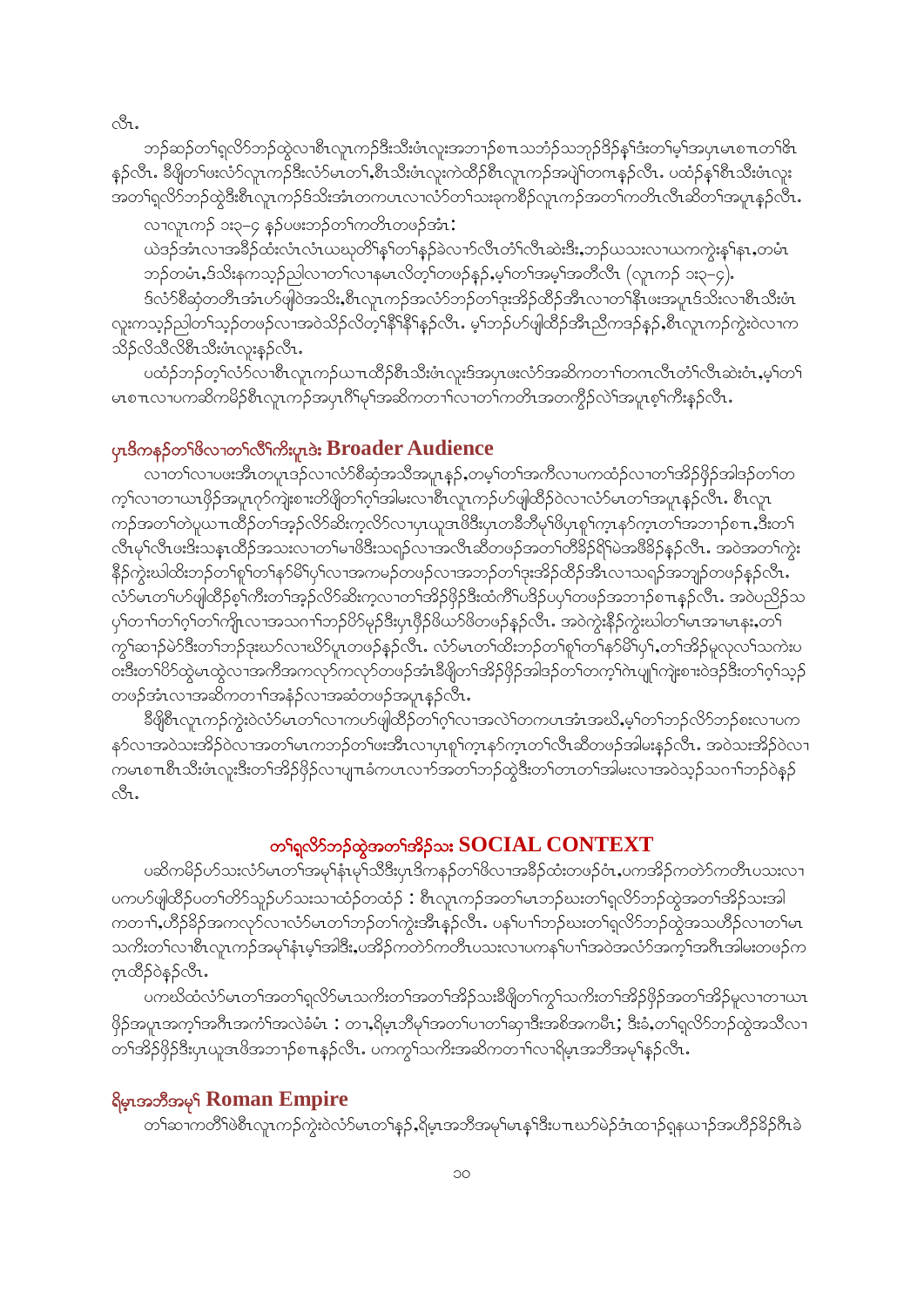လၫာ်ႇဒီးမၤလဲၫ်ထိဉ်ဝဲယံၤတုၤလၢမှၫ်မဆါတနံၤအံၤဘြတုန်ႇကလံၤစိးအၤဖရံးကၤဒီးကိ်ၫအ့ရှၫဉ်အက္ခအခ်ိတနိ႑န္ဉဉ်လီၤ. လ႑ တၫ်အိဉ်ဖိုဉ်လၫပျπအမှၫ်နံၤတဖဉ်နှဉ်,ဘီမှၫ်ဒိဉ်ထိဉ်ဒီးဒဉ်တ႑်,ဟ်ဖိုဉ်အါထိဉ်ပုၤဂိၢမှၫ်ဒီးမၤလဲၫ်ထိဉ်ကိၢ်ဆၢအါထိဉ်နှဉ်လိၤ ဒ်အမာဝဲအသိႏႇရိမ္နာဘီမှ<sup>ရဒ္ဌ</sup>ဉ်စိပၢတၫ်ကိႏကပာဒဲးယိာ်ယိာ်ဃှာ်ဒီးအရိမ္နာအလှၢ်အပ္နာႇအဖိတၫ်ာဒိီးတၫ်စူၫ်တၫ်နှာ်လီၤလီၤဆီ ဆီတဖဉ်နဉ်လီၤ.

လၤတၫ်တအိဉ်ဒီးတၫ်သးဒ့ဒိအပူၤ,တၫိဒိဉ်ဘၢအဒိဉ်ကတၢၫ်လၢအအိဉ်ဒီးရိမ္၊လၢတၫ်မၤန္ၫ်ကိ်ၫိနိဉ်ကိ်ၫဃၤာတဖဉ် မ့်)ထံ့ပုံယွ႕တွဲမွာလုပ္ငပ္မ်ားမာယားစ္နာ့တူး မွမ်ာ့အသွဲ့အင္ပ္မ်ားအထုပ္ငံပုပ္ပွဲဥပ္မံသလ္ဥအေဒွဥပေလ ၁၂၀၀ မွာေပာယ္မ လီၤတံၢိတၢ်မှာ်တၢ်ခုဉ်ဒီးတၢ်သူဉ်တိသးရာလာဘိမှၢ်အပူာခီဖိုျဖာနှာ်တၢ်မာနှာ်ဆူဉ်မာနှာ်ဗိုးတၢ်လာကလှာ်အတၢ်နှာ်စိနှာ်က မီးအ8ိခိန်နဉ်လီး.

ကလုာ်လၢတၫ်ဒုးနှၤ်အီၤတဖဉ်ဘဉ်တ႑်ဟုဉ်အီၤအခွဲးလၢကအိဉ်ဒီးကလုာ်တ႑်သဘျတဆံးတက္႑်ႇဘဉ်ဆဉ်ကလုာ်အ တၫ်ပၢတၫြပူးတဖဉ်ညီနှၤ်တ႑်ပ႒်လီၤက္ဥအိၤလ႑အသိဒီးထိဘိကဘဉ်ဒိုးအးလီၤအသးလ႑ရိမ္နာအသန္ဓတပတိၤ်ဘဉ်တပတိၤ် အဖိလာ်နဉ်လီၤ အဒိႇလံာ်မၤတၤ်ယ႑ာထိဉ်ကဲၤစါရံၤအရိမ္၊အပုၤပၫထံပၫကိ်ၤ်ခံကႇဒ်အမ္်ပဲလံဉ်ဒီးဖဲဉ်စထ႑ဉ်ႇလၢအပၫယူ ဒၤဒီကိံ\်ညါလၫကဲၤစါရံၤန္ဉာ်လီၤႉ မ့္ပ်ာပ်ပိုဉ်အါထိဉ်တ႑်ဆူတ႑်ရဲဉ်ကျဲၤတ႑်ထ႑တ႑်ခ်ိတ႑်သွဲန္ဉာ် အဝဲသ့ဉ်တဖဉ်အိဉ်ဒီးမှုဒါလ႑ ကပπဃာ်တၫ်မှာ်တၫ်ခုဉ်ဒီးတၫ်ကလုၫ်လၢအဘဉ်တၫ်ဟုဉ်လီၤအီၤလၢရိမ္၊ဘီမှၢ်အအိဉ်တခ်ိန္ဉာလီၤ

ဘိမှSဟူးဂဲၤမၤစ္SကိုးလှSလSထူသန္ဒဒီးထံဂ့SကိSဂ္ဒာအတSဒိဉ်ဘ႑ၶိဖျိတSပာဖိုဉ်ရိမ္၊အထံဖိကိSဖိအပုၤတဝ႑တဖဉ်ဆူ ကလုာ်လၢအဝဲသူဉ်ဒုးနှ<sup>ငှ</sup>ဝဲအထံဖိကိ်<sup>ရဖွ</sup>အပူၤန္ဉာလီၤ.

ညီန1်,ရိမ္နၤဟူဉ်သုံးလၢအအိဉ်ဘုံးတဖဉ်ဟိဉ်နိဉ်လၢထံကိြလၢအဝဲဒုံးန1်သိဝဲနှဉ်လီၤ. တ1်မၤဟိာ်ထွဲဝဲအံၤသူဉ်ထိဉ်ရိမ္န၊ ထံဖိကိ်် ဖိလၢအသူဉ်တိသးရာဒီးအထံအကိ််လၢဘိမှ ်ဒိတဘုဉ်ညါအပူာ့ ဒီးဆိဉ်သခုထိဉ်ရိမ့္၊အလှၤ်အပူာဒီးအတၤ်ဟုဉ် လီၤသးလၢပဒိဉ်ပပုါဒီးတါရှလိဉ်ဘဉ်ထွဲအတါအိဉ်သးခံမံၤလၢာ်အပူၤန္ဉာ်လီၤႉ လၢတါအံၤအဃိလံာ်မၤတါယ႑ာထိဉ်ပုၤ ဂြိမှ်လာရိမ့္ပတဘိုတဉ်တဘိုနဉ်လီၤ. ဒ်ဘူဉ်ယဲ််််ဆံအမှ်နံၤအဆိကတၢ်အသိႏွပဖးလာမၤတဉ်၂း၁၀–၁၁လၢအိဉ်ဝဲဒီး ပုံၤ တမုံၤလၢရိမ္၊(ပုၤယူအဖိဒီးပုၤလၢအဆီတလဲဆူယူအအတၫ်ဘူဉ်တၫ်ဘါတဖဉ်)"နဉ်လိၤႉ မၤကဒီးတဘိုုႇစီၤကန္လလံးႇပုၤလၢ အပျံုယွာရိမ့္မာသူးဖိတကယာအခ်ိန်လာမာတ႑် ၁၀,ဟူးဂဲၤဒ်ကျိုကျဲလာအရှဒိန်တမံၤလာတၤ်ရာလီၤတၤ်သးခုကစိန်လာလံ>် မၤတၫ်အပူၤန္Sလီၤ.

လၫတ်ြဒားအမဲှာသါ့,ကလှာ်အလှ၊်အလ၊်ထူသန္နတဖဉ်ဘဉ်တ၊်ဒိဉ်ဘၢအီးလ၊ရိမ္နာအပုၤကမျာ၊်အတ၊်မၤတဖဉ်,ဒိ အမ့်)ကျဲတဖဉ်,တၫ်သူဉ်ထိဉ်တဖဉ်ဒီးပုၤကမျၫ်ထံဉ်လိ5်သးအလိ်\တဖဉ်နဉ်လီၤႉ ရိမ့ၤအတၤ်ပၢတၤ်ဆုၫဒ်အံၤတကပၤဒုး နဲဉ်ဖျါထိဉ်စီၤပီလူးဒီးပုၤအဂၤတဖဉ်လဲၤတ႑်သဘူဒြဉ်မးဒီးပူၤပူ၊ဖျဲးဖျဲးလၤအဝဲသ့ဉ်အတ႑်ဟ့ဉ်လီၤသးမၤတ႑်သးခုကစိဉ် အပူၤဒ်လဲဉ်နဉ်လီၤႉ ပုၤတၫ်မၢဖိတဖဉ်စ့ၢ်ကီးသူဝဲပုၤကမျၫ်အတၫ်လိႝၤ်တဖဉ်လၢကစံဉ်တဲၤတဲလီၤတၫ်သးခုကစိဉ်ဒ်အဝဲသ့ဉ် လဲၤတၫ်လၢတၫ်လိႝၫ်တတိၤဆူအဂၤတတိၤန္ဉာ်လီၤ.

ဘဉ်သ့ဉ်သ့ဉ်ရိမ့ၤအဘိအမှ<sup>ရ</sup>အကဲ့<sup>ရှ</sup>အဂြီးလၢအရှ<sup>8</sup>ဉ်ကတၢါတမံၤလၢတၢ်အိဉ်ဖှိဉ်လၢပျπအဂိါမ့ါဝဲအတ<sup>ရဒ္ဌ</sup>ဉ်စိလၢ ပှၤကမျၫ်လၫအဝဲသ့ဉ်မၤန္<sup>၎</sup>ဝဲအတ<sup>၎</sup>ဘူဉ်တၫ်ဘါအ<sup>88</sup>ဉ်နှဉ်လီၤ**.** 

ဖဲလူၤကဉ်ကွဲးတၫ်အဆၢကတိႝၤန္5ဲႇပုၤအိဉ်ဝဲတဂၤလၢအဆၢထၢဉ်ဝဲလၢရိမ္၊ဘီမုၤ်ဒိတဘ္ဉာ်အခၢဉ်သးကဲစၫ်နှဉ်လိၤႉ စီးပၤလၢအပၢဘဉ်ကိ်ိုအါဘွဉ်မှတမှ့်ကဲစဉ်တဘဉ်တဉ်ထံဉ်အီၤထဲဒဉ်ဒ်အပုၤဂိၢမှ်ုဒီးအဘိမှ ်အကစဉ်ဘာ်,မမှ့်္ာဒ် $Soter$ မှတမ့်ပြာအုဉ်ကူးခိဉ်ကူးပုံးဂြိမှ်တကအသိုးစ့်ၫကီးနဉ်လီး လ၊ရိမ္နာအတ႑်ကစိဉ်နှဉ် ကဲစ႑်ထူးထိဉ်ကံ့ဉ်အပုံးဂြိမှ်လ၊ တၫ်သဘံဉ်သဘုဉ်ဒီးတၫ်ခံးတ႑်နၤန္ဥလီၤ. ဒီးရိမ္နၤဘိမှၫ်အတ႑်ဒိဉ်ထိဉ်လဲ႑်ထိဉ်ဘဉ်တ႑်ဟ်ဖျထိဉ်အီၤဒ်အတ႑်အှဉ်က္πဒိဉ် က္ခၤအတၫ်ဒိဉ်လဲၫ်ထိဉ်,မၤထူဉ်ဖျဲးထိဉ်ပုၤဂိၢမှၫ်လၢအကလှာ်စီၤပၤအတၫ်ဒိဉ်စိတ႑်ထဲတဂၤဇိၤအဖိလာ်ဒီးဟဲစိာ်ဃီၤပုၤကိးဂၤ ဒဲးလၫရိမ္၊အတၫ်သူဉ်ဂ္၊သး၀ါအတ႑်ပၢတ႑်ဆု၊အဖိလာ်နှဉ်လီ၊.

လၢတၫ်လိ်ြအအါကတ႑ၢိန္၄ိႇပုၤလၢတ႑်မၤန္ ်အိၤတဖဉ်ဘဉ်တ႑်ဟ္ဝ်အိၤအခွဲးလၢကဆဲးမၤအဝဲသ့ဉ်အတ႑်ဘူဉ်တ႑် ဘါအလုံ၊အလၢ်ဒဉ်ဝဲ,ဘဉ်ဆဉ်အဝဲသွဉ်တ႑်လိဉ်ဘဉ်အီၤလၢကအၫဉ်လီၤကဲစၢ်အတ႑်အိဉ်ဒီးအစိကမီၤလၢအဒိဉ်ကတ႑၊ ဒီးရိမ္နာအလှ်ာအလ်ာအယွာတဖဉ်နဉ်လီာ. ခဲအံာ,လာကျဲအါဘိန္၄်,ပုာယူအဖိဒီးပုာခရံာ်ဖိအါဒဉ်တဉ်တက့်ာလာတာယာဖိုဉ်အ ပူၤတဖဉ်မ့<sup>၎</sup>ပုၤအဂ္ၤအဝါလၢအဒိကနဉ်ဒိးပၢအသးလၢရိမ္နာႇဘဉ်ဆဉ်ပုၤယူဒၤဖိဒီးပုၤခရံာ်ဖိလၢအသးတိတဖဉ်သမၢဝဲ လၫကဟ်ပနိဉ်ရိမ္နာအတၫ်ဘူဉ်တၫ်ဘါအစိကမိၤလၢအဒိဉ်စိတ႑်နှဉ်လီး. ရိမ္နာဘီမှၫ်ဟ်ဖျါထိဉ်ယူအအတ႑်နှာ်ဒ် religio licita မှတမ့<sup>ရ "</sup>တၫ်ဘူဉ်တၫ်ဘါလၢအဘဉ်လိာ်ဘဉ်စးဒီးသန့္"ဒီးဝံသးစူ၊ဒီးပျဲဝဲခရံာ်ဖိအတ႑်နာ်တသဲ့ဖဲအသ့ – မ့မ့္ပ်နာ် သက္ခလၢအဆိိုခ်တိၤ်မာနπပုာခံဖုလၫာ်အံၤဒဉ်လဲာ်လီၤ.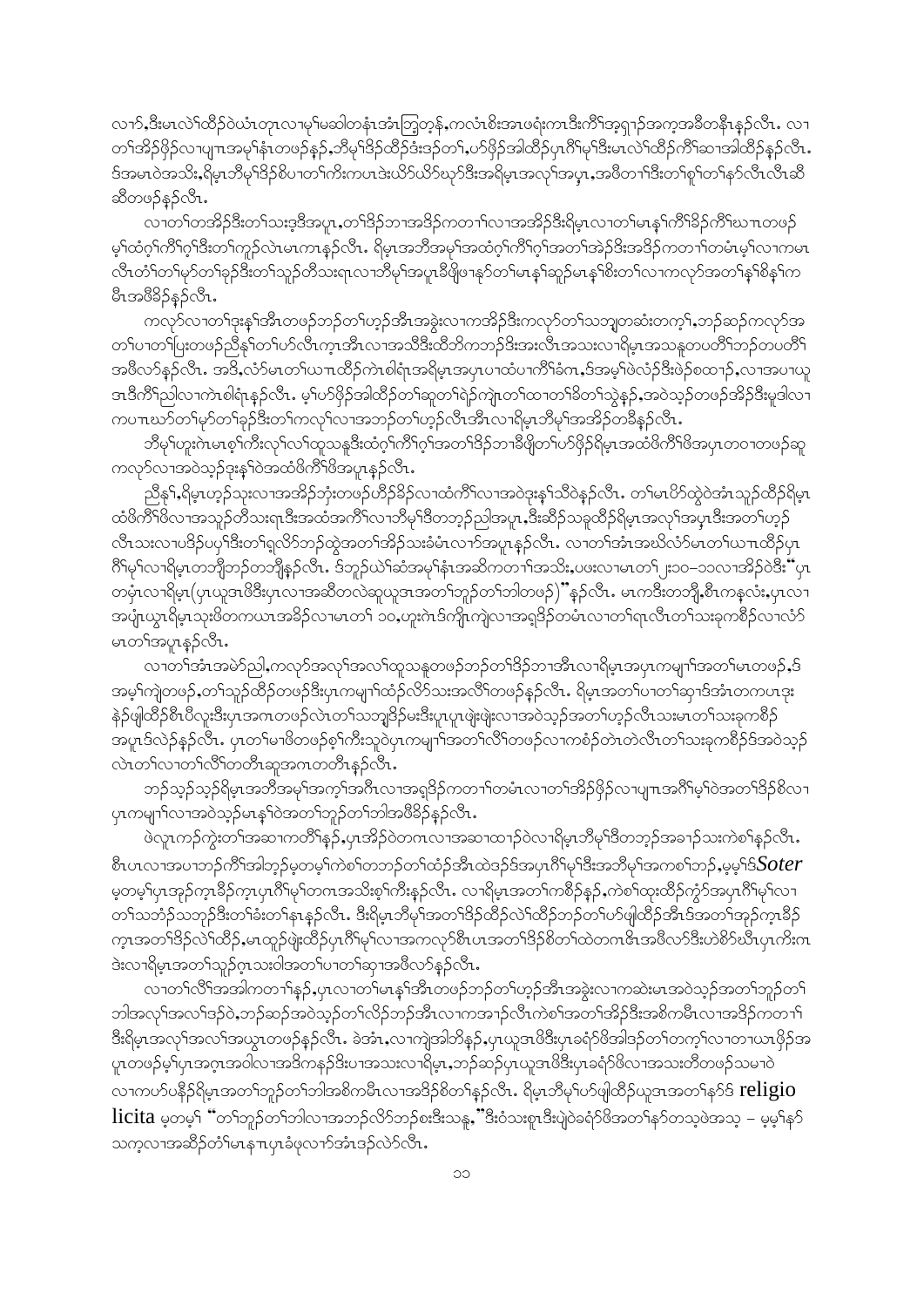<sup>8</sup>ၛိတ်ပၢတၢိပြးအတၫ်ပၢဆှၢပှၤထံဖိကိ်ါဖိႇပှၤကမျၫ်အတၫ်ဖံးတၢ်မၤဒီးတၫ်ဘူဉ်တၫ်ဘါနဉ်ႇရိမ့ၤဂုဉ်ကျဲးစၢးရၤလီၤအ တၫ်ဒိဉ်စိလၢတၫ်လိ်ၤကိုးပူၤဒဲးဒ်အသွဝဲဘဉ်ဝဲနဉ်လီၤ.

.<br>ခဲအံၤပက္ဂ<sup></sup>ါတ့်၊လံလံာ်မၤတၫ်အတ<sup>ုံ</sup>ရှလိ5်မၤသက်ိးတၫ်အတ႑်အိဉ်သးအဂ္ဂၢ်ဘဉ်ထွဲဒီးရိမ္ၤအဘိအမှၢ်အတ႑်ဒိဉ် ာၫဝံၤႇပအိဉ်ကတဲာ်ကတိၤပသးလၢပကသမံသကမိးကွ<sup>ရန္</sup>ဉ်ထိဉ်လၢအရှ<sup>ဒ္ဌ</sup>ဉ်ဒိဉ်နိ<sup>ရ</sup>မးအဂၤတမံၤဘဉ်ဃးတ<sup>ရ</sup>ရှလိာ်မၤသ ကိုးတၫ်အတၫ်အိဉ်သးလၢအပူ၊စီၤလူ၊ကဉ်ကွဲးဝဲတၫ်ရှလိ်ာဘည်ထွဲလၢပု၊တစူၫ်က္၊နှာ်က္၊တ႑်ပု၊ယူဒ၊ဖိဒီးခရံာ်ဖိတၫ်အိဉ် ဗိုဉ်လၢပျπအဘၢဉ်စπနှဉ်လီး.

# $\alpha$  or  $\alpha$  or  $\alpha$  or  $\alpha$  or  $\alpha$  or  $\alpha$  or  $\alpha$  or  $\alpha$

.<br>ပကဆိကမိဉ်ပာ်သးတ<sup>ရ</sup>ရလိာ်ဘဉ်ထွဲလၫပှၤယူဒၤဖိဒီးတၫ်အိဉ်ဖှိဉ်လၫပျπအဘ႑ာ်စπအဆိကတ႑၊်ခ်ီဖျိတိ<sup>ု</sup>နိဉ်တ႑် <mark>ႃ</mark>ားစဲအဒိဉ်အယိ5်လၫအဝဲသုဉ်အဘ႑ာ်စπႇဒီးခံံနိဖြိုဃိထံအဝဲသုဉ်အတ႑်လီၤဆီအနိဉ်ထံးနိဘိတဖဉ်နဉ်လီၤ<sup>့ီ</sup> ပကစ်းထိဉ် လၢတၫ်ဘူးစဲလၢပုၤခံဖုအံၤအဘၢဉ်စ႑န္ဥလိၤ.

တၫ်အိဉ်ဖှိဉ်လၢပျπနိုၤဟ့ဉ်တၫ်လီၤစπလီၤသွဲဉ်တမံၤဃိဒီးပှၤယူဒၤဖိတဖဉ်နဉ်လီၤ. ဒ်တၫ်ဖျံတြၫ်ကလာ်အသိး,လၢ စိၤခဲအံၤညီနှၤ်ပကဘဉ်ဒုးသ့ဉ်နိုဉ်လီၤပသးတၤ်ဂ့ၤ်လၢယ့ဉ်ရူးမ့ၤ်ပုၤယူအဖိႇပုၤတၤ်မၢဖိတဖဉ်မ့ၤ်ပုၤယူအဖိခဲလၢာ်ႇဒီးလၢအ ဆိကတၫ်ႇတၫ်အိဉ်ဖိုဉ်အကစၫ်ဒဉ်ဝဲဟ်ဃှာ်ပုၤယူအဖိလၢအဆိတလဲခဲလၫာ်ဃဉ်ဃဉ်နဉ်လီၤႉ အဃိႇတကြၢးမ့ၢ်တၫ်လီၤက မၢကမဉ်လၢတၫ်အိဉ်ဖှိဉ်လၢပျπအသးပူၤလၢႇတၫ်သူဉ်တိသးရာဆူတၫ်စံးပာ်ယူအအမ့ၤရုံအၤဟ်ဖျါထိဉ်တၫ်သးတိဆူယူအ အတၫ်ဘူဉ်တၫ်ဘါနိ<sup>ု</sup>နိ<sup>ု</sup>နှဉ်လီၤ.

လၢလံာ်မာတ်၊နှဉ်,ပုံာအါကလာတၫ်အိဉ်ဖိုဉ်လာပျπအပူာလဲၤပိာ်ထွဲတၫ်ဘူဉ်ထိဉ်ဘါထိဉ်လာတ႑်လှၤ်ဟုဉ်အပူာ,ထံဉ် လိ5်သးလၫဘူဉ်ဘိုဉ်ပူၤလ႑ကန<်ပဉ္စဘဉ်လံာ်စီဆိုႇဒီးပ႑ာဃာတ်ၫ်ဟ်လှျပာပွာယူအအလှၤ်အလၤ်အါမးနဉ်လိၤႇ အဲဒိႇဒိက နဉ်စီၤ၀ီလူးအတ႑်ကတိၤလၢမၤတ႑် ၁၃း၃၂–၃၃:

.<br>ဒီးပဝဲဒဉ်အံၤပစံဉ်တဲၤတဲလီၤသုလၢတ်သးခုကစိဉ်လၢတၢ်စံးဟ်အီၤလၢပပၢ်သ့ဉ်တဖဉ်လီၤ. ယွၤဒုးဂဲၤဆၢထၢဉ်ကွၤ ယ့ဉ်ရူးသတးဒီး မာလၢထိဉ်ပုံၤထိဉ်တၫ်အံၤလၢအဝဲသ့ဉ်အဖိပဝဲဒဉ်အဂိ်၊ (မာတ႑် ၁၃း၃၂–၃၃).

စီၤ၀ိလူးဒီးပုၤလၢအလဲၤသက်ိးဃှာ်တၫ်ဒီးအိၤဟ်လီၤအနိ<sup>ု</sup>ကစၫ်ဒဉ်ဝဲအသးလၢအမ့ၢ်တၢ်တမံၤဃိဒိးပုၤယူအဖိလၢဘူဉ် ဘျဉ်ပူ၊ ကတိၤသကိဴးပါဖးဒိဉ်လ ၊ပျ ။ တဖဉ်ဒ် "ပပါတဖဉ်" ဒီးဘဉ်ဃးပု၊ ခရံာဖိဒ်ပဝဲဒဉ် မှ ါအဝဲသုဉ်အဖိနဉ်လီ၊

အါန1်အအံၤႇတ1်အိဉ်ဖိုဉ်လၢပျπဒီးယူဒၤအပုၤတဝၢအါဒဉ်တ1်တက့1်မ့ှ်ပုၤဒိးအးလီၤသးဆူလံာ်စီဆုံတဘ့ဉ်ဃိနဉ် လီၤ. လၢလံာ်မၤတၫ်အပူၤ,ခရံာ်ဖိတဖဉ်ပတံထိဉ်တ႑်ဆူလံာ်စိဆုံတပယူာ်ဃိဖဲအဝဲသူဉ်စံဉ်တဲၤတဲလီၤတ႑်သးခုကစိဉ်လၢယူ ဒၤအတ႑်အိဉ်သးအပူၤန္နဉ်လီၤ.

လံာ်မၤတၫ် ၁၇း၁–၃ ကွဲးနိဉ်စီၤပီလူးဃဉ်ဃီၤအသးဆူလံာ်စီဆုံဖဲအစံဉ်တဲၤတဲလီၤခရံာ်ဆူပှၤယူအဖိဒ်လဲဉ်နဉ်လီၤ. ဒိ ကနဉ်လူးကဉ်အတ<sup>ှ</sup>ကတိၤဖဲနှဉ် :

ဒီးလဲၤခီက်အဉ်ဖံပလဲၤႇဒီးအၤပလိၤနံပံၤဒိးႇလဲၤ၀ဲဆူသူးစၤလနံႇဖဲပုၤယူဒၤဖိအဘူဉ်ဘိုုဉ်အိဉ်၀ဲတဖျၢဉ်လီၤႉ ဒီးစီၤပီလူး ဒ်အလှၤ်အလၤ်အိဉ်ဝဲအသိးနဉ်,လဲၤနှာ်ဝဲဆူအဝဲသုဉ်အအိဉ်,ဒီးလၤသၤအိဉ်ဘုံးနံၤညါနဉ်ကတိၤတၤ်ဒီးအီၤလၤတၤ်ကွဲးအ သးအဂ္ဂါအကျိုး ဒီးအိးထိဉ်တ1်,ဒီးဒုးနဲ့ဉ်ဝဲလၢခရံှာ်ဘဉ်ဒိးတ1်နးတ1်ဖိုဉ်,ဒီးဘဉ်ဂဲၤဆၢထ႑ာ်က္ၤလၢတ႑်သံအပူ၊ ,ဒီးလၢ ယူဉ်ရူးလၢယစံဉ်တဲၤတဲလီၤသုမ္နါခရံှာန္ ဉ်လီၤ (မၤတ႑် ၁၇း၁–၃).

လၢတၫ်အံၤအမဲာ်ညါႇတၫ်ဘူးစဲအဒိဉ်အယိာ်လၢခရံာ်ဖိဒီးယူအတၫ်ဘူဉ်တၫ်ဘါအဘ႑ာ်စπဟဲစိာ်ထိဉ်တၫ်မၤသကိႏ တၫ်လီၤလီၤဆီဆီလၫပုၤယူဒၤဖိအစိကမဵၤဒီးတၫ်အိဉ်ဖိုဉ်လၫပျ႑ာအဘ႑ာ်စ႑ာနှဉ်လီၤ.

လၢလံာ်မၤတၫ်အပူၤန္ဉာ်ႇတၫ်အိဉ်ဖိုဉ်လၢပျπအတ႑်သးဒူလၢတၫ်စံဉ်တဲၤတဲလီၤခရံာ်အတ႑်သးခုကစိဉ်ညီနှၤ်ဆုၢတ႑် ဆူတၫ်သဘံဉ်သဘုဉ်ဒီးပုၤယူဒၤဖိအခိဉ်အန<်တဖဉ်ဒီးထိဒါအဝဲသ့ဉ်ထဲဒဉ်ဖဲအဟုဉ်လီၤအဝဲသ့ဉ်တ႑်ကလှၤ်လၤသုတဒိက နဉ်ယွၤအတ<sup>၎</sup>မၤလိဉ်အခါနဉ်လီၤ**.** 

,<br>တလၢက္ဂံာ်တၫ်ဘူးစဲအဒိဉ်အယိာ်လၢပုၤယူဒၤဖိဒီးတၫ်အိဉ်ဖှိဉ်လၢပျπအဘၫဉ်စπန္ဉဉ်,အဝဲသ့ဉ်တၫ်နီၤဖးအီၤခီဖျိတ႑် နဉ်အခိဉ်ထံးခိဉ်ဘိလၢအလိၤဆိတဖဉ်နဉ်လီၤ. တၫ်အဆိကတ႑်ဒီးတၫ်အငံ္ဂါခိဉ်သူဉ်န္ဉာ်,ပုၤခရံဉ်ဖိဒီးပုၤတစူၫ်က္ၤနဉ်က္ၤ တၫိပ္ပာယူဒာဖိတဖဉ်အသးတလီၤပလိ§လ႑ယူဉ်ရှူးအနိ<sup>ုဒ္ဓိ</sup>းအတၫိမာအ<sup>88</sup>ခ်ိနဉ်လီၤ. တၫအိဉ်ဖိုဉ်စံဉိတ်ၤတ<sup>ို့</sup>လီၤဝဲလၤ ယွဉ်ရူးမှု်မှု၊ ရုံအာလၢအမာနု πတၫ်သံဒီးမာသီထိဉ်ကွာတၫ်ဘဉ်တဲ့ခဲလၫာ်,စးထိဉ်လၢအနိဂ်စၢ်ဒဉ်ဝဲအတၫ်ကဲဆၢထၫဉ်သမှု ထိဉ်က္ၤလၢတၫ်သံနဉ်လီၤႉ ဘဉ်ဆဉ်ပှၤတစူၫ်က္ၤန>်က္ၤတၫ်ယူဒၤဖိတဖဉ်ဆိကမိဉ်ဝဲလၢပှၤတဂၤလၢအဘဉ်တၫ်ပျၤထိအိၤ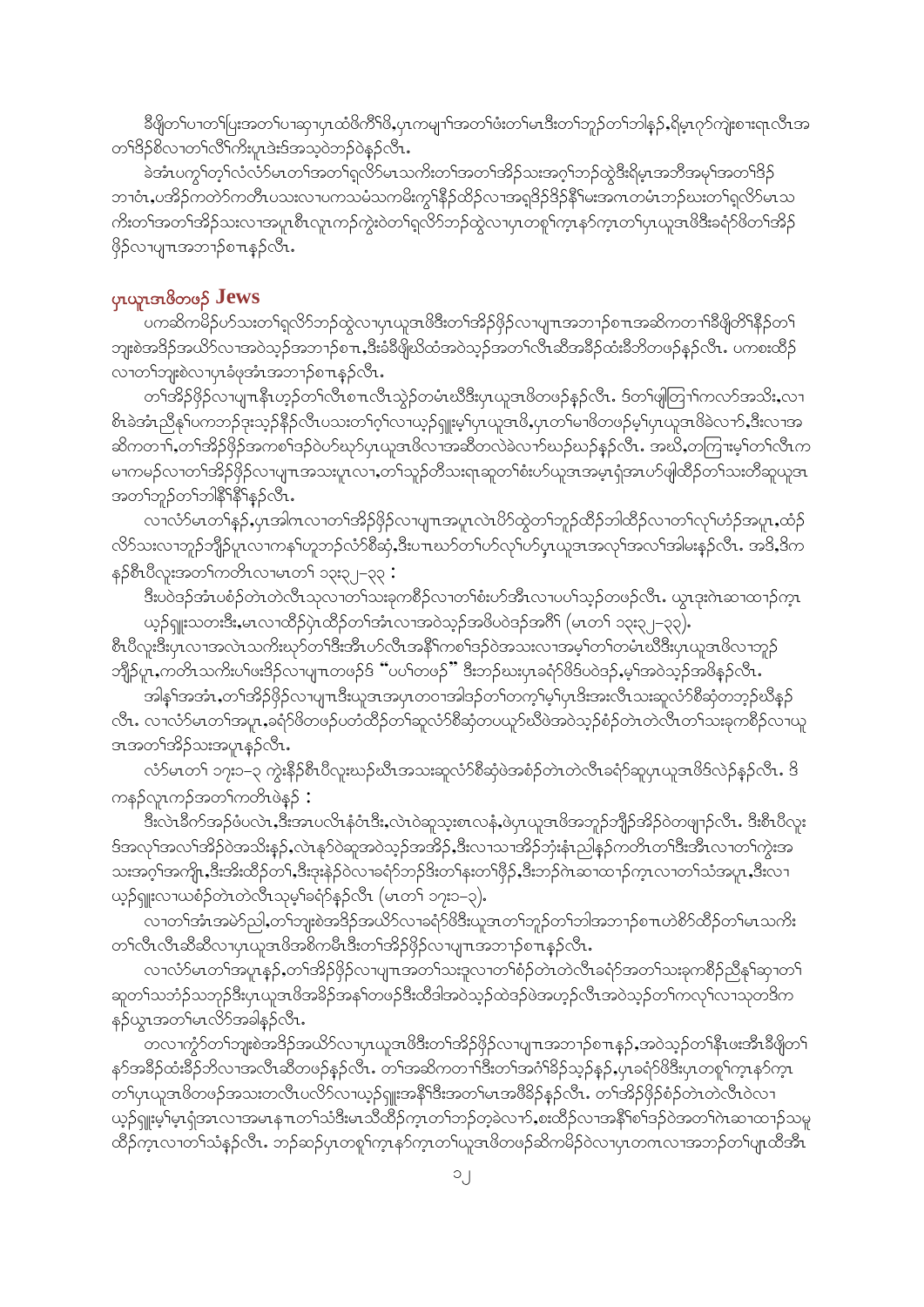ဒ်ပုၤမၤကမဉ်တၫ်မှၤ်မှၤရုံအၤလၢတၫ်စံးဟ်အိၤတသ့ဘဉ်လီၤ. တၫ်လီၤဆီအံၤဒုးအိဉ်ထိဉ်တ႑်လီၤဖးလၢခရံာ်<sup>08</sup>ဒီးပုၤယူအဖြ လၢအတမ့် ခရံာ်ဖိအဘၫာ်စπလၢအဆဲးမၤအသးတုၤလၢပမှ်နံၤခဲအံၤန္ ဉ်လီၤ.

ခံ,ဖဲတၫ်အိဉ်ဖိုဉ်လၢပျπဒီးယူအအခိဉ်အန႑်တဖဉ်အၫဉ်လီၤဇူးဘြံအလံာ်စီဆုံအစိကမိၤန္ဉာ်,အ၀ဲသ့ဉ်တသးလီၤပလိဉ် ဝဲနိတစဲးလၫတၫ်ကျိဉ်ထံ့ော်ဘြဲအလံာ်စိဆုံဘဉ်ဂ့ၫ်ဘဉ်ဝိအဖိခိဉ်လိၤလိၤဆိဆိဘဉ်ဃးဒီးယ့ဉ်ရူူးနှဉ်လိၤႉ တၫ်အိဉ်ဖိုဉ်လ႑ပျ႑ာ နှာ်ဝဲလၢဇူးဘြိုအလံာ်စီဆုံအတ႑်မှၤ်လ႑်မှၤရုံအၤလၢကဟဲဘဉ်တ႑်မၤလၢထိဉ်ပုဲၤထိဉ်အိၤလၢယူဉ်ရူးႇဘဉ်ဆဉ်ပုၤတစူ႑်က္၊ နှာ်ကူးတၫ်ယူအဖိတဖဉ်သမၢတၫ်နှၤ်ပၫ်ဒာံးနှဉ်လီး. ပုၤအဖုအိဉ်ဝဲဒဉ်အါမးလၢယူအတၫ်ဘူဉ်တၫ်ဘါအပူးလၢအဟံးဃာ် တၫ်ထံဉ်လၢအလဲၫ်တဖဉ်ႇဘဉ်ဆဉ်အါဒဉ်တၫ်တက့ၫ်အဝဲသ့ဉ်ထံဉ်ဝဲလၢကတူၫ်လိ5်ဝဲလၢယ့ဉ်ရူုးမၤလၢထိဉ်ပုဲၤထိဉ်လံာ်စီ ဆုံအလိ်ၤလံၤအမှၤရုံအၤအတၤ်မှၤ်လၤ်တသဲ့ဝဲဘဉ်လီၤ.

လၢတၫ်လိႝၫ်သၢတိၤတတိၤန္ဉာဴႇတၫ်အိဉ်ဖိုဉ်လၢပျπဒီးပုၤယူအဖိလၢတၢယၤဖိုဉ်လီၤဆီဝဲဒဉ်လၢအဝဲသူဉ်အတ႑်ထံဉ် ပုၤတခ်ိဘိမှ<sup>ု</sup>ဖိဒ်လဲဉ်အဖိခိဉ်နဉ်လီၤ. အါဒဉ်တၢ်တက့်ၫ,ပုၤယူအဖိလၢအတိ<sup>ု</sup>နိဉ်တိၢ်ဃါတၢ်လီၤတံၢလီၤဆဲးတဖဉ်တနိုၤဟ့ဉ် .<br>အတၫရလိ်ာအသးဒီးပုၤတခ်ိဘိမှၢိဖိဘဉ်လီၤႉ ဘဉ်ဆဉ်လၢစုအဂၤတခ်ိန္**ဉ်**,ပုၤတခ်ိဘိမှၢိဖိလၢအတဒ်ိးတၫ်ကူးတရံးအါမး ဘဉ်တၫ်ထုးနှၤ်အသးလၤယူဒၤအတ႑်ဘူဉ်တ႑်ဘါအတ႑်နှာ်ဒီးလှၤ်လ႑်သကဲးပ၀းအတ႑်သိဉ်လိတဖဉ်လၤအဝဲသ့ဉ်ဒုးစဲဘူးအ နို်ကစၢ်ဒဉ်ဝဲအသးဆူယူဒၤအကလှာ်အဘူဉ်ဘျိဉ်ဒီးဘဉ်တ႑်သူဉ်ညါအီၤဒ်ပုၤပုုံၤယွၤတဖဉ်နှဉ်လီၤႉ ပုၤပုုံၤယွၤတဖဉ်ဘဉ် တၫ်ပးကဲအိၤလၢပုၤတခ်ိဘိမှၫ်ဖိအဂၤတဖဉ်အဖိခိဉ်ႇဘဉ်ဆဉ်အဝဲသ့ဉ်တမ့ၢ်ပုၤယူဒၤဖိအတၫ်ကရၢကရိအကရၢဖိလၢလၢပုဲၤ ပုံၤတဖဉ်ဘဉ်လီၤႉ ပုၤတခ်ီဘီမှ<sup>ု</sup>ဖိလၢအဘါထိဉ်သိတ`iတဖဉ်လဲလိ်ာအသးဆူယူအအတ`iဘူဉ်တ`iဘါႇဘဉ်ဆဉ်တ`iအံၤဟ် ၰာ်တၫ်လဲၤဒီက်ဘဉ်တၫ်အလှၤ်အလၤ်လၢတၤ်ဟုဉ်လီၤတ့ၤ်တဖဉ်ႇပာ်ဃှာ်တၤ်ဒိးဘျၤဒိးတၤ်ကူးတရံးႇဒိးတၤ်တိၤ်နှၤ်ဖံးဃာ် ယူဒၤအလှၤ်အလျ်တဖဉ်နဉ်လီး.

ဖဲယူအခရံာ်ဖိလၢပျπတဖဉ်စးထိဉ်ဝဲဒီးတ႑်နှၤ်ပၢၢ်တမံၤဃိအံၤဘဉ်ဃးပုၤတခ်ိဘိမှၤ်နှဉ်,အဝဲသ့ဉ်တဆိဘဉ်တဆိနြ ပၢါ၀ဲလၢပုၤတခ်ိဘိမှSဖိလၢအပိဉ်ခရာ်အခံတဖဉ်ကဘဉ်တSဟ္ဥလီၤအီၤအတိၤပတိSလၢလၢပုံၤပုဲၤလၢခရာ်ဖိတSအိဉ်ဖိုဉ် အပူးနှဉ်လီး တကျိုးဃိဒီးတၫ်လိဉ်ဖျ်ထိဉ်အသိလၢအဟဲလၢသးစိဆုံနှဉ်,တၫ်အိဉ်ဖိုဉ်လၢပျπဆၢတဲာ်ဝဲလၢတ႑်နှာ်လၢ ခရံာ်အပူၤတၫ်ဟ်ဖျါထိဉ်အိၤလၢတၫ်တဲလီၤကျဲၤလိၤသးဒီးတၫ်ဒိးဘျာမှၤ်တ႑်လ႑ဝဲလိဉ်ဝဲလၢကကဲထိဉ်ကရာဖိလၢခရံာ်ဖိတ႑် အိဉ်ဖှိဉ်အပူၤအဂ်ိါနဉ်လီၤႉ အဃိႇပှၤတၫ်မၢဖိတဖဉ်ဟ်ဝဲတၫ်နဉ်ဒ်အတၫ်ပိဉ်ထွဲလၢကစံဉ်တဲၤတဲလိၤတၫ်သးခုကစိဉ်ဘဉ်ဃး ခရံာ်အတၫ်မှၤ်ကစၤ်လၢပုၤကိႏၵၤဒဲးအဂ်ိါဆူပုၤယူဒၤဖိဒိႏပုၤတခ်ိဘိမှၤ်ဖိခံဖုလ႑ာ်အအိဉ်ႇတူၤလိဉ်ပုၤခံဖုလ႑ာ်အတၤ်ဟုဉ်ဒိး အတၫ်မၤတၫ်သးခုကစိဉ်ဒ်တၫ်အိဉ်ဖိုဉ်ဒိဉ်ထိဉ်ဝဲအသိးန္ဉာ်လီၤႉ အဝဲသ္ဉာ်နှၤ်ပၫၤ်ဝဲလၢယွၤသူပုၤတခ်ိဘိမှၤ်ဖိလၢကမၤလၢပုဲၤ ဘိမှ်ျအတ်မှ်ာလာလာအဝဲမာလဲကြိဉ်ဝဲဆူအပုာဂိါမှ်ာလာလံာ်စိဆုံအလိါလံၤအပူာနှဉ်လီၤ. တမ့်ာ်တာ်လီၤကမၢကမဉ် ဘဉ်ႇတၫ်အံၤဆု႑တ႑်ဆူတ႑်သဘံဉ်ဘုဉ်အါမးလ႑ပုၤတစူ႑်က္နာနဉ်ကူၤတ႑်ယူအဖိဒြီးပုၤခရံှာဖိလ႑ပျ႑ၤတဖဉ်အဘ႑ာ်စ႑ၤန္နဉ် ್ಬಿ.

တၫ်သူဉ်ညါတၫ်ဂ့ၫ်တၫ်ကျိုလိြုတံၫလိုၤဆဲးဘဉ်ဃးတ႑်ဆ႑ကတိႝၤ်ဖိစီၤလူၤကဉ်ကွဲးလံာ်ႇပုၤကမျ႑ာ်လ႑အဝဲကွဲးန္ ၊်ဝဲႇဒိး တၫ်ရူလိ9်မၤသကိုးအတၫ်အိဉ်သးလၢအဝဲကွဲးဝဲကမၤစ႑ာပုဒိဉ်ဒိဉ်မှ၊်မှ၊်ဒ်ပမၤလိလံ9်မၤတ႑်နှဉ်လီၤ. ပကအိဉ်ကတဲ9်က တိၤပသးဂ္ဂၤဒိဉ်ထိဉ်လ ပကပာ်လှၤ်ပာ်ပွာတ႑်ကိတ႑်ခဲလ႑စီးလူာကဉ်ပာ်ဖျါထိဉ်ဝဲ,ပကန႑်ပ႑ာအဝဲအတ႑်ဘုံရဲတဖဉ်,ဒီးမာ ထွဲအီၤလၢပတၫ်အိဉ်မှုဒဉ်ဝဲတနံၤအံၤန္ဉာလီၤ.

# ယွာက်ိုပြီညါအငံ<sup>ု</sup>နိ*ုင်္*စီးနိ*ု*ဘိ THEOLOGICAL BACKGROUND

ခဲအံၤပသမံသမိးကွ ်လာ်မၤတ ်အပုၤကွဲးလံာ်ဒီးတ ်စံဉ်စိၤတဲစိၤအတ ်အိဉ်သးဝံၤႇပအိဉ်ကတဲာ်ကတိၤပသးလ ၊ပက ဃိထံပတၫ်ဂ္ဂါခိဉ်တိဖးဒိဉ်သၢထံဉ်တထံဉ်လၢတၢိမၤလိအံၤအပူၤႇလံာ်မၤတၢ်အယ္πဂ္ဂါပိညါအငံ္ဂါခ်ိဳဉ်ထံးခ်ိဳဉ်ဘိအဂ္ဂါန္ဉ  $\mathcal{S}_1$ .

ဒ်ပမာလိလံာ်မာတၫ်နဉ်,ယွာဂ့ါ်ပိညါအတ႑်သံကွ႑်အါမးဟဲနုာ်ဝဲလာပသးတ႑်ဆိကမိဉ်အပူၤန္ဉာ်လီၤ. စီၤလူၤကဉ်မာလိ နှ်အယွားဂ့ါ်ပီညါအတါထံဉ်တဖဉ်အံာဖဲလဲဉ် $?$  အဝဲဆၢတဲာ်တါလၢကဘဉ်ဟ်ဖျဲဝဲလၢလံာ်အပူာဒီးတါလၢကဘဉ်ဟ်လီာ တဲာ်ဝဲဒ်လဲဉ်? တၫ်သိဉ်တၫ်သိအကံၤ်အလဲမနၤတဖဉ်ပ႑ာအတၫ်ကွဲးလဲဉ်? ဂုၤလံႇတၫ်စံးဆ႑လ႑တ႑်သံကွၤ်တဖဉ်အံၤအဂိၤ် တၫ်ထံဉ်နှၤ်အီၤသ္ဇလၢလံာ်လူၤကဉ်အယွၤဂ့ၤ်ပီညါအဂံၤ်နိဉ်ထံးနိဉ်ဘိအပူၤန္ဉာလီၤ.

ပတၫ်ကတိၤသကိႏလံာ်မၤတၫ်အယွၤဂ့ၫ်ပိညါအဂံၫိခိဉ်ထံးခိဉ်ဘိကနိၤဖးလိၤအသးသၢက္ခန္ဥလိၤႉ တၢႇပကဃိထံလူၤ ကဉ်အယွπဂ့ါ်ပီညါအခ်ိဳဉ်ထံးခ်ိဳဉ်ဘိလၢလံာ်စီဆုံအလိါလံπအပူၤန္ဉာလီၤႉခံႇပကဆိကမိဉ်ပာ်သးအဝဲအယွπဂ့ါ်ပီညါဘဉ်တ ်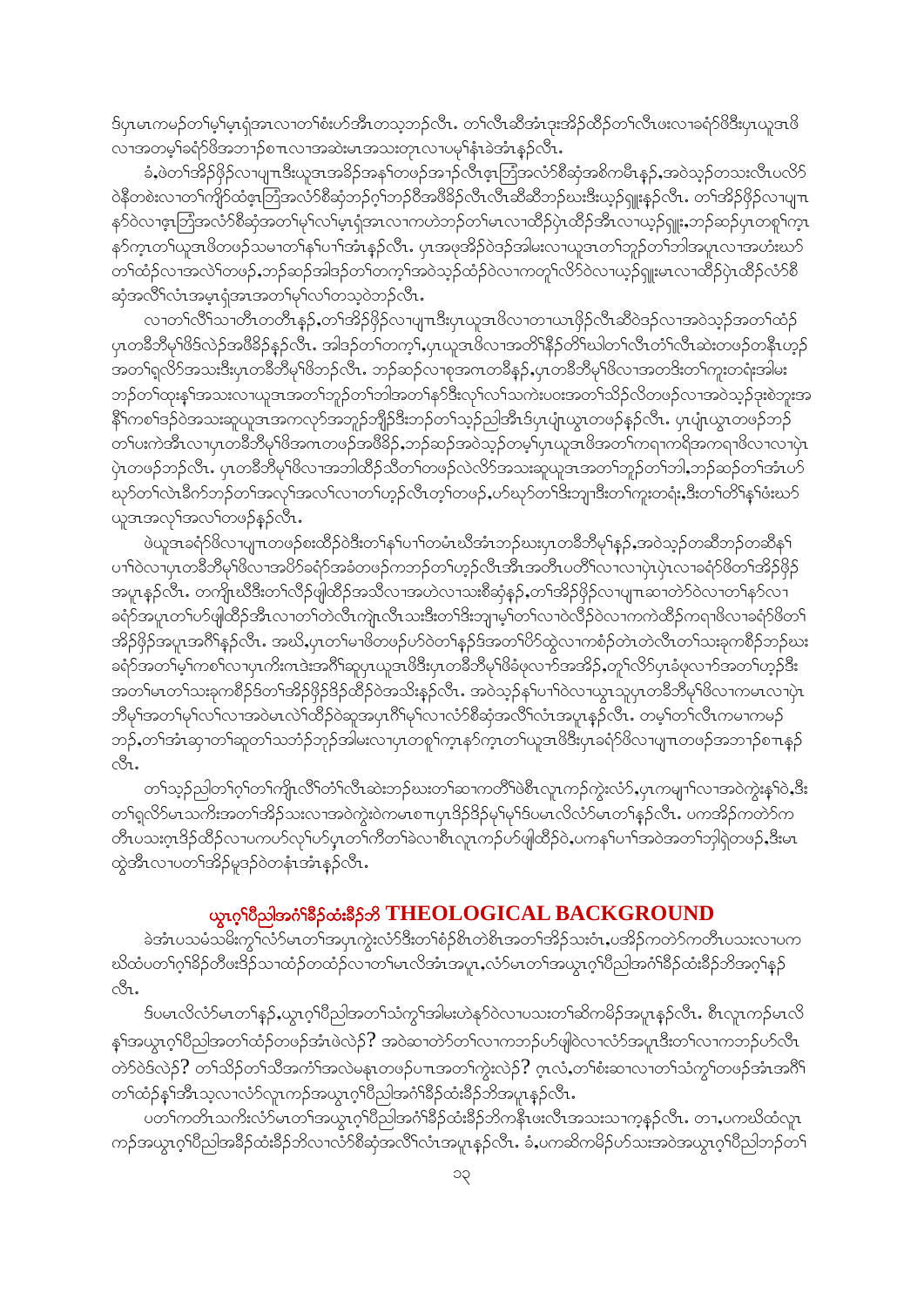ဒိဉ်ဘၢအိၤလၢအတၫ်နဉ်ဘဉ်ဃးယွၤအမှၤရုံအၤအဘိအမှၫ်ဒ်လဲဉ်နှဉ်လိၤႉ ဒီးသၢႇပကထံဉ်ဘဉ်လူၤကဉ်အတ႑်သးခုကစိဉ်ႇ စီးလူးကဉ်အတ<sup>ု</sup>ကွဲးအဆိကတၫ်တကတြူ)်,မာစπပုၤလၢပကနှၤ်ပၢၤ်လံာ်မာတၤ်အတၤ်ကစိဉ်ဒ်လဲဉ်နဉ်လီး. ပကစးထိဉ် လၢလံာ်စီဆုံအလိ်၊လံၤအခ်ိဉ်ထံးခ်ိဉ်ဘိလၢလံာ်မၤတၢ်အဂိၢ်နဉ်လီၤ.

#### လံာ်စီဆုံအလိ်လ်း OLD TESTAMENT

လံာ်စီဆုံအလိ်<sup>ရ</sup>လံၤလှၤ်ဘၢစီၤလူၤကဉ်အတၤ်ကွဲးအစုၤကတၤၤ်လၢကျဲခံဘိန္နဉ်လီၤႉ လၢတၤ်လိ်ၤ်အဆိကတၤၤ်တတိၤ နှဉ်,စီၤလူၤကဉ်ဘဉ်တ<sup>၎</sup>လု<sup>ရ်</sup>ဘၢအိၤလ<sup>ု</sup>လံပိစိဆုံအလိ်ၤလံၤအတၤ်ထံဉ်ဘဉ်ဃးတၤ်စံဉ်စိၤတဲစိၤဒ်အညီနုၤ်အသိးနဉ်လီၤ. ဒီး လၢတၫ်လိ်ၫ်ခံတိၤတတိၤန္ဥ်ႇအဝဲဘဉ်တ႑်ထိးဘဉ်အိၤယိဉ်ယိဉ်လၢအတ႑်ကတိၤဖျထိဉ်အံ့ဉ်စရူအတ႑်စံဉ်စိၤတဲစိၤလီၤလီၤ ဆီဆီအပူးန္2်လီး. မ်ပက္ဂၤ်သက်ိုးအဆိကတ႑ၤ်လၢလံာ်စီဆုံအလိၤ်လံၤအတၤ်ထံဥ်တၤ်စံဥစ်ၤတဲစ်ၤဒ်အညီနှၤ်အသိးတဲဘဉ် လူၤကဉ်အယွၤဂ့ၫ်ပီညါဒ်လဲဉ်နဉ်တက္၄ါ.

## တ<sup>ှ</sup>စံဉိစိၤတဲစိၤ History

လၢအတၫ်ကွဲးမံၤဟူသဉ်ဖျို Pensees အပူၤ,၁၇ ယၤဖိုဉ်ခရံှာ်ဖိအပုၤကူဉ်ဘဉ်ကူဉ်သ့ ဘျှဉ်ပါစကဉ်လ်စံးကတိၤဘဉ် ဃးတၫ်မှါတၫ်တိဖးဒိဉ်သၢမံၤလၢပုၤကညီတဖဉ်အၢဉ်လီၤအိလီၤဝဲလၢတၫ်စံဉ်စိၤတဲစိၤအကျဲဒီတဘိညါနှဉ်လီၤ. တၢ,အဝဲပ ညိဉ်ဆူတၫ်ဘဉ်တဲ့အလၤကပီၤဒီးအတၫ်ဃံတၫ်လၤႇတၫ်လီၤကမ႑်ကမဉ်လၤအနှာ်လီၤဆူတ႑်ဘဉ်တဲ့ခဲလ႑ာ်ခ်ီဖြိုယွာမၤ တၫ်ခဲလၫာ်ဂူၤဝဲန္နာ်လိုၤ. ခံ,အဝဲစံးကတိၤဘဉ်ဃးတ႑်သဘံဉ်သဘုဉ်လၢအမၤကဒံကဒါပသူဉ်ပသးလၢတ႑်ဘဉ်တဲ့အလၤက ပီၤလၢအခ်ိဳဉ်ထံးဒီးအတ႑်နႈတ႑်ဖိုဉ်ဒီးအတ႑်ဟးဂုဉ်ဟးဂိၤလၢစိၤခဲအံၤအဘ႑ာ်စπန္ဥလိၤ. ဒီးသ႑ပ္ဥစကဥ်လ်စံးကတိၤ ဘဉ်ဃးတၫ်ပုၤက္ၤတ႑်ႇတ႑်မှ႞လ႑်လၢကျဲလၢပုၤကူဉ်မၤန႑ၤဘုါရဲတ႑်ကအိဉ်ဝဲလၢတ႑်သဘံဉ်သဘုဉ်အံၤအဂိါန္ဉာ်လီၤ.

ပဉ်စကဉ်လ်အတၫ်တဲဖျါထိဉ်ကဒါက္•ၤပျဲသဃဲ႑လံာ်စိဆုံအလိႝၤလံၤအတ႑်နိၤဖးလီၤဟိဉ်ခိဉ်တ႑်စံဉ်စိၤတဲစိၤဆူတ႑်ဘဉ် တဲ့အပတိ ါခိဉ်သူဉ်သၢမံၤအပူၤႇတၫ်လီၤတဲဉ်ကွဲဉ်လၢတၫ်ဒဲးဘးအပူၤႇဒိိးတ႑်ပူၤက္ၤတ႑်နှဉ်လီၤႉ ဒီးလၢလံာ်မၤတၫ်အပူၤန္ဉာ်, စီၤလူၤကဉ်ကွဲးဘဉ်ဃးတ<sup>ရ</sup>အိဉ်ဖှိဉ်လာပျπအဂ္ဂါလာကျဲလာအဒုးနဲဉ်ဖျံထိဉ်ကဒါကွာတ<sup>ြ</sup>ထံဉ်သာမံၤအံၤလာတ<sup>ရ</sup>စံဉ်စိၤတစ်၊ အဖိခိဉ်နဉ်လီၤ.

ှ ''<br>ဆိကမိဉ်တၫ်တဲ့လီၤတၫ်အကတိႝၤ်နဉ်တက့႑်. လၢတၢမိၤရှန္ဉာ်,ယွၤကတဲာ်ကတိၤဟိဉ်ခိဉ်လၢကမ့ၢ်အမူခိဉ်အဘိအမု႑် အတ<sup>ရ</sup>ဒိဉ်ထိဉ်လဲ<sup>ရ</sup>ထိဉ်နဉ်လီၤ. အဝဲဒုးအိဉ်ထိဉ်တ<sup>ရ</sup>ဘဉ်တဲ့ခဲလၫာ်; မၤကဲထိဉ်ပၤရၤဒံစူးလၢဇ့ၤဒ့ဉ်တၤသဉ်လိ<sup>ရ</sup>;ဟ်လီၤပုၤ ကညီ,အစီၤလိဉ်စီၤပၤအက့်ၤအဂိၤ,လၢပၤရာဒံစူးဝဲန္ဉာ်အပူာ;ဒီးမာလိဉ်ပုကညီလၢကအါထိဉ်ဂိြလိဉ်ဒီးကပၢတၤ်လၢဟိဉ် ခြိ၌အဖိခြိ**ု**စးထိဉ်လၫဇူၤဒ္ဒဉ်ဒီးလဲၫ်ထိဉ်တုၤလၢဟိဉ်ခြိဉ်အကတ႑်နှဉ်လီၤ. လၢအဖုဉ်နှဉ်,ယွၤဟ်လီၤတ႑်လိ်ၤလ၊အဘိအ မှา်ကလၢထိဉ်ပုံၤထိဉ်လၢလၢပုံၤပုံၤလၢဟိဉ်ခိဉ်အဖိခိဉ်အဂိ်ၫန္ဉ်လီၤ.

စီၤလူၤကဉ်အတၫ်ဟ်သးလံာ်စီဆုံအလိံၤလံၤအတ႑်ဆိကမိဉ်အရှဒိဉ်အံၤအုဉ်အသးလၢတ႑်လိံြအါတီၤလၢလံာ်မၤတ႑် အပူးနဉ်လီး အဒိ,လၢ ၄း၂၄–၃၀ နဉ်, စီးပူးတရူးဒီးစီးယိၤဟဉ်စံးကတိၤဘဉ်ဃးတၢ်တဲ့လီၤတၢ်ဒ်တၢ်အှဉ်သးလၢယွၤအ တၫ်မှၤ်ကစၫ်စီၤပၤလၢဟိဉ်<sup>ဌ</sup>ဉ်အ<sup>88</sup>ဉ်နဉ်လီၤ. လၢ ၁၄း၁၅–၁၇ နဉ်,စီၤပီလူးဒီးစီၤဘၢ်နါဘၤစံးကတိၤဘဉ်ဃးတၢ်တဲ့လီၤ တၫ်ဒ်တၫ်အခဵဉ်ထံးခဵဉ်ဘိလၢယ္ပၤအတ႑်ပၢတ႑်လၢပုၤကလုာ်တဖဉ်အဖီခိဉ်န္ဉာ်လီၤႉ လၢ ၇း၄၇ န္ၟာ်ႇစီၤစတ္ဖဖဉ်စံး၀ဲလၢယ္ပၤ တဲ့လွိၤကွဲ၁ွဲခွဲ၃တၪကမ့႞အစ္မွၤကအခွံ၃ကွဴ႕တွႂန်၃တူး ဒွယၠဗ်ာစွပ္မွဴဖို႔ႏအလၪ့ယာအၤဘံ၃အယူတၪ ဇၪတၪၟ ၁ပဲႏွုင္  $-$ ,  $|0;$ 

ယ္ပၤလၢအတဲ့လိၤဟိဉ်8ိဉ်ဒီးကယဲ်ျတၫ်အိဉ်လၢအပူၤႇအဝဲဒဉ်နှဉ်မ့ှ်မှုနိဉ်ဒီးဟိဉ်နိဉ်အကစၤ်လိၤ… ဒီးတဲ့လီၤပုၤကညီ ကိႏကလုာ်ဒဲးလၢအသွံဉ်တမံၤဃိႇဒ်သိးအကအိဉ်ကဆိးလၢဟိဉ်ခိဉ်ချ၊ဒိဘ္ဉာ်ညါ…. ဒ်သိးအကဃုယ္မာႇဒိးဘဉ်တဘဉ်က လၢၢိ၀ဲဒိႏႇကထံဉ်နှၤ်အီၤသ္ဥ္ပ်ာသူဉ်လီၤ. မ့ၤ်သန5်က္ခဒ်န္ဥဒိႏႇအိဉ်တယံၤဘဉ်ဒိဳးပုၤနိတဂၤဘဉ် ( မၤတၤ် ၁၇း၂၄–၂၇).

လၢလံာ်စိဆုံတတိၤအံၤအပူၤႇစိၤပိလူးအတၤ်မၤတၤ်သးခုကစိဉ်အဂံၢိနိဉ်ထံးနိဉ်ဘိက္ၤတုၤကဒါက္ၤဆူတၤ်တဲ့လိၤတၤ် နဉ်လီၤႉ ယွာမ့်)ကစ္ပါလာတဲ့လီးဟိဉ်ခိဉ်ဒီးတ1်ခဲလာာ်လာအိဉ်လာအပူာနှဉ်လီၤႉ အဝဲတဲ့လီၤဟိဉ်ခိဉ်ဒ်သိးလာပုၤကညီကဃု အီၤႇကတုၤအိဉ်အီၤဒီးထံဉ်န1်အီၤန္ဉာလီၤ. စီၤ၀ီလူးအတ1်မၤတ1်သးခုကစိဉ်ဒိဉ်ထိဉ်လ႑တ1်တိ9်ပာ်လ႑ယ္ပၤဒုးအိဉ်ထိဉ်ဝဲ လၢတၫ်တဲ့လီၤတၫ်အပူၤန္နဉ်လီၤ. ခ်ီဖျိတၫ်ဖၫနုဉ်ဃုဉ်တ႑်ဂ့ၫ်လီၤတံ႑်လီၤဆဲးတဖဉ်အံၤလၢအလံဉ်ပူၤ.စီၤလူၤကဉ်ပာ်ဖျထိဉ်ဝဲ လၢတၫ်တဲ့လီၤတၫ်အဂ္ဂါခိဉ်သ့ဉ်မ့ၢ်တၫ်အရှဒိဉ်လၢအတ႑်နှၤ်ပၢၤ်တၫ်အိဉ်ဖိုဉ်လၢပျπဒဉ်ဝဲနှဉ်လီၤ. လၢကျဲတမံၤဃီအပူၤ,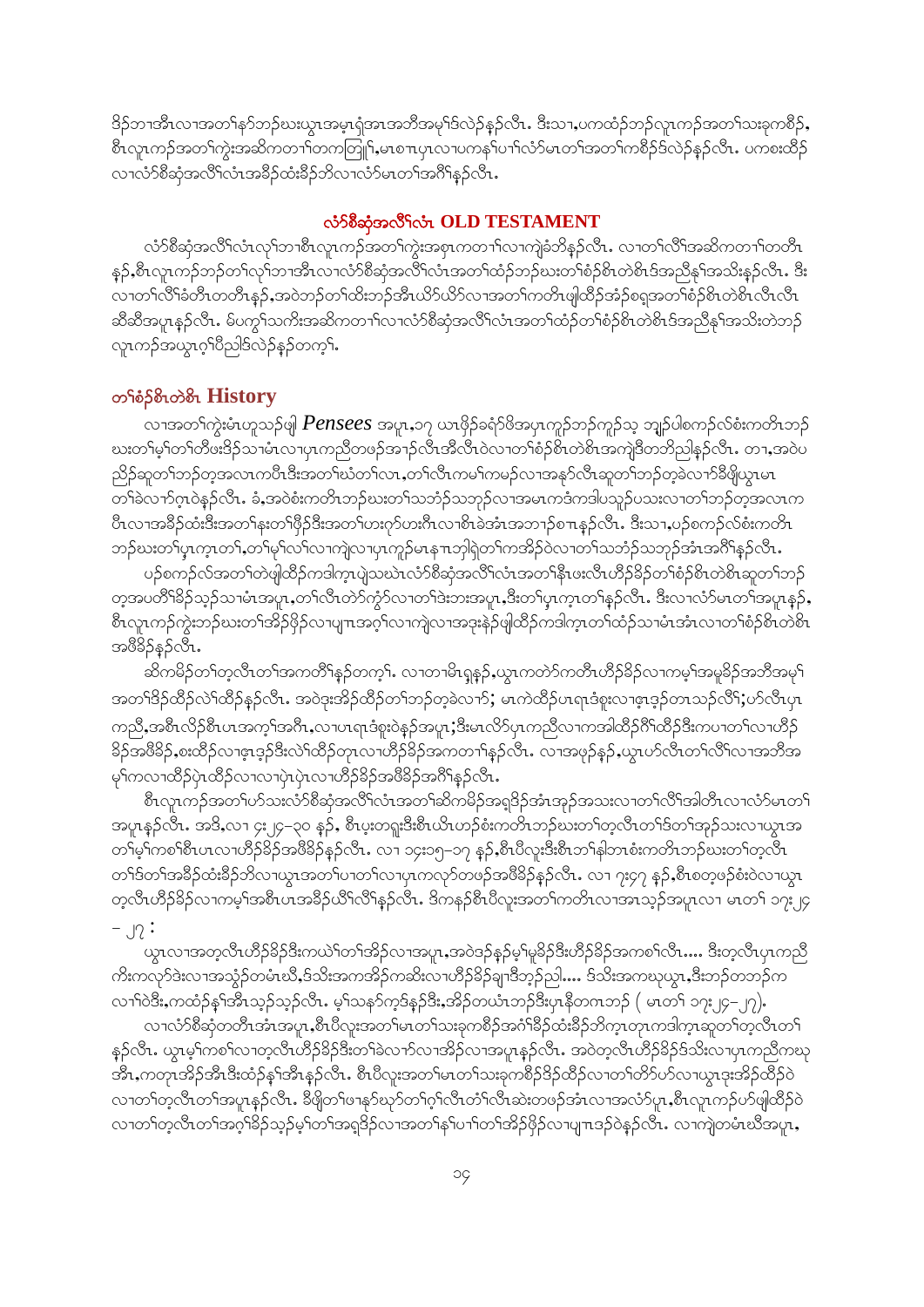စီၤလူၤကဉ်အတၫ်ဟ်သးပုၤကညီအတၫ်လိၤတဲ႒်နှာ်ဆူတၫ်ဒဲးဘးအပူၤစ့ၫ်ကီးမ့ၫ်တၫ်အရှ3ဉ်တမံၤလၢလံာ်မၤတၫ်အပူၤ နှဉ်လီၤႉ ဒ်ပသ္ဉဉ်ညါအသိး တၫမိၤရှုသိဉ်လိဝဲလၢဖဲယွၤတဲ့လီၤပုၤကညီဝံၤအလိၤ်ခံ စီၤအၤဒဉ်ဒီးနိံၤ်အံဉ်အုပူထိဉ်ထိဒါယွၤန္ဉဉ် လီၤႉ ဒီးတၫ်အံၤအတၫ်ဘဉ်တိၫ်ဘဉ်ထံးမ့ၫ်တၫ်လီၤပုံု၊လီၤဖုံးနဉ်လီၤႉ လၢလံာ်စီဆုံအလိၤ်လံၤအပူၤန္ဉာ်,ပုၤကညီအိဉ်ဒီးအမှု ဒါကိုုကျဲအကံ်ျအလဲလၢဟိႆဉ်ခိဉ်အပူၤလၢအဝဲသ့ဉ်အတၤ်လီၤတဲာ်နှာ်ဆူတၤ်ဒဲးဘးအပူၤဟဲစိာ်ပုၤကညီကလှာ်ခဲလၢာ်လၤ တၫ်သံအတၫ်ဆိဉ်အၫအဖိလာ်ဒီးမၤဟးဂီၤတ႑်ဘဉ်တဲ့ခဲလၫာ်လီၤ.

စီၤလူၤကဉ်ကွဲးဝဲတၫ်ဒဲးဘးအတၫ်ဖိုဉ်တ႑်နးလၢတ႑်လိ႑်အါတိၤလၢလံဉ်မၤတ႑်ဒိတဘ္ဥာ်ညါအပူၤန္ဥာလိၤႉ ပထံဉ်တ႑် ဘဉ်ထွဲဘဉ်ဃးတၫ်လီၤတဲ၁်ကွံ၁်လၫစီၤပူးတရူးအတၫ်ကစိဉ်လ႑၂း၃၈ဒီး၃း၁၉အပူၤႇလၫတ႑မၫဖိတဖဉ်အတ႑်ကတိၤဒိသဒ႑ တၫ်လၫပုၤလုၫ်တၫ်အခိဉ်အမဲာ်ညါလၫ၅း၂၉–၃၂အပူၫႇလၫစီၤပီလူးအတ႑်ကတိၤဆူတ႑်အိဉ်ဖိုဉ်အခိဉ်နှၤ်လၫအ့ဖူးစူးတဖဉ် အအိဉ်လၫ ၂၀း၁၈–၃၅, ဒီးလၫစီၤ၀ီလူးအတၫ်ကတိၤလီၤတၫ်လၫစီၤပၤအကြီးပၤအမဲဉ်ညါလ႑မၤတ႑် ၂၆း၂၀ အပူၤန္ဉဉ် ಿ1.

လံာ်မၤတၢ်ဟ်ဖျါထိဉ်ဝဲတလိ်ၤလိ်၊လၢတၢ်ခဲလၢာ်လၢတၢ်ဘဉ်တဲ့အပူၤနိ<sup>႖</sup>ဒိဟိဉ်နိဉ်,ပတၢ်ကူဉ်လဲၤမၤကၤအက့ၢ်အဂိၤ, ပထံဂ့ౕၢကိိၢဂ့ౕၢအသန္နႇဒိီးတౕၢအိဉ်ဖိုဉ်အနိၲ်ၤကစၤ်ဝဲဒဉ်လဲဉ်–တူၤ်ဘဉ်တၤ်ႇနိဖျိလၢပုၤကညီအတၤ်လီၤတဲဉ်နဉ်ဆူတၤ်ဒဲးဘးအ ပူးအဃိန5်လီး.

လၢတၫ်သူဉ်ဖုံသးညီအပူၤႇလူၤကဉ်အတၫ်စံဉ်စိၤတဲစိၤလၢလံာ်မၤတၫ်အပူၤစ့ၫ်ကီးဟ်ဖျဲထိဉ်ဝဲလၢအဝဲတနာ်ဒဉ်ထဲ လံာ်စီဆုံအလိ်ၤလံၤအတၤ်သိဉ်လိသိလိဘဉ်ဃးတၤ်တဲ့လီၤတၤ်ဒီးတၤ်လီၤတဲ၁်ကွံာ်ဘဉ်ႇမ့မ့ၤ်တူၤလိ၁်စ့ၤ်ကီးတၤ်လၤလံာ်စီ ဆုံအလိ်ါလံၤစံးကတိၤဝဲဘဉ်ဃးတၫ်ပူၤက္ၤတၫ်နှဉ်လီၤႉ ဒ်တၫ်ဒဲးဘးမၤဟးဂ်ီၤက္ဂံ၁်ပုၤကညီဒီးတၫ်ဘဉ်တဲ့ဒိဉ်ဒိဉ်မှ၊်မှ၊်အသိး န5်,စီးလူးကဉ်သွဉ်ညါဝဲလၢယွာတပာ်တ့်ကွဲာ်ဟိဉ်နိဉ်လၢတအိဉ်ဒီးတ႑်မှါလ႑်ဘဝနှဉ်လြီး.

လံာ်စီဆုံအလိ်ိၢလံၤသိဉ်လိဝဲလၢယွၤပုၤက္ၤဒီးမၤပူၤမၤဖျဲးတ့ၫ်ပုၤဂိၢမှၫ်လၢတၫ်ဒဲးဘးအတ႑်ဆိဉ်အၢစးထိဉ်လၢအဟဲ နှာ်ဆူဟိဉ်ခိဉ်အခိဉ်ထံးလံၤလံၤန္ဉာလိၤႉ ဘဉ်ဆဉ်အါန္ ်အအံၤႇလံာ်စီဆုံလိ်ၤလံၤအဝံတဖဉ်စ့်၊ကိႏတဲဆိဟ်မှ်နံၤဖဲတၤ်ဒဲးဘး ဒီးအတ႑်ဆိဉ်အၫတ႑်ကမၤဟါမ႑်က္ဂ်ာအီၤလ႑ာ်လ႑ာ်ဆ့ဆ့လ႑တ႑်ဘဉ်တ္နန္ဉါလီၤ. ဒ်စီၤလူၤကဉ်ကွဲးဝဲလံာ်မၤတ႑်အသိးႇအ ဝဲနဲ့ဉ်ဖျထိဉ်ဝဲအတ႑်နှာ်တဘျိဘဉ်တဘျိုလ႑တ႑်ပူးကွၤတ႑်အံၤဟဲဆူဟိဉ်ခိဉ်ခ်ီဖျိခရာ်အတ႑်အှဉ်ကူးခြိဉ်ကူးအတ႑်မၤန္ဉ လီၤႉ တၫ်ဂ္ဂါခိဉ်သူဉ်အံၤအိဉ်ဖျထိဉ်လၢလံာ်မၤတၫ်အပူၤဒီတဘုဉ်ညါနဉ်လီၤႉ

မ့်ျပာ်ဖျံစုၤဘိန္ဉ်ႇပထံဉ်နှ်ျတ႑်ပူးကူးတ႑်အတ႑်ဂုၤိခ်ဉ်သူဉ်တဖဉ်အံၤလၤ: စီၤပူးတရူးအတ႑်ကစိဉ်လၤုး၂၁–၄၀ အပူး; ပုၤတၫ်မၢဖိတဖဉ်အတၫ်ဒီသဒၢလီၤသးလၢပုၤလှၫ်တၫ်အခိဉ်အမဲာ်ညါလၢ ၅း၂၉–၃၂ အပူး; မှုခိဉ်ကလူးအတ႑်က တိၤဆူစီၤကန္လလံးလၢ ၁၁း၁၄အပူၤ; စီၤ၀ိလူးအတၤ်ကတိၤလီၤလၢအဉ်တံၤအိ>်လၢအဘဉ်ဃးဒီးကိ်ၤ်ပံၤစံၤဒံအဘူဉ်ဘိုဉ်ပူၤ လၫ ၁၃း၂၃ စီၤပူးတရူးအတ<sup>်</sup>ကတိၤဂ့<sup>ရလြှ</sup>လ႑ယရူ၊ ရှလ့ဉ်ကိ<sup>ရ</sup>ကးကရ႑အပူးလ႑ ၁၅း၇–၁၁,ဒီးစီၤပီလူးဒီးစီၤစံလၤအတ<sup>ရ</sup> ကတိၤဆူဖံလံးပံၤအဃိာ်ဒိဉ် လ႑၁၆း၃၀–၃၁ နဉ်လီၤ.

ဒ်ပသုးဘူးပသးဆူလံာ်မၤတၫ်အအိဉ်နှဉ်,ပကဘဉ်သူဉ်နိုဉ်ထိဉ်ထိဘိလၢစီၤလူၤကဉ်ဘဉ်တ႑်လှၤ်ဘၢအိၤ $3$ ဉ် $3$ ဉ်မှ၊်မှ၊ လၢလံာ်စိဆုံအလိ်၊လံၤအတ႑်ထံဉ်ဘဉ်ဃးဟိဉ်ခိဉ်အတ႑်စံဉ်စိၤတဲစိၤဒ်အကွဲးဝဲနှဉ်လီၤႉ လၢတ႑်အံၤအဃိအဝဲညိန္န ကွဲးနိုဉ် ကွဲးဃါတၫ်ဆၢကတိႝၤလီၤဆီလၢတၢယၤဖိုဉ်အပူၤလၢအပာ်ဖျါထိဉ်ကဒါက္ၤဟိဉ်ခိဉ်အတ႑်စံဉ်စိၤတဲစိၤလၢအတကွိႝၤလဲၤ်စး ထိဉ်တၫ်တဲ့လိၤတ႑်,တုၤတ႑်လိၤတဲဉ်နဉ်လၢတ႑်ဒဲးဘးအပူၤ,တုၤလၢတ႑်ပုၤက္ၤတ႑်လၢခရံဉ်အပူၤန္နဉ်လီၤ.

ခဲအံၤပက္ဂ<sup></sup>ါတ့်<sup>ရ</sup>လံလံာ်စိဆုံအလိ်<sup>ရ</sup>လံၤအတ႑်ထံဉ်ဘဉ်ဃးတ႑်စံဉ်စိၤတဲစိၤလၢကျဲညိန္ ၊်အပူၤတံႇပအိဉ်ကတဲာ်ကတိၤပ သးလၢပကဃဉ်ဃိၤဆူအတၫ်ထံဉ်ဘဉ်ဃးအံဉ်စရူအတၫ်စံဉ်စိၤတဲစိၤလီၤလီၤဆီဆီ,ဒီးဆူကျဲလၢစီၤလူၤကဉ်အတၫ်ကွဲးနိုဉ် လၢလံာ်မၤတၢ်အပူၤဒိးသန္ၤထိဉ်အသးလၢကလှာ်လီၤဆီတဖုအံၤအတၢ်စံဉ်စိၤတဲစိၤန္ဉာ်လီၤ.

# အံဉိစရလး Israel

ကျဲလၢပဂံၫအိၤတလ႑ာ်အိဉ်ဝဲဒဉ်အါမးလၢစိၤလူၤကဉ်ဒိးသနၤထိဉ်အသးလၢအံဉ်စရအတ႑်စံဉ်စိၤတဲစိၤအဖိခိဉ်ဒ်အဝဲ ကွဲးဝဲလံာ်မၤတၫ်နဉ်လီၤ. လၢတၫ်ဟ္၌အဒိအတဲဉ်အဂိၢ်,ပကပဉ်ပန်ီဉ်ပတ႑်ကတိၤသက်ိးအံၤလၢတ႑်မၤအသးသၢမံၤလၢ အံဉ်စရူအတၫ်စံဉ်စိၤတဲစိၤ: ယွၤအတ႑်ဃုထၢထိဉ်စီၤအာဘြၤဟဉ်,တ႑်ဟးထိဉ်ကွံာ်လၢစီၤမိၤရူအတ႑်တိခိဉ်ရြိမဲအဖိလာ်, ဒီးတၫ်သူဉ်ထိဉ်စီၤဒၤဝံးအစီၤပၤအစ ။ အသွဲဉ်နဉ်လိၤႉတ႑ႇဆိကမိဉ်ပာ်သးယွၤဃုထ ၊ထိဉ်စီၤအၤဘြၤဟဉ်ဒုးသူဉ်ညါလူၤ ကဉ်အတ႑်စံဉ်စိၤတဲစိၤဒ်လဲဉ်တက္၄ါ.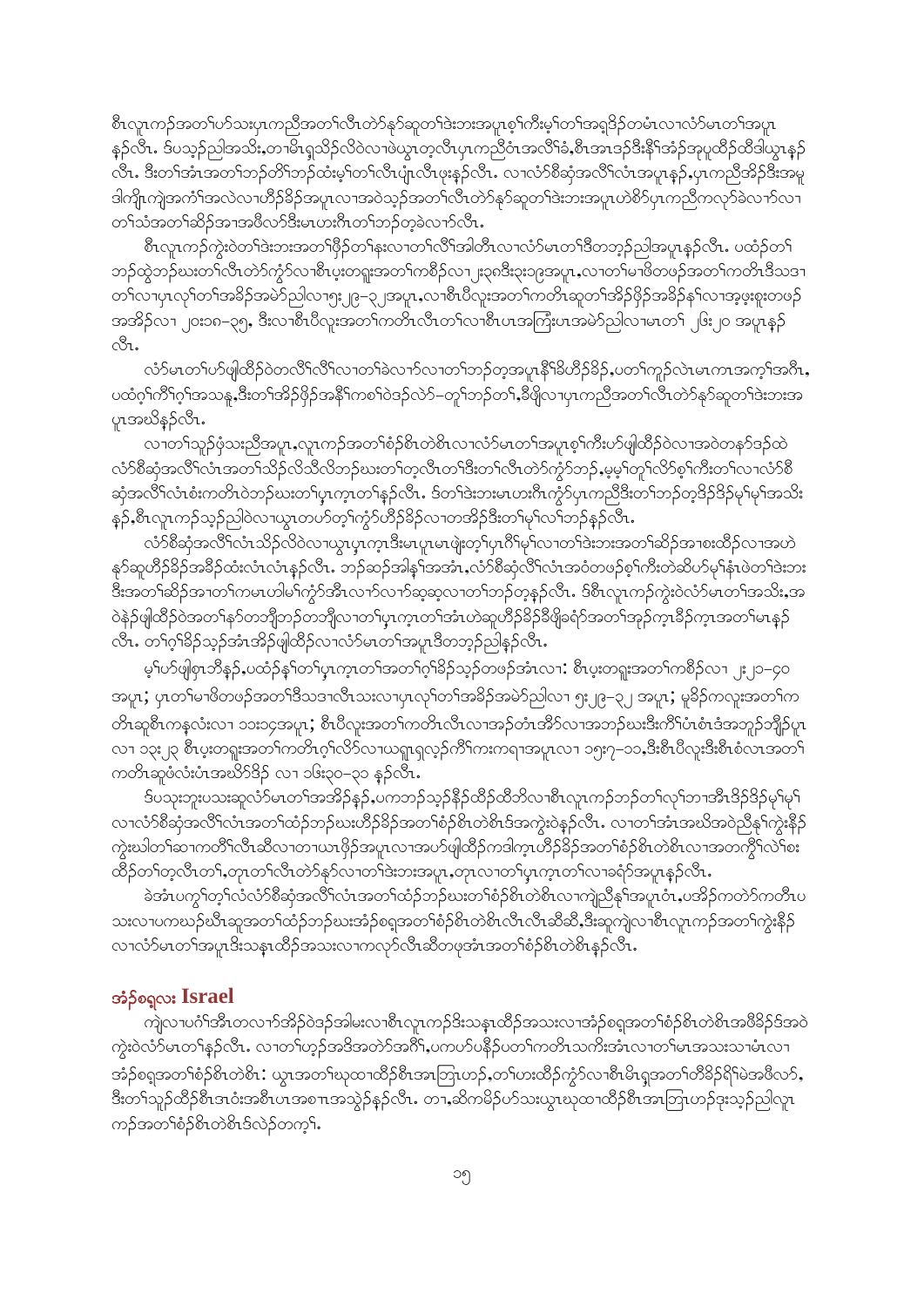တၫမိၤၡ ၁၂း၁–၃ ကွဲးနိ5့ယွπအတ႑်ဃုထၢထိဉ်စီၤအာဘြၤဟဉ်လၢကမ့္ပ်ြပုတကလုဉ်လီၤဆီအပ႑်န္နဉ်လီၤႉ ဖဲန္နဉ်ပဖး ဘဉ်တၤ်ကတိၤတဖဉ်အံုး:

ဒီးယွၤစံးဘဉ်စီၤအာဘြၤဟဉ်ႇဟးထိဉ်နဲလၢနထံနက်ိိဒြီးလၢနဘူးနတံၲအအိဉ်ႇဒီးလၢနပါအဟံဉ်ဆူကိိၢ်တဘ့ဉ်လၢယ ကဒုးနဲဉ်နၤတက္န1်း ဒီးယကဒုးကဲထိဉ်နၤလၢပုၤတကလှာ်ဖးဒိဉ်,ဒီးယကဆိဉ်ဂူးနၤ,ဒီးယကဟ်ဒိဉ်နမံၤ,ဒီးနကကဲထိဉ်တ႑် ဆိုဂ်ဂ္ဂလိုၤ - ဒီးပုၤလၢအဆိုဂ်ဂ္ဂၤနၤန္ ဉိယကဆိုဂ်ဂ္ဂၤအိၤႇဒီးပုၤလၢအဆိုဉ်အာနၤန္ ဉိယကဆိုဉ်အာအီၤလိၤ - ဒီးပုၤဟိဉ်နိဉ်ဖိ အဒူဉ်ခဲလၢာ်ကဘဉ်ဆိဉ်ဂ္ဂၤလၢနပူၤလီၤ (၁မိၤရှ ၁၂း၁–၃).

လၫလံာ်စိဆုံအဆ႑တဖဉ်အ်ၤအပူးႇယ္လၤက်ိးထိဉ်စီၤအၤဘြၤဟဉ်လ႑ကလဲၤဆူကိြတ႑်စံးပာ်လ႑တ႑်ပညိဉ်ခံမံၤအဂိြ  $500.$ 

လၢစုတခ်ိန္ဉာ်,အာဘြာဟဉ်ကကဲထိဉ်ပုၤတကလှာ်ဖးဒိဉ်အပၤ်,ကမံၤဟူသဉ်ဖျံ,ဒိီးကဒိးနၤ်နိ်ၤသးဒိီးနိ်ၤနိဉ်အတၤ်ဆိဉ် ့ဂအါမးနဉ်လီၤႉ ယွာအတၫ်ဆိဉ်ဂုၤဆူစီၤအာဘြာဟဉ်ဒီးအစ႑ာအသွဲဉ်လၢအလိံၫ်ခံတဖဉ်ကဘဉ်မှၤ်တၫ်ဒုးနဲဉ်ဖျါထိဉ်တ႑်အ ဒိအတဲ9်လၢတၫ်မှ႞လၢ်အိဉ်ဝဲလၢယွၤအတ႑်အှဉ်ကူးခ်ိဉ်ကူးအပူး,တုၤဒဉ်လဲ9်လၢဟိဉ်ခိဉ်လၢအလီၤတဲ9်ကွံ9်အံၤအပူးနှဉ်  $\circ$ <sup>8</sup>

ဘဉ်ဆဉ်လၢစုအဂၤတခ်ိန္ဉာ်,ယွၤအတၫ်ကိႏလဲၤတလၢက္ပံာ်တၫ်လၢစီၤအၤဘြၤဟဉ်ဒီးအစ႑ာအသွဲဉ်ကဒိးန႑်ဝဲနဉ်လီၤ. ခ်ိဖိုစီးအာဘြၤဟဉ်,ပုၤကိုးကဒဲးလၢဟိဉ်ခိဉ်အဖိခိဉ်ကဘဉ်ဆိဉ်ဂူးနှဉ်လီး. စီးအာဘြၤဟဉ်ဒီးအစ ။အသွဲဉ်ကကဲထိဉ်ယွာ အတၫ်ဆိဉ်ဂုၤအကျဲစπဆူပုၤအဒူဉ်ကိႏၶူဉ်ဒဲးလၢဟိဉ်ခိဉ်နဉ်လီၤ.

တၫ်ပည်ဉ်လိၤတံၫ်ခံမိၤဘဉ်ဃးယွၤအတ႑်ဃုထ႑ထိဉ်စီၤအၤဘြၤဟဉ်ဒုးအိဉ်ထိဉ်တ႑်အခိဉ်ထံးခိဉ်ဘိအါမးလ႑စီၤလူၤ ကဉ်အတၫ်ဆိကမိဉ်လၢလံဉ်မၤတၫ်အပူၤန္ဉာလီၤ. လၢစုတခ်ိန္ဉာ,စီၤလူၤကဉ်ပာဖျံထိဉ်ဝဲတဘျီဘဉ်တဘျီဘဉ်ဃးတၫ်အှဉ် က္ခ္အာန္အိဂ္ဥက အတုအသုတ္ေပးဆံုး မွာေပါက္ေပးဆံုး ေဆးေ<br>က္ခ္အာန္အိက္ခ္အား က ေျပာင္းေကာင္း က်ာင္း ေနာက္ အၫဉ်လီၤဒီးပါဖးဒိဉ်လၢပျπဒ်လဲဉ်နဉ်လီၤ.

ဘဉ်ဆဉ်လၢစုအဂၤတခ်ိန္၄်,စိုၤလူၤကဉ်ပညိဉ်လီၤတိၢ်စ့ၢ်ကီးဝဲလၢပုၤယူဒၤခရံာ်<sup>8</sup>တဖဉ်ဟဲစိာ်အတ<sup>ၡ</sup>သးခုကစိဉ်ဆူပုၤ တခ်ိဘိမှ်ျအအိဉ်ဒ်လဲဉ်နဉ်လီၤ. မၤကဒီးတဘိုုလၢလံာ်မၤတၢ်အပူၤ,စီၤလူၤကဉ်ဟ်ဖျါထိဉ်ဝဲလၢပုၤယူဒၤဖိဒ်အမှ်္ဂါစီၤဖံလံး, စီၤပူးတရူး,စီၤပီလူးဒီးစီၤဘၤ်နါဘၤစိဉ်တ႑်အှဉ်ကူၤခိဉ်ကူၤအတၤ်သးခုကစိဉ်ဆူပုၤတခ်ိဘိမှၤ်ဖိအဟိဉ်ခိဉ်နှဉ်လီၤ. တၤ်အံၤ စ့ါ်ကီးမာလၢပှဲာယွာအတါအၫဉ်လီၤဒီးစီးအာဘြာဟဉ်နဉ်လီၤ.

လၢတၫ်လိ်ြိုခံတိၤတတိၤန္၌, စီၤလူၤကဉ်အတ႑်ထံဉ်လၢလံာ်မၤတၤ်အပူၤဒုးနဲ့ဉ်စ့ါကိုးအတၤ်နှၤ်ပၢါဘဉ်ဃးတၤ်ရှလိဉ် ဘဉ်ထွဲလၢစီးမိၤရှဒိုးခရံာ်အတ<sup>ြ</sup>အဉ်ဖိုဉ်အဘ႑ာ်စπနှဉ်လီၤႉ ဒ်ယွၤအပုၤမၤထူဉ်ဖျဲးတၫ်အသိး<sub>•</sub>စီၤမိၤရှဆုၢအံဉ်စရူလၢတ႑် စိ>်မาကဲကု်လၢအဲၤကူပတူးအပူၤႇပ>်ဖျါထိဉ်ယွၤအတ႑်သိဉ်တ႑်သိဆူပုၤကလှာ်အအိဉ်ႇဒီးပπဃာ်အဝဲသ့ဉ်လၢကတိြနှြ တၫ်သိဉ်တၫ်သိန္ဉာ်လိၤႉ ဒီးလၢတၫ်သိဉ်တ႑်သိတမံၤဃိန္ဉာ်အပူၤႇစီၤမိၤရူကတိၤဆိဝဲလၢယ္ပၤမှၫ်တနံၤကဆုၢလိၤဝံအသိတဂၤ လီၤက်ဒ်အနိ<sup>5</sup>ကစ<sup>5</sup>ဒဉ်ဝဲလၢကပူးကူးအပု၊ဂိ<sup>5</sup>မှ<sup>5</sup>လၢအတ<sup>ှ</sup>စိဉ်မၢကဲကု်လၢတ<sup>ှ</sup>ဒဲးဘးအဖိလာ်နဉ်လီး အီးဒ်စီးလူးကဉ် ဟ်ဖျါထိဉ်ဝဲလၢလံာ်မၤတၫ်ပူၤအသိးႇဝံအံၤလိၤက်ဒ်စီၤမိၤရှဃဉ်ဃီၤအသးကဲထိဉ်ယှဉ်ရူးနဉ်လီၤႉ ဒိကနဉ်စီၤစတဲ့ဖဉ်အတ႑် ကတိၤလၢစီၤလူၤကဉ်ကွဲးနိ5့ဝဲလၢမၤတ႑် ၇ႏ၃၇–၃၉:

အအံၤမ့ါစီၤမိၤရူတဂၤလၢအစံးဘဉ်ပုၤအံ့ဉ်စရူလးဖိႇကစါယွၤကဒုးဂဲၤဆၢထၫဉ်နှါသုဝံတဂၤလၢသုဒိပုါဝဲါအကျါႇဒ် ယၤအံၤအသိးလိၤႉ အဝဲဒဉ်န္၄ဲႇသုဘဉ်ဒိကနဉ်အကလုၤ်လိၤႉ အအံၤမ့္ပ်ြပုၤလၤအအိဉ်ဒိုးတ႑်အိဉ်ဖိုဉ်လၤပု႑်မှၤ်ကန႑ႇအိဉ် ဒီးကလူးလၢအကတိၤတၫ်ဒီးအီၤလၢကစၫ်စံၤနါ,ဒီးအိဉ်ဒီးပပါသူဉ်လၢအဒိးနှါတၫအကလု၊မူ,ဒ်သိးအကဟ္ဝံလီၤက္ၤလၢ ပုၤပဝဲဒဉ်အံၤလီၤ. အဝဲဒဉ်နှဉ်,ပပါသူဉ်တစူါဘဉ်ဝဲဘဉ်,ဒီးဆိဉ်ကွံာ်အီၤ,ဒီးကွၤက္ၤဝဲလၢအသးဆူအဲၤကူပတူး (မၤတါ  $2: 55-56$ 

လၫစီၤစတ့ဖဉ်အတၫ်ထံဉ်တခ်ိန္ဉာႇယ့ဉ်ၡူးမ့ၫ်ဝံလၫစီၤမိၤရှတဲဆိပာ်ဝဲတဂၤနှဉ်လီၤႉ အဃိႇတၫ်တတှၫ်လိာ်ယှဉ်ရူးမ့ၫ် စ့်ၫကီးတၫ်တတုၫ်လိ်ာစီၤမိၤရူဒီးတ႑်သိဉ်တ႑်သိဳႇဒ်သိးဒဉ်ပုၤအံဉ်စရူလးဖိလ႑ပျπတဖဉ်မၤတ္႑်ာအသိးနှဉ်လိၤႉ တ႑်ကဟ္ဉဉ် လီၤသးနိ<sup>ု</sup>နိ<sup>ု</sup>ဆူစီၤမိၤရူဒီးတ႑်သိဉ်တ႑်သိနိ<sup>ု</sup>နိ<sup>ု</sup>အဂိ်၊,ပုၤတဂၤကဘဉ်တူၤ်လိဉ်ခရံာ်နှဉ်လီၤ.

ု ၂၈ႏု ျပ

ု<br>ဒီးအဝဲသ့ဉ်ဟ်အနံၤအသိဒီးအိၤႇဒီးဟဲဆူအအိဉ်ဝဲအလိ႑်ႇအါအါကလဲာ်ႇဒီးအဝဲဒဉ်ဟ်ဖျါထိဉ်တ႑်ႇဒီးအုဉ်အသးလ႑ ယ္ဇၤအဘိအမုၢ်အဂ္ဂါႇဒီးသနံၥ်သန္ၤအသးလၢစိၤမိၫရူအတ႑်သိဉ်တ႑်သိႇဒီးဝံအကလုၤ်အကထါဒီးႇသဆဉ်ထိဉ်အခံလၢယ္ဝ်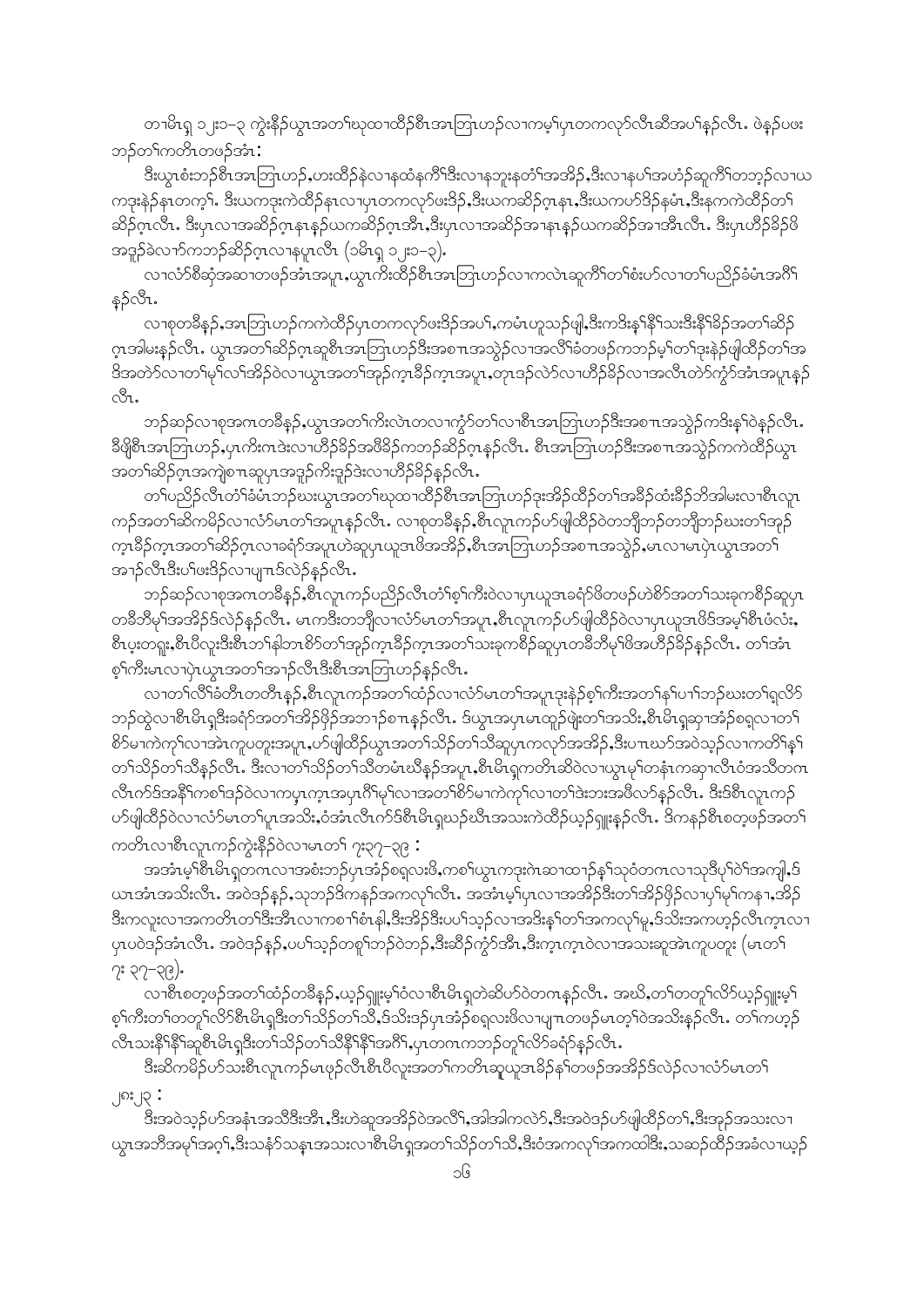ျူးအ၀့်)အကျိုး,လၢမှါဂ်ီးပၢါလၢမှါဟါလီၤ (မၤတၢ် ၂၈း၂၃).

လၫစီၤ၀ိလူးဒီးတၫ်အိဉ်ဖိုဉ်လ႑ပျπလၫအအိဉ်လီၤတဲဉ်တဖဉ်အဂိ်ၫ,တၫ်တူၫ်လိဉ်စီၤမိၤရူဒီးတ႑်သိဉ်တ႑်သိမ္၂်တ႑်အခိဉ် ထံးခဵဉ်ဘိလၢတၲနာ်ခရံာ်အပူၤန္ဉာ်လီၤႉ ဒီးတၲနာ်အံၤဒိဉ်ဘၢတၲလၢစီၤလူၤကဉ်ကွဲး၀ဲလၢလံာ်မၤတၲာအပူၤန္ဉာ်လီၤႉ

လၢတၫ်လိႝၤ်သၢတိၤတတိၤန္ဉာ်,စီၤလူၤကဉ်ဘဉ်တၤ်လုၤ်ဘၢအိၤလၢလံာ်စိဆုံအလိၤ်လုံးအတၤ်ကွဲးနိဉ်ဘဉ်ဃးစီၤဒၤဝံး အစီၤပၤအစ႑ၤအသွဲဉ်နှဉ်လီၤႉ ကမ့္်ာတ႑်အကီလ႑ပကထံဉ်မုံလံာ်စိဆုံအလိၤ်လံၤအဂ္ဂါခိဉ်သူဉ်မနုၤဂ္ဂၤလ႑အရှ3ဉ်လ႑စီၤ လူၤကဉ်အဂိ<sup>ု</sup>အါန<sup>5</sup>တ1်သူဉ်ထိဉ်စီၤဒၤဝံးအဟံဉ်ဒ်စီၤပၤအစ႑ာအသွဲဉ်လီၤထူလီၤယိဉ်လ႑ကပ႑တ1်လ႑အံဉ်စရအဖိခိဉ်နဉ်  $\circ$ 31.

ဒ်အံဉ်စရူဒိဉ်ထိဉ်ဆူဘိမှၫ်တဘ့ဉ်အသိးလၢလံာ်စိဆုံအလိၤ်လံၤအပူၤန္ဉ\$,ယွၤဃုထၢစီၤအပံံးအဟံဉ်အဒူဉ်ဃိထၢဒ်စိၤ ပၤအစπအသွဲဉ်လီၤထူလီၤယိဉ်လၢကဆုၢအပုၤဂိါမု႞န္ဉဉ်လီၤႉ ဘဉ်ဆဉ်လံာ်စီဆုံအလိ်ၤလံၤစ့္ပ်ကိုးမုၤ်လၤမု်နံၤဖဲစီၤအငံးအ ဟံဉ်ကယူာ်လဲၫ်ထိဉ်ယွၤအတ႑်ပၢဆုၢတ႑်စးထိဉ်လၢအံဉ်စရူတုၤဆူဟိဉ်ခိဉ်အကတ႑ၤ်နှဉ်လီၤႉ

ဒ်ပဖးဘဉ်ဖဲစံးထိဉ်ပတြπ ၇၂း၈, ၁၇ အသိး $\colon$ 

ဒီးကပၢဝဲလၢပိဉ်လဲဉ်တုၤလၢပိဉ်လဲဉ်,ဒီးလၢထံမိၫ်ပု႑်ပၢၢ်လၢဟိဉ်နိဉ်အကတ႑်တဖဉ်နဉ်လီၤ… အမံၤကအိဉ်လီၤထူ လီၤယိ9်,အမံၤကလီၤလၢအစπအသွဲဉ်လၢမှSအမဲ9်ညါလီၤ. ဒီးပုၤကဆိဉ်ဂ္ၤလီၤအသးလၢအပူၤလီၤ. ကယဲSပုၤကလု9်တ ဖဉ်ကစံးထိဉ်ပတြπဒာီးခဲလၢာ်လီး (စံးထိဉ်ပတြπ ၇၁း၈,၁၇).

ဒ်လံာ်စီဆုံအဆၢတဖဉ်လိဉ်ဖျဲဝဲအသိး နီဖြိုလၢစိၤဒၤဝံးအစ႑ာအသွဲဉ်စီၤအာဘြၤဟဉ်ကကဲထိဉ်တ႑်ဆိဉ်ဂ္ၤဆူဟိဉ်နိဉ် နှဉ်လီၤႉ ဘဉ်ဆဉ်စီၤဒၤဝံးတမၤလၢပုံၤဝဲတၫ်အံၤလၢအနိၤ်ကစၫ်ဒဉ်ဝဲဘဉ်ႉ မုမ္္မာ့ဆဲအစ႑ာအသွဲဉ်အကျါတဂၤကမ္ါစီၤပၤ လၢကမၤလဲၫ်ထိဉ်အတ႑်သးအိဉ်မၤဂ္ဂၤမၤစ πတ႑် အတ႑်ပၢလၢပုံၤဒီးတ႑်မှာ်တ႑်ခုဉ်လၢဟိဉ်ခိဉ်ဒီတဖျာဉ်ညါအဖိခိဉ်နှဉ် o31.

လၢလံာ်မၤတၫ်အပူၤႇစီၤလူၤကဉ်သုံးဘူးအသးယိာ်ယိာ်လၢတၫ်မှၫ်လၢ်စီၤအပံံးအဟံဉ်အံၤန္ဉာ်လီၤႉ အဝဲန႑်ပၢၢ်ဝဲလၢ ယ္ဝိရူးမ့<sup>ရ</sup>စီၤဒၤဝံးအဖိခွါႇယ္ပၤအဘိအမုၢိအစီၤပၤလၢအပၢတၢိပုၤလၢအမၤလဲၫထိဉ်အတ႑်ပၢစးထိဉ်လၢယရူ၊ ရုလ့ဉ်တုၤလၢ ဟိဉ်ခိဉ်အကတ႑ၢိနိဖျိတၤ်အိဉ်ဖိုဉ်နှဉ်လီၤႉ အဒိႇဒိကနဉ်စီၤယၤကိဉ်အတၤ်ကတိၤလၢယရူ၊ရှလ့ဉ်အတၤ်အိဉ်ဖိုဉ်ႇတၤ်ထံဉ် န∫အီၤလၢမၤတ႑် ၁၅း၁၄–၁၈ အပူာ $\colon$ 

စီၤရုံမိဉ်စံဉ်ဃဲၤတၫ်လၢယွၤလၢသိန္ဥ်ႇအိဉ်သကိႏပုၤကလုာ်တဖဉ်ဒ်သိးအကဟံးန္ ၊်ပုၤတကလုာ်လၢအမံၤအဂိၤ် လီၤႉ ဒီးတ႑်နဉ်တဖဉ်လီၤပလိဉ်လၤဝံအတ႑်ကတိၤႇဒ်အကွဲးဝဲအသိးႇဒ်သိးပုၤကညီလၤအအိဉ်လီၤတဲဉ်ႇဒီးကယဲ႑်ပုၤကလုဉ် တဖဉ်လၢတၫ်ကိႈထိဉ်ယမံၤလၢအလိၤတဖဉ်မှနဉ်,ကဃုန္နှၤိယ္မွၤဒီး,လၢတၫ်အံၤအလိၢိခံန္႕်,ယကဟဲက္၊ ့ဒီးယကမၤက္၊စီၤ အငံးအဒဲလၢအလီၤ၀ို1်,ဒီးအတ႑်လီၤ၀ို1်နှဉ်ယကမၤက္၊ ,ဒီးယကမၤထိဉ်အိၤထူဉ်ကလာ်လီ၊ . ကစ႑်လၢအမၤတ႑်အံၤတဖဉ် ခဲလၢာ်, စံးဝဲဒဉ်လီၤ (မၤတ႑် ၁၅း၁၄–၁၈).

ဖဲအံၤစီၤယၤကိ9်ပညိဉ်ဝဲဆူ၏မိဉ်ဨး၁၁–၁၂,ဖဲဝံ၏မိဉ်တဲဆိပ9်ဝဲလၢယွၤကမၤသိထိဉ်က္ၤစီၤဒၤဝံးအစီၤပၤအစ႑ာ အသွဲဉ်ဒီးမာလဲြထိဉ်အတ်ပာလာပုာတခ်ိဘိမှ်ကလုာ်တဖဉ်အဖိခိဉ်နှဉ်လီာ. ဒ်အဝဲဟ်ဖျါဝဲဖဲအံာအသိး,ယာကိ်နာ်ဝဲလာ တၫ်သးခုကစိဉ်အတၫ်ကဲထိဉ်လိဉ်ထိဉ်လၫပုၤတခ်ိဘိမှၫ်ဖိတဖဉ်အကျဲမ့ၫ်လံာစီၤဆုံအလိၤ်လုံၤအတ႑်မှၤ်လၤ်တဖဉ်အတ႑် လၢထိဉ်ပုံၤထိဉ်နဉ်လီၤ.

စီးလူးကဉ်အဲဉ်ဒိးအပုၤဖးလံာ်ဖိတဖဉ်ကန5်ပၢြဝဲလၢယ့ဉ်ရူးမ့ှါပုၤန္5သါစီးအာဘြာဟဉ်အတ§အာဉ်လီး စံလီးက်ဒ် စီးမိၫ့ရှ,ဒီးစီးဒၤဝံးအစီးပၤအစ႑ာအသွဲဉ်လၢခံကတ႑်နှဉ်လီး. ယှဉ်ရူးထိဉ်ဆူအလိ်ၤပစိဉ်အဖိခိဉ်ဒီးမာန႑ာကွံဉ်ဟိဉ်ခိဉ်ခ်ီဖြ စံဉ်တဲၤတဲလီၤတၫ်သးခုကစိဉ်ဒီးတၫ်အိဉ်ဖိုဉ်အတၫ်ဒိဉ်ထိဉ်လဲၤ်ထိဉ်,မၤလဲၤ်ထိဉ်အတၫ်အုဉ်ကူၤခိဉ်ကူၤအဘိအမှၤ်စးထိဉ် လာယရူးရလူဉ်တုၤဆူဟိဉ်ခိဉ်အကတၫ်ႇဒ်သိးဒဉ်လံာ်စီဆုံအလိ်ၤလံးတဲဆိပာ်ဝဲအသိးနဉ်လီၤ.

# ယ္ဇၤအဘိအမှ<sup>ငှ</sup> KINGDOM OF GOD

ပက္ဂၤ်သက်ိးလူၤကဉ်အတၤ်ဒိးသနၤထိဉ်အသးလၤလံာ်စီဆုံအလိၤ်လံၤအဖိ<sup>8</sup>ဉ်ဝံၤႇပအိဉ်ကတဲာ်ကတိၤပသးလၤပက ထံဉ်ယွာအမှာရုံအာအဘိအမှာ်ဟှဉ်ခ်ီဟှဉ်နီာတာဆူလံဉ်မာတာအယွာဂ့ာ်ပိညါအငံ္ဂါခ်ီဉ်ထံးခ်ီဉ်ဘိဒ်လဲဉ်နဉ်လီး

ပတၫ်ကတိၤသကိဴးယွၤအဘိအမှၢ်ကနိၤဖးလိၤအသးသၢတိၤန္ဉာ်လိၤႉ တၢႇပကဆိကမိဉ်သကိဴးယူဒၤအမ္ၤရုံအၤအယွၤ ဂ့ါ်၀ီညါလၢအစိကမိၤဒိဉ်လၢတၢယာဖှိဉ်အပူၤန္ဉာ်လီၤ. ခံ,ပကပညိဉ်လီၤတံါလီၤဆဲးလၢဘျာတၢိစီၤယိၤဟဉ်အယွπဂ့ါ်၀ီညါ အဖိခိဉ်နဉ်လီၤႉ ဒီးသ႑ႇပကထိဉ်သတြိုတ႑်ထံဉ်သူဉ်တဖဉ်အံၤဒီးခရံာ်ဖိအမှု၊ ရုံအၤအဘိမှၤ်လ႑စီၤလူၤကဉ်အ႑ာ်လီၤမၤ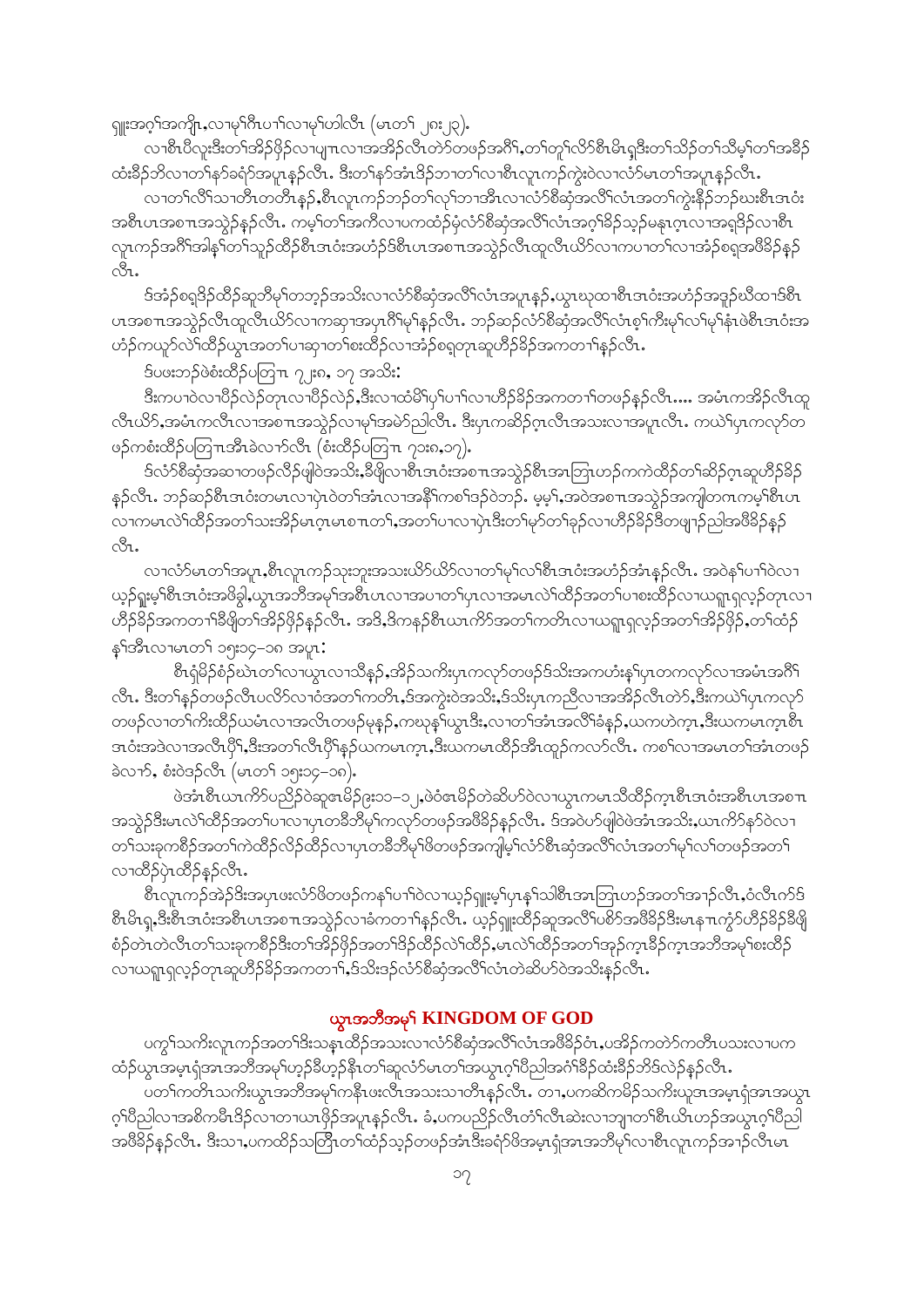ဂၢါမၤကျπဝဲဖှဉ်ကိ5်နဉ်လီၤ. မ်ပစးထိဉ်လၢပုၤယူအဖိအယွၤဂ့ၢ်ပိညါအတၤ်ထံဉ်တခ်ိန္ဉာ်တက့ၤ်.

# ပုံယူအဖိအယွာဂုလိုညို Jewish Theology

.<br>ဖဲလံာ်စိဆုံအလိ<sup>ြု</sup>လံၤအလံာ်လၢခံကတ႑ာ်တဖဉ်ဘဉ်တာ်ကွဲးအိၤလၢ ချႉခႉနႉ ယဲာ်ယာဖိုဉ်ဝံၤအလိၢ်ခံနဉ်ႇအံဉ်စရနဉ် လီးဆူနိ<sup>ု</sup>သးအတၫ်ခံးလီၤ၀ဲအကတိႝၫန္ၣလီၤႉ လၫနံဉ်လၢအကယၤတဖဉ်အပူၤႇပုၤအံဉ်စရ္ဒလးဖိတဖဉ်အါဒဉ်တၫ်တက့႑် အိဉ်ဝဲလาကိ်ါတၫ်စီးဟ်အချာ,ဒီးပုၤလာအအိဉ်လီၤတဲဉ်တဲ့ၫ်လာထံလိ်ၫ်ကိ်ၫ်ပူၤတုၫ်ဘဉ်တၫ်နူးတၫ်ဖိုဉ်လာပုၤတခ်ိဘိမှ ်ပာတ႑် တဖဉ်အတၫ်ပၢတၫ်ဖဲဒဉ်အသးအၫအၫသိသိအဖိလာ်နှဉ်လိၤႉ အဆိကတၫၢိမ့ၫ်ပုၤဘၤဘူၤလိဉ်ဖိတဖဉ်ႇလၢခံပုၤမ့တူးဖိဒြီးပုၤ ပာရဉ်ဖိတဖဉ်,ဒီးလၢခံပုာဟ္နာလှဉ်ဖိတဖဉ်,ဒီးလၢခံကတ႑ာ်ပုာရိမ္နာဖိတဖဉ်နှဉ်လီာ. ဒ်တာ်တူာ်ဘဉ်တ႑်နးတ႑်ဖိုဉ်အတ႑်စံဉ်စိာ တဲစိၤဖးထိအံၤအစၢအသိႏႇတၫ်မှၫ်လ႑်လၢယ္ပၤကဆုၫလိၤမ့ၤရုံအၤပုၤမၤထူဉ်ဖျဲးတ႑်ဆူအံဉ်စရူကဲထိဉ်တ႑်ထိဉ်ဂဲၤပုၤအသး အဒိဉ်ကတၫ်ာအကျါတမံၤလၢယူအအယွာဂ့ါ်ပီညါနဉ်လီၤ.

ပုၤယူဒၤဖိအတ1်မှ1်လ1်မှု၊ ရုံအၤဟီးန္<sup>6</sup>ကြို၊ ကျဲလိၤဆီအကလုာ်ကလုာ်န္5်လိၤႉ အဒိႇပုၤစံလီဉ်ဖိတဖဉ်န5်ဝဲလၤယွၤ အဲ့ဉ်ဒိုးအံ့ဉ်စရူလၫကဆုၫပုၤကလၫမ္ၤရုံအၤအမှ႑်နံၤခ်ဳဖျိမၤ၀ဲတ႑်ပူထိဉ်လိထိဉ်ထိဒါရိမ္နၤအစိအကမိၤတဖဉ်နှဉ်လိၤႉ ဝံအက ရှု၊်လီးဆီတဖဉ်နှာ်ဝဲလၤယွၤကနှာ်လီၤဒိန်ဦဒီးစိကမီၤလီၤလးလၤကမၤဟးဂီၤကွႆာ်အဒုဉ်အဒါတဖဉ်ဒီးလၤကသူဉ်ထိဉ်အ ပုၤဂိၢိမှၢ်ဒ်ပုၤမၤနπတၢိဖိတဖဉ်အသိးနှဉ်လီၤႉ ပုၤနိမံဉ်စ်ဖိတဖဉ်အိဉ်စ့ၢ်ကီးဝဲႇဒ်အမှ၊်ပုၤဖၤရုံ၊ရဲဒီးပုၤစးဒူးကဲလၢအမံၤဟူ သဉ်ဖျါတဖဉ့္နိမ့္ခ်ပုၤလၢအနှာ်ဝဲလၢယ္ပၤတမ့္ခ်ါကန္နာ်လီၤလၢတၫ်ဘ႑ာ်စ႑ာတုၤလၢအံ့ဉ်စရ္ဒဒိကနဉ်တ႑်သိဉ်တ႑်သိဘဉ်နှဉ် လီး လကာ်လိြအါတီးလက်ခံမွ၊တဉ်အပူး စီးလူးကဉ်ယπထိဉ်ဝဲလကုယူအဖြဲအါဂၤတတု်လိဉ်ခရံှာ်ဖိအတ်ထံဉ်ဘဉ် ဃးမ့ၤရုံအၤအဘိအမှ<sup>၎</sup>နဉ်ဘဉ်လိၤႉ

ပှာယူဒာဖိမ့<sup>ရ</sup>အိဉ်ဒီးတ<sup>ရ</sup>မု်လ<sup>ှ</sup>လီသီအါမးလာမ့ာရှံအာအဂိါသန>်က့ႇစီၤလူာကဉ်ထံဉ်ဝဲလာတ<sup>ှ</sup>လဲလိ်ာအဒိဉ်အမှ<sup>ရ</sup> တမံၤလၢပှၤယူဒၤဖိအယွπဂ့ါပီညါအပူၤမၤအသးခ်ိဳဖျိဘျၤတၫ်စီၤယိၤဟဉ်အတၫ်မၤတၫ်သးခုကစိဉ်နဉ်လီၤ.

### ဘျာတ<sup>ှ</sup>စီးယိၤတ**် John the Baptist**

လံာ်တ<sup>ှ</sup>သးခုကစိဉ်လူၤကဉ်ဒီးလံာ်မၤတၢ်ခံဘ့ဉ်လၢာ်ဟ်ဖျ်ထိဉ်ဝဲလၢဘျာတၢ်စီၤယိၤဟဉ်ကိးထိဉ်တ႑်လၢတ<sup>၎</sup>ပိ<sup>ရ</sup>ယ႑် လီၤသးနိ<sup>ု</sup>နိ<sup>ု</sup>အဂိ်ႏှဒီးစံဉ်တဲၤတဲလီၤတၫ်သးခုကစိဉ်လၢမဲ့၊ ရုံအၤကဟဲစိဉ်ယွာအဘိအမှၢ်ဆူဟိဉ်ခိဉ်ဘူးထိဉ်လံနဉ်လီၤ. ဒီး အါန1်အအံၤႇစီၤယိၤဟဉ်လၢတ1်တိတ1်လိအပူၤဟ်ယ့ဉ်ရူးဒ်မှၤရုံအၤတဂၤအသိးနဉ်လီၤႉ ဒိကနဉ်ဘျ၊တ1်စီၤယိၤဟဉ်အ တၫိကတိၤလၢလူၤကဉ် ၃း၁၆–၁၇:

စီးယိၤဟဉ်ကတ်ၤဆၢပုၤခဲလၫာ်ဒီးစံးဝဲဒဉ်,တ႑်လၫယၤအံၤယဘျၫသုလၫထံကျါလီၤ. ဘဉ်ဆဉ်ဒီးပုၤဟဲဝဲတဂၤနှဉ်သူနှၤ် ယာတက့််လီၤ. ဖဲယဃ္ဥ်လီၤအခ်ိဳဥ်ဖီးပုံံ။န္ဥ္က်,ယတဂ္ၤတဘဥ်ဘဥ်ႉ အဝဲဒဥ်ကဘျာသုလၫသးစီဆုံမှဉ်အူအပူၤလီၤ. အက်ိ လဲၫအိ>်လၫအစုပူၫႈဒီးကဝံၫ်ကဆိုထိဉ်ကွာ်အဘု,ဒီးကဂၢိဖိုဉ်က္နၤဘုလၫအဖြံပူၫွမ့်မှၤ်လိ<sup>႖</sup>ဖိုးဒီးဖိ႑နှဉ်ႇကဆူး ထိဉ်ကွံာ်ဝဲလၢမှဉ်အူလီၤပံာ်တသ့ဘဉ်အပူၤလီၤ (လူၤကဉ် ၃း၁၆–၁၇).

ဖဲအံၤစီၤယိၤဟဉ်ပာ်ဖျါထိဉ်ဝဲတီတိလိၤလိၤလၢမ္ၤရုံအၤကဟဲစိာ်တၫ်ဆိဉ်ဂ္ၤဖးဒိဉ်ဒိးသးစိဆုံအတ႑်မၤကဆိုထိဉ်တ႑်, ဟ်ဃုာ်တၢ်စံဉ်ညီဉ်တၢ်နှဉ်လီၤ. ဘဉ်ဆဉ်အဝဲအိဉ်လၢတၢ်ဆိကမိဉ်ကမဉ်အဖိလာ်လၢမှု၊ရုံအၤကမၤတၢ်မၤအံၤခဲလၢာ်တ ဘိုဃိနဉ်လီၤ.

စီးယိၤဟဉ်တထံဉ်ဆိဝဲလၢမှးရုံအာကဟဲစိ႒်တၫ်အှဉ်က္ $\mathsf{I}$ နိဉ်က္ $\mathsf{I}$ ဒီးတၫ်စံဉ်ညှိဉ်ဆူဟိဉ်နိဉ်ချၢလၢအပတိႝၤ်ဘဉ်နဉ်လီး $\mathsf{I}$ လၢခံ,စီၤယိၤဟဉ်အသူဉ်ကဒံသးကဒါထိဉ်ဝဲဒီဖျိတ႑်ဂ္ဂၤလၤယ္စဉ်ရျုးတမၤဝံၤတ႑်ခဲလ႑ာလ႑ပျာယူဒၤဖိအပုၤကူဉ်ဘဉ်ကူဉ်သွ လၢယ္လၤဂ့ၫ်ပြီညါတဖဉ်မှၫ်လ႑်ဝဲလၢမဲ့ၫရုံအၤကမၤဝဲဘဉ်နှဉ်လီၤ. စီၤယိၤဟဉ်အသးဘဉ်တံာ်တာ်ဒိဉ်မးလၢအဝဲပျဲလီၤပုၤစိဉ် တၫ်ကစိဉ်တဖဉ်လၢကသံကွၢ်ယှဉ်ရျူးလၢမ့ၢ်အဝဲမ့ၢိနိုၫနိုၫမ္မာရုံအာဖါနဉ်လီၤ. ဒိကနဉ်ကျဲလၢစီၤလူၤကဉ်ဟ်ဖျ်အဝဲသုဉ်အ တ႑်သံက္ဂ<sup>ရဒ္ဒိုး</sup>ယ့္ဂ်ရူးအတ႑်စံးဆၫလ႑လူၤက္ဂ် ၇ႏ၂၀–၂၃ အပူၤ:

ဒီးပုၤတဖဉ်နှဉ်ဟဲတုၤလၢအအိဉ်ဒီးစံးဝဲဒဉ်,ပုၤဘျာတၫ်စီၤယိၤဟဉ်တဂၤ,မၢပဟဲဆူနအိဉ်ဒီးစံးဝဲဒဉ်,နဲဒဉ်အံၤ,နမ့္ပ်ပုၤ လၫအဟဲတဂၤနဉ်ႇမ့<sup>ရ</sup>ဟာဉ်ကွ<sup>ရ</sup>လ<sup>ရှ</sup>ံးပုၤအဂၤတဂၤအကျဲလဲဉ်…. ဒီးယှဉ်ရှူးကတိၤဆၢတ<sup>ရဒြိုး</sup>စံးဘဉ်အိၤႇတ<sup>ရ</sup>လၫသုထံဉ် ဒီးသုန<sup>ှ</sup>ဟူဘဉ်တဖဉ်နဉ်,က့ၤစံးဘဉ်တဲဘဉ်စီၤယိၤဟဉ်တက့််၊. ပုၤလၢမဲာ်ဘျိဉ်တဖဉ်နဉ်,ထံဉ်ထိဉ်က္ၤတၤ်,ပုၤလၢအခ်ိဉ်ဟး ဂီၤတဖဉ်နဉ်,ဟးထိဉ်က္ၤ၀ဲ,ပုၤဘဉ်တၫ်ဆါအၢတဖဉ်နဉ်ကဆိုထိဉ်က္ၤ၀ဲ,ပုၤလၢအန႑်တအၢတဖဉ်နဉ်,န႑်ဟူထိဉ်က္ၤတ႑်, ပှၤလၢအသံတဖဉ်နဉ်,ဂဲၤဆၢထၢဉ်က္ၤဝဲ,ပှၤလၢအဖိုဉ်အယဉ်တဖဉ်နဉ်,တ႑်စံဉ်တဲၤတဲလီၤအီၤလၢတၤ်သႏၶုကစိဉ်,ဒီးဖဲဒဉ်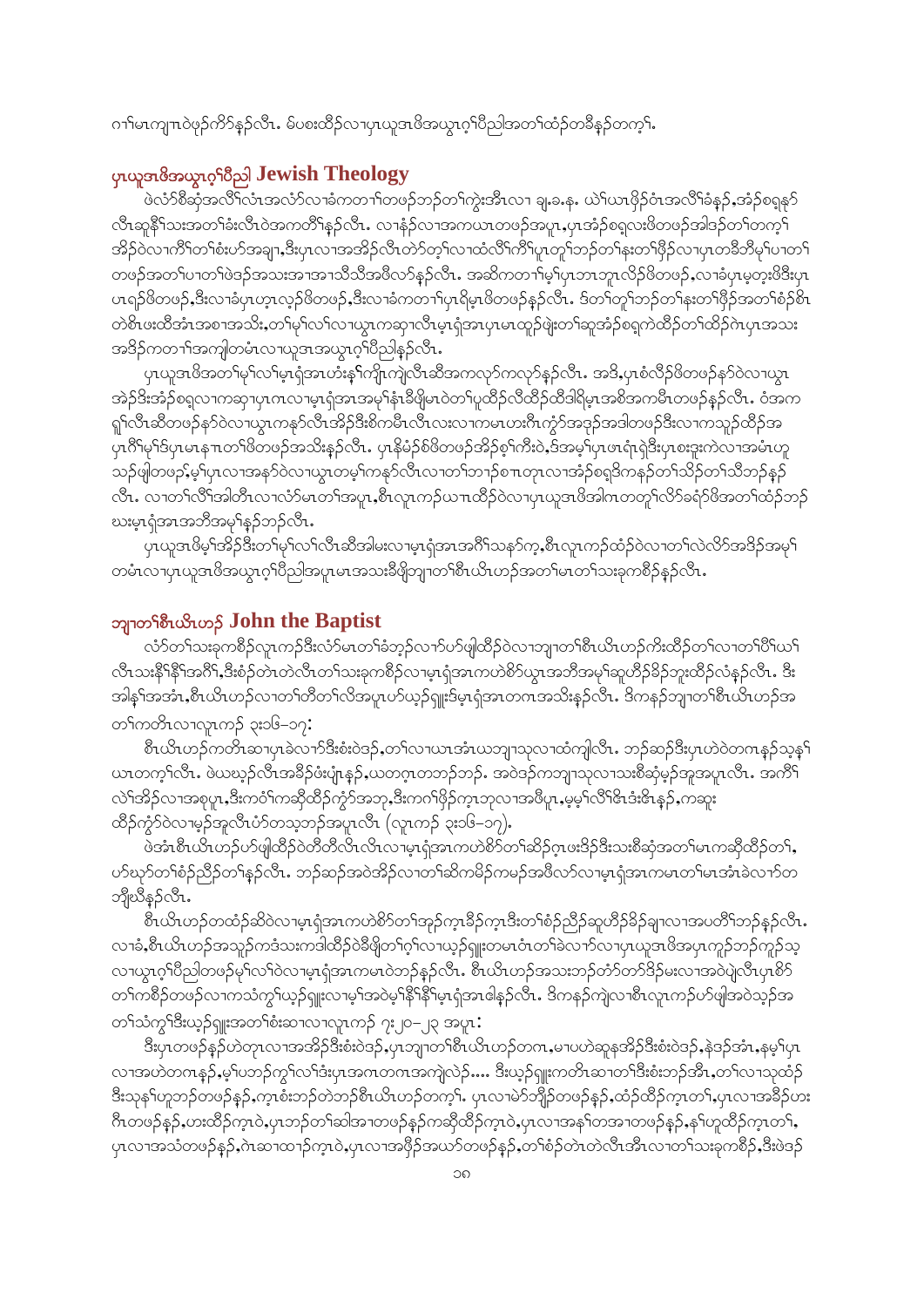ပုၤလၢအသးတဟးဂိၢတဉ်လၢယပူၤတဂၤဂၤနဉ်ႇဘဉ်ဆိဉ်ဂ္ၤဝဲလိၤ (လူၤကဉ် ၇း၂၀-၂၃).

လၫအတၫ်စံးဆ႑ကဒါက္႑ဘျာတၫိစီၤယိၤဟဉ်နဉ်ႇယ့ဉ်ၡူးကတိၤဘဉ်ထွဲမ့ၤရုံအၤအတ႑်ကတိၤဆိဟ်အါမံၤလၢလံာ်ဝံ ယၡါယၤအပူၤန္ဉာ်လီၤႉ အဝဲမၤတၫ်အံၤလၢကစံးနိ႖်ကိ႑်စီၤယိၤဟဉ်လၢအဝဲအိဉ်ဝဲလၢကျဲအပူၤလၢကမၤလၢပုဲၤလံာ်စီဆုံအ လိ်၊လံၤအမှၤရုံအၤအတ႑်ကတိၤဆိဟ်အတ႑်မှ႑်လ႑်ႇမ့မ့ှ်သန5်ကုလၢအဝဲတမၤလၢပုံၤဘဉ်ဝဲခဲလ႑ာ်ဒံးဘဉ်ဒဉ်လဲ5လိၤ. ယ့ဉ်ရူးဟုဉ်ဂံ<sup>ရ</sup>ဟုဉ်ဘါစီၤယိၤဟဉ်လၢသုတလီၤဃံၤကွံာ်ဒီဖျိလၢကျဲလၢအမှၤရုံအၤအတၢ်မၤအိဉ်လၢတၢ်လဲၤထိဉ်လဲၤထိအ ကြဲုအဖၫအံၤအဃိန္ဉာိတဂ္ဂၤလီၤ.

လၢအဖုဉ်နဉ်,ယှဉ်ရူးအမှၤရုံအၤအတၫ်မၤဖျဲလီၤဆီဒိဉ်မးဒီးတၫ်လၢပုၤမှၫ်လၢ်ဝဲနှဉ်လီၤ. ပုၤယူအဖိအမှၤရုံအၤအတ႑် မှၫ်လၢ်ဃုထံဉ်ဟိဉ်ခိဉ်အထံဂ့ၢ်ကိၢ်ဂ့ၢ်အဘိအမှၫ်သတူၫ်ကလာ်လၢမဲ့၊ ရုံအာအတၫ်ပၢအဖိလာ်,လိၤပလိဉ်လိဉ်အသးဒီးဘိမှ႑် လာစီၤဒၤဝံးပၢဝဲလၢယၤဖိုဉ်လၢအပူၤကၠံာ်တဖဉ်နဉ်လီၤႉ ဘဉ်ဆဉ်ယူဉ်ရူးတဂုာ်ကျဲးစၢးသူဉ်ထိဉ်ဘီမှ<sup>ု</sup>ဒ်သိးအံၤတကလုာ် လၫအမၤတ႑်လၢဟိဉ်ခိဉ်အံၤအခါဘဉ်လိၤႉ

ၰာ်ဒီးတၫ်နှၤ်ပၢၤ်ဘဉ်ဃးပုၤယူဒၤဗိအမှၤရုံအၤအယွၤဂ့ၢိပိညါဒီးဘျၤတၢ်စီၤယိၤဟဉ်အတၢ်ထံဉ်လၤပသးပူၤႇပအိဉ်က တဲာ်ကတိၤပသးလၢပကဃဉ်ဃိၤဆူပုၤခရံာ်ဖိလၢညါအယွၤဂ့ౕၢပိညါဘဉ်ဃးမှၤရုံအၤဒီးယွၤအဘိအမှၢ်နှဉ်လိၤႉ

# ခရံာ်ဖိအယွားအဂ္ဂ္ဒါစီညါ Christian Theology

လၫလူၤကဉ်အတ႑်ကွဲးအပူၤန္ဉဉ်ႇဒ်ဒဉ်တ႑်ကွဲးလ႑အအိဉ်လီၤတဲဉ်လ႑လံဉ်စီဆုံအသိအပူၤအသိႏႇရော်ဖိအမှၤရုံအၤအ ယွၤဂ့ါ၀ိညါဘျးစဲလိ်ာအသးဘူးဘူးတံါတံါဒိီးခရံဉ်ဖိအတၤ်သးခုကစိဉ်မ့တမ့ါတၤ်ကစိဉ်လၢအဂ္ဂၤနှဉ်လီၤ. ပမၤဖုဉ်လီၤလံဉ်စိ ဆုံအသိအတ႑်သးခုကစိဉ်လၢကျဲဒ်အံၤသ့ဝဲ:

တၫ်သးခုကစိဉ်မှၫတၫဘိးဘဉ်သုဉ်ညါလၫယ္ပၤအဘိအမှၫ်ဟဲဆူဟိဉ်နိဉ်နီဖျိဟ့ဉ်ရူးအနိုၤ်ဒီးအတ႑်မၤႇမ္ၤရုံအၤႇဒီးလ႑ အဝဲမာလဲ<sup>ရ</sup>ထိဉ်အသးဆူအတၫ်လၫထိဉ်ပှဲ၊ ထိဉ်ဖ<sup>ုံ့ဒြ</sup>ဉ်ဒ်ယွာဟ့ဉ်တၢ်အုဉ်က့၊ ခိဉ်က္၊ဆူပှၤလၢအဒိးန႑်ဒိးနဉ်ယှဉ်ရှူးဒ်မှၤရှံ အာအသိးနဉ်လီး.

နကတိ<sup>ု</sup>နိုဉ်လၢတ<sup>ု</sup>သးခုကစိဉ်ထိးဘဉ်တ<sup>ှ</sup>ဆိကမိဉ်အရှ<sup>ဌ</sup>ဉ်ခံမံၤနှဉ်လီၤႉ လၢစုတခ်ိန္ဉ်ႇပထံဉ်လၢပကကိုးလၢခရံှာ်<sup>8</sup> အတ႑်သးခုကစိဉ်အမိါပုါလၢအဖျိဒိဉ်တခ်ိန္ဉာလီၤ. ယွာအဘိအမှါဟဲဆူဟိဉ်ခိဉ်ခ်ီဖျိခရံာအနိ<sup>႖</sup>ဒိီးအတ<sup>ျ</sup>မာနှဉ်လီၤ. စီၤလူၤ ၮၣၲနၥၳ၀ဲလၫဒ်မ္ၤရုံအၤႇယ့ဉ်ရူူးစးထိဉ်ယွπအဘိအမှ<sup>ြ</sup>အက္ခ<sup>ရ</sup>အကြံလၫခံကတၫ်လၫဟိဉ်<sup>ဌ</sup>ဉ်အဖိခိဉ်အသိးနှဉ်ႇဒီးလၫအ၀ဲ မှ်တနံးကဟဲကူးကဒါကူးလၢကမၤဝံၤတၢ်လၢအဝဲစးထိဉ်ဝဲနဉ်လီး.

ဒီးလၢစုအဂၤတခ်ိန္ဉ်ႇလံာ်စိဆုံအသိအတ႑်သးခုကစိဉ်အိဉ်စ့ၤ်ကီးဒီးတ႑်လၢပထံဉ်အိၤတဖျါဆုံနှဉ်လိၤႉ အဝဲဘိးဘဉ် သူဉ်ညါဝဲလၢယ္ပၤအဘိအမှ်ျအက္ခါအဂ်ီၤလၢခံကတ႑ာမၤလဲဲြထိဉ်အသးဆူအတ႑်လၢတ႑်ပုံၤဖးဒိဉ်ဒ်ယွၤဟ့ဉ်တ႑်အှဉ်ကူၤ ခြိဉ်က္ ဆူပှာလ ၊အဒိးန1်ဒီးနာ်ယှဉ်ရှူးဒ်မှာရှံအာအသိးနဉ်လီၤ. ယွာအတ1်ပ ၊တ1်လ ၊ဟိဉ်ဒိဉ်အ<sup>8</sup>ခ်ည်းအသးဆူညါဒ် တၫ်သးခုကစိဉ်ထိးဘဉ်ပုၤလၢအစူၫ်က္ၤနှာ်က္ၤတၫ်တဖဉ်အသးႇဒီးဟဲစိာ်အဝဲသ့ဉ်ဆူတၫ်အှဉ်က္ၤခ်ိဉ်က္ၤလၢယ့ဉ်ရူူးမၤလၢ ပုံၤတ့ၢ်ဝဲနဉ်လီၤ.

လၢလံာ်မၤတၫ်အပူၤန္2်ႇစီၤလူၤကဉ်ကိႏန္ၤ်ပတ႑်သးစ႑်ာဆၤဆူတ႑်သးခုကစိဉ်အကျိုၤအကျဲခံဘိလ႑ာ်အံၤန္ဉာ်လီၤႉ လၢတၫ်အမိါပု၊်ဖျိဒိဉ်တကပၤန္**ဉ်**,အဝဲမၤလီၤတံ၊်ယွၤအတၢ်မၤဖးဒိဉ်ဘဉ်ဃးတၢ်အုဉ်က္ၤခိဉ်က္ၤလၢခရံာ်အပူၤအတၢ်မ့၊် တၫ်တိန္ဉာ်လိၤႉ အဝဲကွဲးနိုဉ်တၫ်အိဉ်ဖိုဉ်အတၫ်စံဉ်တဲၤတဲလိၤဝဲလၢယ္ဉာ်ရူးသံလၢအပုၤဂိၢမှၢ်အတၫ်ဒဲးဘးအဂိၢ်ႇလၢအဝဲဂဲၤ ဆၫထၫဉ်သမှုထိဉ်က္႑လၫတၫ်သံ,ဒီးအဝဲပ႑တ႑်လ႑ပ႑်ကစ႑်ယ္မွာအစုတ္တဲ့ ဒီးလ႑အဝဲကဟဲက္နာ ကဒါက္နာ လ႑တ႑်လၤကပြီးအ ပူးနှဉ်လီး. အဒိ,ဒိကနဉ်လူးကဉ်အတၫ်ကွဲးနိဉ်စီးပူးတရူးအတၫ်ကစိဉ်လၢဘူဉ်ယဲၫ်ဆံအမှၢ်နံးလၢမၤတ႑် ၂း၂၂–၂၄ အပူး ယွာဒုးနဲ့ဉ်ဖျါထိဉ်ပုံ၊ နစ်္စ၊ ရုံးဖိယ့ဉ်ရျုးလၫသုလၫတၫ်စိတ႑်ကမီး ,ဒီးတ႑်လီးလိၤလး ,ဒီးတ႑်ပနိဉ်လီၤလးသုဉ်တဖဉ်…

ဒီးသုဟီးနဂ်အိၤႇဒီးသုစဲထိဉ်အိၤလၫထူဉ်စုညါအလိၤဒီးမၤသံအိၤလၫပှၤအၫတဖဉ်အစုပူၤလီၤ (မၤတ႑် ၂း၂၂–၂၄).

္<br>ဟ်သးလၫစီၤပူးတရူးအတၫ်စံဉိတ်ၤတဲလီၤတၫ်သးခုကစိဉ်ဟ်ဃုာ်မှၤရုံအၤအတၫ်အိဉ်မူ တ႑်သံဒီးတ႑်ဂဲၤဆ႑ထ႑ာ်သမူ ထိဉ်ကူၤအတ<sup>႐</sup>ဂု<sup>18</sup>၂ပု1အမ္2အတိန္ဉာတက္န1်

ဘဉ်ဆဉ်စီၤလူၤကဉ်ဟံးနှ\်ပတN်သးစၫှ်ဆၢဆူတှ်သးခုကစိဉ်အတှ်ဂ့ှ်လၢအမိ်္ြုကဖျေဘဉ်တခ်ိစ့ှ်ကီးနှဉ်လီၤ. လၢ တၫိမၤအသးအါဘိုနှဉ်အဝဲဟ်ဖျါထိဉ်ပု၊ဂိၢိမှၢ်အနိ<sup>ု</sup>ကစၫ်ဒဉ်ဝဲတှၫ်လိဉ်ခရံှာ်အတၫ်မှု၊်တၢ်တိအတ႑်ရှုဒိဉ်ဒ်သိုးလၢအဝဲလဲ လိ5်အဝဲသူဉ်အတ႑်အိဉ်မှုနဉ်လီး.

အဒိ,စီၤလူၤကဉ်ကွဲးနိုဉ်စီၤပူးတရူးအတ႑်ကတိၤဖဲဘူဉ်ယဲ႑်ဆံအနံၤပာ်ဃှာ်စ့႑်ကိုးတ႑်ကတိၤတဖဉ်အံၤလၢမၤတ႑်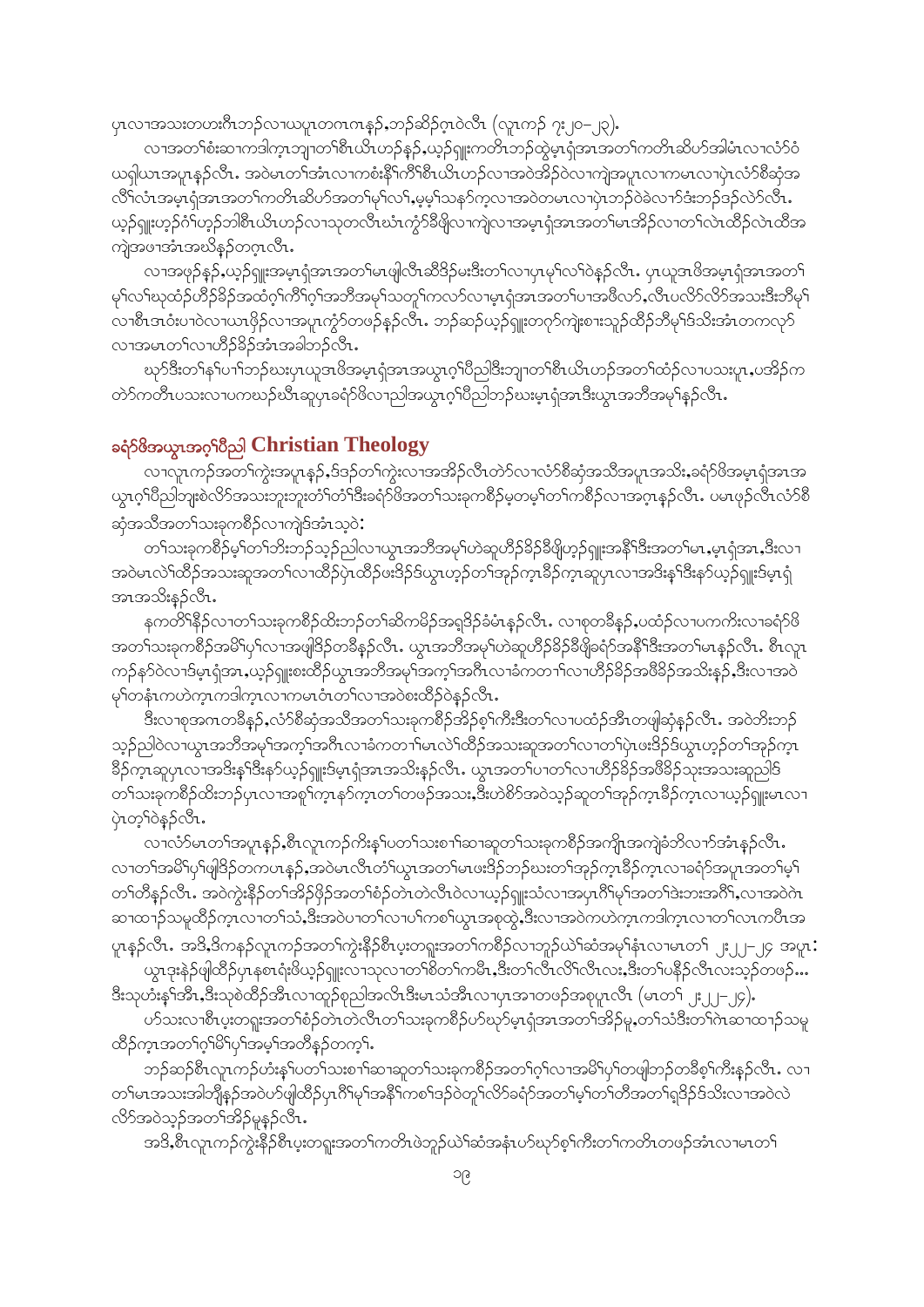၂း၃၇–၃၈ နဉ်လီၤ.

္က<br>ဒီးအဝဲသုဉ်တဖဉ်နဉ်န<sup>ှ</sup>ပျာတ<sup>ှ</sup>ဒြီး<sub>•</sub>အသးဘဉ်ဆဲး<sub>•</sub>ဒီးစံးဘဉ်စီၤပူးတရူး ဒီးပှၤတ<sup>ှ</sup>မၢဖိအဂၤတဂၤတဖဉ်နဉ်<sub>•</sub>ပှၤဒီပု<sup>ှ</sup>ဝဲှ သူဉ်ဧၢ,ပကမၤဒ်လဲဉ်. ဒီးစီၤပူးတရူးစံးဘဉ်အီၤ,သူဉ်နိုဉ်ပိါယၢ်လီၤက္ၤသုသး,ဒီးဒိးဘျာသုသးတဂၤဒီးတဂၤ,လ႑ ယ့ဉ်ရူးအမံၤႇလၢတၫ်ပျာ်တာ်ဒဲးဘးအဂ့ါ်တက့ါ (မၤတၤ် ၂း၃၇–၃၈).

ခရံာ်ဖိအတၤ်သးခုကစိဉ်ဒိဉ်တဲာ်ပုၤလၢအနၤ်ဟူတၤ်တဖဉ်အသးနှဉ်လီၤ. တမ့ါဒဉ်ထဲတၤ်အၢဉ်လီၤအီလီၤနါစိၤတၤ်ဂ့ၤ် တဖဉ်ဘဉ်,မမ့်ာသးအတၫ်တူၫ်ဘဉ်,လဲလိ5်က္ၤတၫ်အိဉ်မူအတၫ်တူၫ်လိ5်ပုၤအုဉ်က္ၤခ်ိဳဉ်က္ၤတၫ်န္ဉာ်လီၤ.

ဒ်ပစံးတၫ်အသိႏႇတၫယၤဖိုဉ်ပုၤယူဒၤဖိအယွၤဂ့ၫ်ပိညါန>်ဝဲလၢမှၤရုံအၤကသူဉ်ထိဉ်ထံဂ့ၫ်ကိ်ၫ်ဂွၢ်အဘိအမှၫ်ခဲလ႑ာ်တ ဘျီဃီနဉ်လီၤႉ ဘဉ်ဆဉ်ယူဉ်ရျူးဒီးအပုၤတၫ်မၢဖိတဖဉ်သိဉ်လိဝဲလၢမှၤရုံအၤအဘိအမှၢ်ဒိဉ်ထိဉ်တဆိဘဉ်တဆိီဒိဖျိတၫ်အိဉ် ဖိုဉ်အတ<sup>ု</sup>ဒိဉ်ထိဉ်ဒီးပုၤဂိၢမှၢ်အနိ<sup>ု</sup>ကစၢ်ဒဉ်ဝဲအတၢ်လဲလိ်ာသးနှဉ်လီၤ.

အဝဲအံၤမ့ါတ1်ဂ့ါတ1်ကျိုတထံဉ်လၢလူၤကဉ်ပညိဉ်ဝဲလီၤတံႝၤလီၤဆဲးလၢပုၤတစူါက္ၤနှာ်က္ၤတ1်တဖဉ်အတ1်လဲလိ?် သးအဖိ<sup>8</sup>ဉ်ခ်ိဖျိတၫ်စဉ်တဲၤတဲလီၤတၫ်သးခုကစိဉ်နဉ်လီၤႉ အဝဲသ့ဉ်ညါဝဲလၢအဝဲအံၤမ့ၫ်ကျဲခ်ိဖျိလၢအိၤယွၤအမ့ၤရုံအၤအဘိ အမှၫ်ကမၤလဲၤ်ထိဉ်အသးလၢဟိဉ်8ိဉ်ဒီဖျာဉ်နဉ်လီၤ.

ၰာ်ဒီးလံာ်စီဆုံအလိ်ၤလံၤအတၫ်ထံဉ်လၢအလဲၤ်အသရှၤထံး၀းလၤပသးပူၤႇပကြၤးဆိကမိဉ်ပာ်သးလံာ်မၤတၤ်အ ယွာဂ့<sup>ရ</sup>ဝိညါအငံ<sup>ရ</sup>ခိဉ်ထံးခိဉ်ဘိအဂ့<sup>ရ</sup>သၫထံဉ်တထံဉ် $\colon$  အခိဉ်ထံးခိဉ်ဘိလၫလူၤကဉ်အတ<sup>ရ</sup>သးခုကစိဉ်အပူၤန္ဉာလီၤ

## လံာ်တ<sup>ှ</sup>သးခုကစိဉ်လူးကဉ် GOSPEL OF LUKE

ဒ်ပဖးလံာ်မာတၫ်နဉ်,ပကဘဉ်သ့ဉ်နိဉ်ထိဘိလၢအဝဲအံာမ့ှ်လံာ်ခံကတြူ်တကတြူာ်လၢစီးလူာကဉ်ကွဲးဝဲဆူစီၤသီးဖံၤ လူးအအိဉ်နဉ်လီၤႉ စီၤလူၤကဉ်ထိဘိဟ်သးဝဲလၤလံာ်သူဉ်တဖဉ်အံၤတၤ်ကဖးအီၤတဘိုုဃီနဉ်လီၤႉ အတၤ်သးခုကစိဉ်မှၤ် တၫ်တဲအခဵဉ်ထံးတပတိႝ႞ဒီးလံာ်မၤတၢ်မ္႞တ႑်တဲခံတိၤတတိၤန္ဉာ်လီၤႉ အဃိႇတ႑်ကဖးလံာ်မၤတ႑်ဘဉ်ဘဉ်အဂိိၤ်ႇပကဘဉ် နှၤ်ပၢါအတၤ်ဆဲးတဲတၤ်တဲလၢအစးထိဉ်တဲ့ၤ်ဝဲလၤလံာ်တၤ်သးခုကစိဉ်ဒ်လဲဉ်နဉ်လီၤ.

ကျဲအိဉ်ဝဲဒဉ်အါမးလၫလူၤကဉ်အတ႑်သးခုကစိဉ်အလံာ်ကတဲာ်ကတိၤပုၤလ႑ပကန႑်ပ႑ါလံာ်မၤတ႑်အတ႑်ကစိဉ်နဉ် လီၤႉ ဘဉ်ဆဉ်လ ၊ပတၫ်တိ5်ယ်အင်္ဂိ\ပကပညိဉ်လီၤတံၫလီၤဆဲးလ ၊ယွၤအဘိအမုၢ်အတ႑်ဂ္ဂါခိဉ်သ့ဉ်လ ၊လံာ်ခံကတြူၫ လၫာ်အဖိခိဉ်နဉ်လီၤႉ လၫလူၤကဉ်အတ႑်သးခုကစိဉ်အလံာ်ပူၤန္ဉာ်ႇယ့ဉ်ရူးသူဉ်ထိဉ်တ႑်အဒိအတဲာ်ဒီးဖိတ႑ာ်လ႑ယွၤအဘိ အမှ1်အဂိ1်ဒီးကတဲဉ်ကတိၤအပုၤတ1်မၢဖိတဖဉ်လၢကဆဲးမၤအတ1်မၤလၢအ၀ဲအတ1်က္ၤထိဉ်ဝံၤအလိ1်ခံနဉ်လိၤႉ လၢလံဉ် မၤတၫ်အပူၤန္ဉ>်ႇယ္ဉ်ရူူးက္ၤထိဉ်ဆူမူခ်ိဉ်ဒီးဟ်တ့ၫ်အပုၤတၫ်မၢဖိတဖဉ်ႇဘဉ်တၫ်မၤစ႑ၤအီၤလၢသးစီၤဆုံႇတိ<sup>88</sup>ျမဲလၢကမၤ လဲြထိဉ်အဘိအမှS်ဖျိတ်သးခုကစိဉ်နဉ်လီၤ.

ပကဆိကမိဉ်ဟ်သးကျဲခံဘိလၤလံာ်တ႑်သးခုကစိဉ်လူၤကဉ်ကတဲာ်ကတိၤကျဲလၤပုၤတ႑်မၢဖိတဖဉ်အတ႑်သူဉ်ထိဉ်ဘိ မုîအတၢိမၤလၢလံာ်မၤတၢ်အပူၤန္ဉာ်လီၤႉ တ႑ႇပကကွၤ်သက်ိးဆူယ့ဉ်ၡူးဒ်ပှၤတဂၤလၢအဟဲစိာ်တ့ၢ်ဘိမုၢိန္ဉာ်လီၤ် ဒီးခံႇပက .<br>ဃိထံပုၤတၫ်မၫ<sup>8</sup>တဖဉ်အမူဒါအကျိုၤအကျဲလၫတၫ်ဆဲးစိ5်နှ5်ဘီမှၫ်လၤယ့ဉ်ရှူးအတၫ်ကူၤထိဉ်ဆူမှုခိဉ်ဝံၤအလိၫ်ခံနှဉ်လီၤ*.* မ် ပကစးထိဉ်လၢယ္ပဉ်ရူးမ့္ပ်ပုၤတဂၤလၢအဟဲစိဉ်ယူၤအဘိအမှ န္ ဉ်တက္္ပါ.

#### ယ့ဉ်ရူး  $$

လၢလံာ်တၫ်သးခုကစိဉ်ဒိတဘ့ဉ်ညါနဉ်,စီၤလူၤကဉ်ဟ်ပနိဉ်ယှဉ်ရှူးဒ်ဝံတဂၤလၢအစံဉ်တဲၤတဲလိၤယွၤအဘိအမှၫ်လၢ အကဟဲအံၤႇဒိီးဒ်စီၤပၤလၫအဟဲစိ႒်ဘိမှ ၊အိဉ်ဒီးအစိကမ်ိဳၤဒီဖျက္ၤထိဉ်ဝဲဆူအလိၤ်ပစိ႒်နဉ်လီၤ. ယှဉ်ရူးအနိၤ်ကစၤ်ဒဉ်ဝဲစံး ကတိၤဘဉ်ဃးတၫ်ထံဉ်ခံမံၤလၢာ်အံၤလၢတၫ်လိႝၤ်အါတီၤန္ဉာ်လီၤႉ ဘဉ်ဆဉ်လၢတၫ်အဒိအဂိႝၤ်ႇပကဆိကမိဉ်သကိးဒဉ်ခံဘျိ လၢအဝဲယπထိဉ်အီၤလၢအတ'်မၤတၫ်သးခုကစိဉ်လၢပုၤကမျၫ်အကျါနှဉ်လီၤ.

လၢစုတခ်ိန္5်,လၢလူးကဉ် ၄း၄၃ အပူး,ယှဉ်ရူးစီးကတိၤတၫ်ကတိၤသ့ဉ်တဖဉ်အံၤဘူးထိဉ်လၢအတ႑်မၤတ႑်သးခုက စိဉ်လၢပုၤကမျၫ်အကျါစးထိဉ်အခိဉ်ထံး:

ယဘဉ်စံဉ်တဲၤတဲလိၤယ္ပၤအဘိအမှၫ်အတ႑်သးခုကစိဉ်လၫဝ့ၫ်အဂုၤအဂၤအပူၤစ့ၫ်ကီးလိၤႉ အဝ့ၫ်ဒ်အံၤႇမ့ၫ်လ႑တ႑် အံၤအဂ္ဂါဒီး,တါမၢလီၤယၤလီၤ (လူၤကဉ် ၄း၄၃).

လၢစုအဂၤတခ်ိန္ဉာ်,လၢအတၫ်မၤတၫ်သးခုကစိဉ်လၢပုၤကမျၫၤ်အကျါအကတၫၢ်ႇတချူးလၢအတ႑်ဒုးနဲှဉ်ဖျါထိဉ်အတ႑်မၤ နπအတ<sup>ှ</sup>လဲ၊ နှာ်ဆူယရူ၊ ရုလ့ဉ်အပူ၊ ဖဲအဝဲဘဉ်တၫ်ဘိးဘဉ်သုဉ်ညါအီ၊ ဒ်စီ၊ ပၤအသိႏနဉ် ,ယ့ဉ်ရှူးတဲဝဲတၫ်ကတိၤဒိဘဉ်ဃး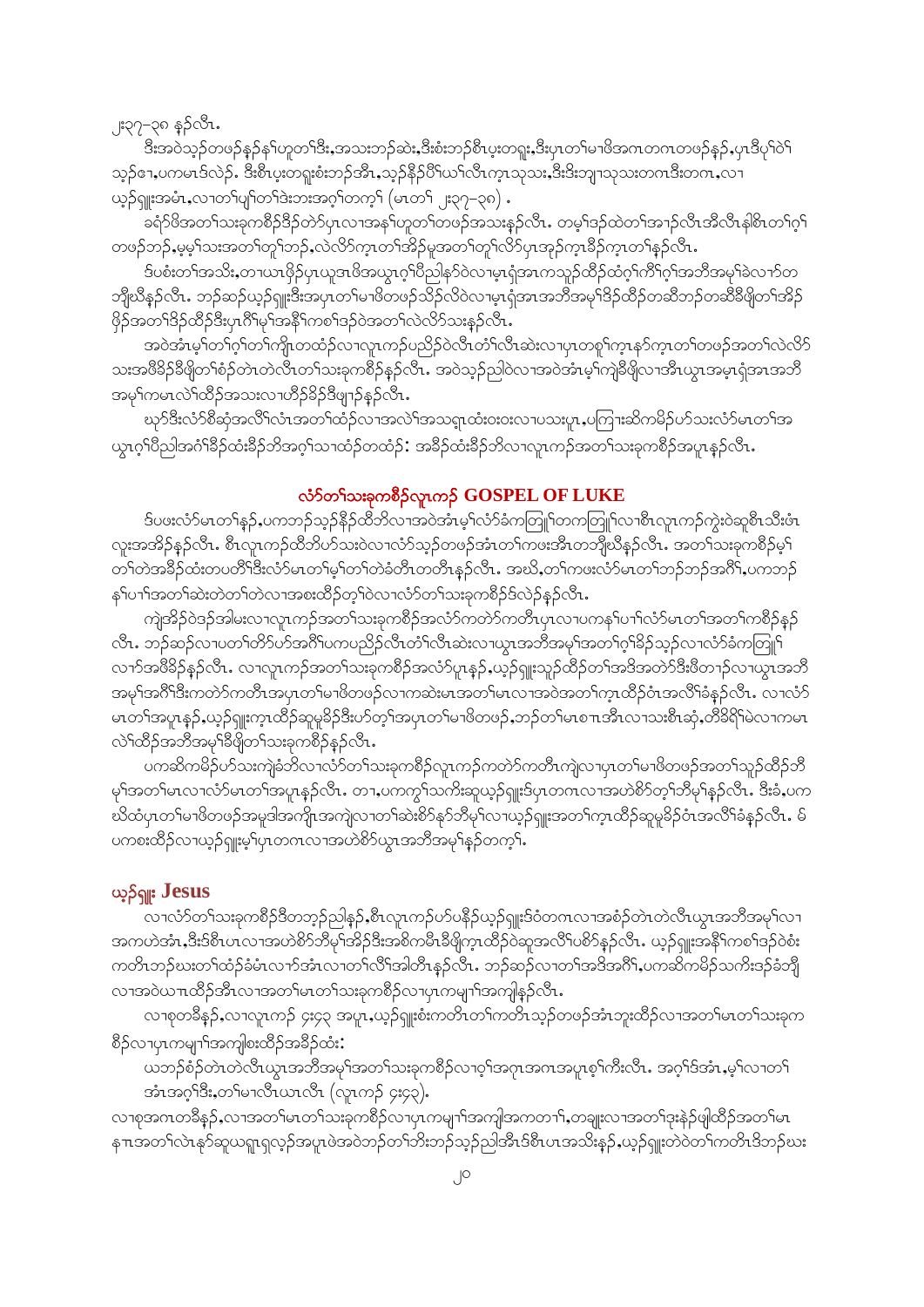စ့ဆံဆဲဉ်မနါလၫလူၤကဉ် ၁၉း၁၂–၂၇ နှဉ်လီၤ. လၫတ႑်ကတိၤဒိဝဲအံၤအပူၤ,အဝဲတဲဖျါထိဉ်ဘိမှၤ်ကဟဲကယီကယီဒ်လဲဉ် နှဉ်လီၤ. ပုၤယူဒၤဖိအါဒဉ်တၫ်တက့်ၫ်လၢအဝဲအမှၫ်နံၤတဖဉ်မှၫ်လ႑်တိမှၫ်လၤကဟဲသတူၫ်ကလာ်ခဲလ႑ာ်တဘိုုဃီလၤလၤ ပုံၤပုံၤန္ဉဴလီၤႉ ဘဉ်ဆဉ်ယ့ဉ်ရူူးသိဉ်လိဝဲလၢအဝဲကဟဲစိ႒်နှာ်ဘီမှၢ်ကယီကယီဒီးတပတိၲၢဘဉ်တပတိၢ်နှဉ်လီၤႉ ယ့ဉ်ရူူးစး အမှSတုၤလၢအဟဲကူးကဒါကူးဘဉ်လီး. ဒိကနဉ်ကျဲလၢတSကတိၤဒိဘဉ်ဃးစ့ဆဲဉ်မနါစးထိဉ်လၢလူးကဉ် ၁၉း၁၁–၁၂:

တး ဒီး,ဟ်အါထိဉ်တ ်ကတိၤအဒိဒီးစံးဝဲဒဉ်,မတၤတဂၤပဒိဉ်တဂၤလဲၤဆူထံယံၤကိြယ်ၤဒ်သိးအကမၤန္ ်အဘိအမှ ်,ဒီးဟဲ ကဒါက္နၤလီၤ (လူၤကဉ် ၁၉း၁၁–၁၂).

ဟ်သူဉ်ဟ်သးတ<sup>၎</sup>လၢအမၤအသးဖဲအံၤတက့ါ. ယ့ဉ်ရူးကနဉ်လီၤဆူယရူၤရုလ့ဉ်ဒီးဘူးတ<sup>ှ</sup>ကကိုးပသူဘိးဘဉ်သုဉ်ညှ အီၤဒ်စီၤပာ,ဘဉ်ဆဉ်အဝဲတအဲဉ်ဒိးပုၤဂိၢိမှၢ်တဖဉ်ဆိကမိဉ်ဟ်သးအီၤလၢအဝဲကဟ်ထိဉ်လီၤအနိုၤ်ကစၤ်ဒဉ်ဝဲအသးဒ်ဟိဉ် ခြဉ်အပုၤပၢတၫ်တဂၤအသိးဖဲဆၢကတိႝၤ်အားဘဉ်. မ့မ့္ပါ,အဝဲကဟ်လီၤတဲာ်တ႑်ဖးယံာ်ညါ,ဒ်သိးလၢကဒိးန္1ဘဉ်စီၤပၤအလိဲြ အလၤႇၖိဳးကဟဲက္ၤဟဲကဒါက္ၤလၫကပၫအဘိအမှSလၫဟိၣိခ်ိဉ်လၫမှS်နံၤခါလၫကဟဲန္ဉာလိၤႉ

ဒီးတၫ်အံၤမ့ၢ်တၫ်တမံၤဃိလၢအမၤအသးနဉ်လိၤႉ လၢယရူၤရုလ္ဉာ်အပူၤႇယ့ဉ်ရူူးဘဉ်တၫ်ဖိဉ်အိၤဒီးတၫ်ပျၤထိအိၤန္ဉာ် လီး လၢခံအဝဲဂဲ၊ဆၢထၢလၢတၫ်သံဒီးက္၊ထိဉ်ဆူမူခိဉ် ဒီးဖဲနဉ်အဝဲဒိးန႑်အစီၤပၤအလိၤ်အလၤလၢအပါအအိဉ်နဉ်လိၤ<sup>့ ဒြီး</sup> အဝဲတဟဲက္ၤကဒါက္ၤဒံးလၢကမၤလၢထိဉ်ပဲုၤထိဉ်အဘိအမှၤ်ဒံးဘဉ်လိၤႉ

ၰာ်ဒီးတၫ်နှၤ်ပၢၤ်ကျဲလၢလံာ်တ႑်သးခုကစိဉ်လူၤကဉ်ဒုးကဲထိဉ်ယ့ဉ်ရူးဒ်ပုၤတဂၤလၢအဟဲစိာ်ဘိမှၤ်ႇပကြၤးဃဉ်ဃီၤပ သးဆူတၫ်ဂု<sup>ရု</sup>နိ႑်ဂံ႑ိခံလၢအဘဉ်တ႑်ဒုးအိဉ်ထိဉ်အီၤလၢလံာ်တ႑်သးခုကစိဉ်အပူၤ တ႑်မၢဖိတဖဉ်အမူအဒါအကျို၊အကျဲလ႑ ကစိဉ်ိန္မွသွမ္မျခာတ္ပုဒ္မွဥထွဥစ္ခရိုလ္စ႑တ္ပါဘူးခုကစ္ခ်ဥ္ေလး

### တ<sup>ှ</sup>မၢဖိတဖ $\beta$  Apostles

မှာ်တန်းဖဲယ့ဉ်ရူးတချူးတာ်ပျာထိအီးနှဉ်,အဝဲမာလိာ်အပျိုအဘိဉ်တဖဉ်လၢကစိာ်ခီအတာ်မာလၢအမှာ်တာ်ဟဲစိာ်နှာ် ဘီမှၫ်နဉ်လီၤႉ ဒိကနဉ်အတ႑်ကတိၤလီၤတ႑်ဆူအဝဲသ့ဉ်လ႑လူၤကဉ် ၂၂ႏ၂၉–၃၀:

ဒီးယဟ်လီၤန္1်သုလၢဘိမှ1်ဒ်ယပ1်ဟ်လီၤန္1်ယၤအသိႏႇဒ်သိႏသုကဆ္ဉ်နိုၤအိဉ်တ1်ဒီးအိတ႑်လၢယမ္ၤလဉ်ထံးလၢယ ဘီယ မှၫ်အပူး နှီးသုကဆ့ဉ်နိုးလၫလိႝၤ်ပစိ႒်အဖိခိဉ် နိုးစံဉ်ညိႆဉ်အံဉ်စရူလးတဆံခံဒူဉ်နဉ်လိံၤ (လူးကဉ် ၂၂ႏ၂၉–၃၀).

ယ့ဉ်ရူးဟ်လီၤအပုၤတၫ်မၢဖိတဖဉ်§§ဉ်နှၤ်ဒီးစံဉ်ညီဉ်ကွိၤ်တဖဉ်လၢအဘိအမှၤ်အပူၤန္ဉာ်လီၤႉ အဝဲသ့ဉ်အတၤ်မၤမ့ၤ်ႇ ကဒိးသနၤထိဉ်အသးလၢသးစီၤဆုံဖိခိဉ်,လၢကဆဲးမၤတၫ်လၢအဝဲဟ်တ့ၫ်ဝဲတဖဉ်,စံဉ်တဲၤတဲလီၤဘိမှၢ်တၫ်သးခုကစိဉ်ဒီးမၤ လဲြထိဉ်ဘိမှ်လၫကမၤပှဲၤဟိဉ်နိဉ်အဂိါနဉ်လီၤ.

အဃိႇပထံဉ်နှ်သွလၢလံာ်တၫ်သးခုကစိဉ်လူၤကဉ်စံးဝဲဒဉ်လၢတၫ်ဃုထၢသူဉ်ထိဉ်ဘိမှ၊်မ့၊်ယှဉ်ရူးအတ႑်မၤအဒိဉ်က တၫ်ာ္ ဒီးလၢအဝဲဟ့ဉ်လီၤတၢ်မၢဖိတဖဉ်လၢအစိကမ်ိဳးလၢကစိ႒်ခ်ီတၫ်မၤအံၤဖဲအဝဲက္ၤထိဉ်ဆူမှုခ်ိဉ်ဝံၤအလိၢ်ခံနဉ်လီၤ

ဒီးလံာ်မာတၫ်ဟံးနှၤ်တ႑်ဘည်တဲ့ဝဲလံာ်တ႑်သးခုကစိဉ်မာတ႑်အကတ႑ါနှဉ်လီၤ. အဝဲစးထိဉ်လ႑လူာကဉ်တဲနှၤ်ပ႑ါဝဲ လၢဖဲယ့ဉ်ရူးဂဲၤဆၢထၢဉ်လၢတၫ်သံဝံၤအလိၢ်ခံဒီးတချုးအဝဲက္ၤထိဉ်ဆူမှုခ်ိဉ်နှဉ်,အဝဲမၤလၢာ်တၫ်ဆၢကတိၫ်သိဉ်လိဝဲပုၤ တၫ်မၢဖိတဖဉ်နဉ်လီၤ. ဒိကနဉ်လူၤကဉ်အတၫ်ကွဲးနိဉ်လၢမၤတ႑် ၁း၃–၈:

အိဉ်ဖျထိဉ်လၢအိၤအနံၤလွံၤ်ဆံညါ,ဒီးကတိၤတၤ်ဘဉ်ဃးဒီးယွၤအဘိအမှၤ်လိၤႉ ဒီးအဝဲသုဉ်အိဉ်ဖိုဉ်ရိဖိုဉ်ဒီးအိၤႇဒီးအဝဲဒဉ် မၤလိာ်အီၤဒ်သိးအသုတဟးထိဉ်လၢယရူ၊ရလူဉ်တဂူၤ,မမှ့်၊လၢအကဆူလၤ်ဟူပၤ်အတၤ်စံးဟ်,လၢသုန1်ဟူတဲ့ၤ်လၤယၤ လီး. အင်္ဂုဒ်အံၫစီၤယ်ၤဟဉ်ဘျာတ႑်လၤထံကျါ,မမူ့ နောညါတအါနံၤအါသီဘဉ်ဒီး,သုကဒိးဘျာသုးသးလၤသးစီဆုံအပူၤလီး. မၤသးဒ်န္ဉာ်ဒီးအဝဲသ္ဥ်အိဥ်ဖိုဥ်ရိဖိုဥ်ဝံၤဒိးႏသံကွၤ်အီၤဒိးစံးဝဲဒဉ်ႇကစၫ်ေးႇမ့ၢ်နကဟ္ဥ်လီၤက္ၤဘိမှၢ်လၢအံဥ်စရ္စလးခဲကနံဥ အံၤါေဒီးစံးဘဉ်အိၤႇအမှၫ်အလါႇအဆ႑အကတိိ႑ႇလ႑ပ႑်ပာ်လီၤလ႑အစိအကမိၤဒဉ်ဝဲအပူၤန္၄်ႇတ႑်တဒုးသူဉ်ညါဘဉ်သု ဘဉ်. ဘဉ်ဆဉ်ဒီးဖဲစီဆုံဟဲလီၤလၢသုလိၤဝံၤဒိး,သုကဒိးနှၤ်တၤ်အစိအကမိၤႇဒိးသုကကဲထိဉ်ယပုၤအုဉ်အသးတဖဉ်လၢယရူၤ ရလ္နာ်, ဒီးကိ်ိဳယူအဒီကိ်ိညါ, ဒီးရှာမရံဒီးပၢါလၢဟိဉ်ိခ်ဉ်အကတၢါလီၤ (မာတ ် ၁း၃–၈).

မၤကဒီးတဘိုု့ ယ့ဉ်ရူးဟ့ဉ်ဂံ<sup>ု</sup>ဟ့ဉ်ဘါအပုၤပိာ်အခံတဖဉ်လၢသုတ<sup>္</sup>းက်သိမှ်ာအတၤ်လၢထိဉ်ပုဲၤထိဉ်သတူၤ်ကလာ်တ